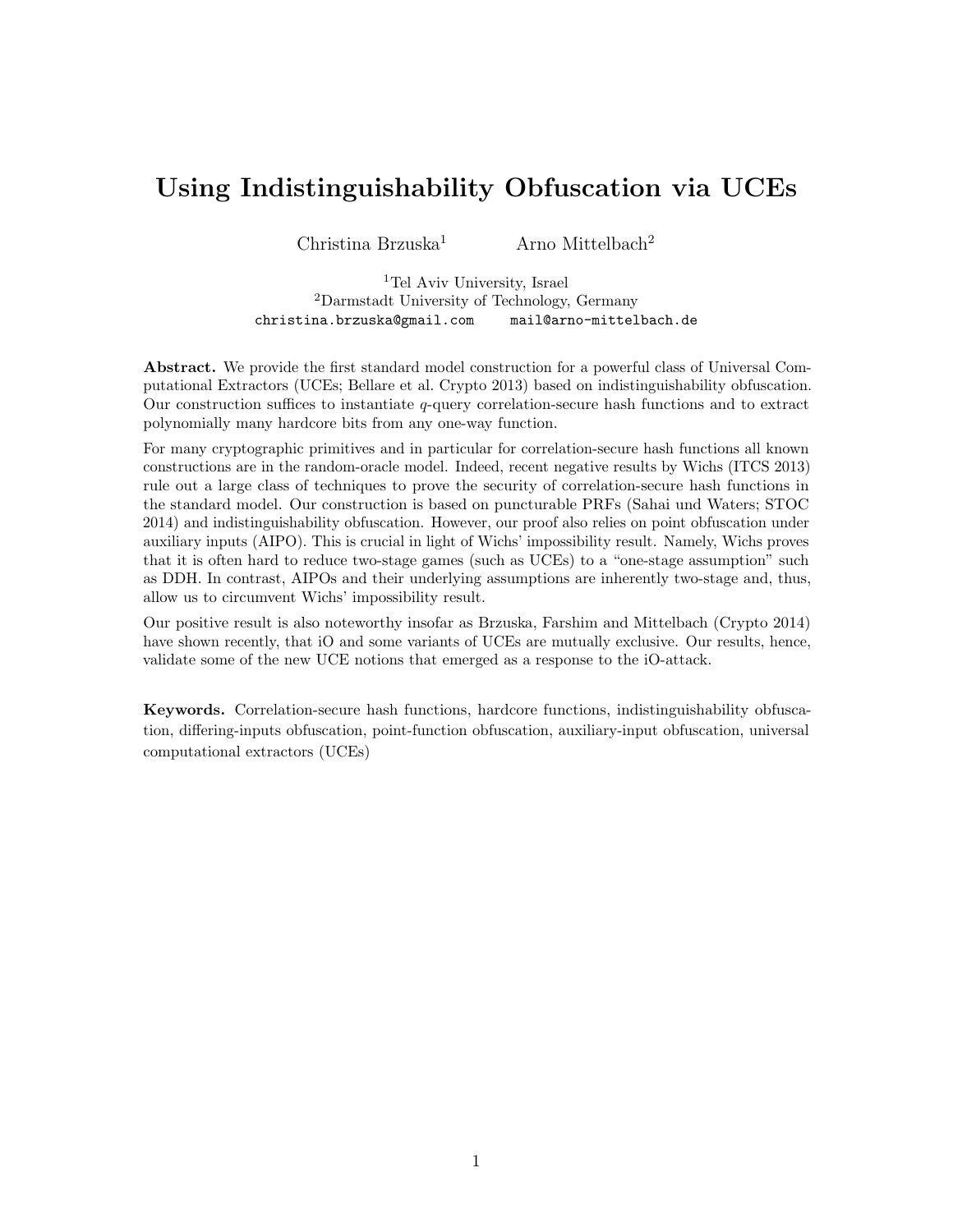# Contents

|          | Introduction                                                                                                                                                                                                      | 3                    |
|----------|-------------------------------------------------------------------------------------------------------------------------------------------------------------------------------------------------------------------|----------------------|
| $\bf{2}$ | <b>Preliminaries</b><br>2.1<br>2.2<br>2.3                                                                                                                                                                         | 9<br>10<br>13<br>15  |
| 3        | UCEs from iO and Point Obfuscation<br>3.1<br>A UCE Construction Secure Against Sources in $S^{s-cup} \cap S^{1-query}$<br>3.2<br>A UCE Construction Secure Against Sources in $S^{s-sup} \cap S^{q-query}$<br>3.3 | 15<br>16<br>18<br>24 |
| 4        | Applications<br>4.1<br>4.2                                                                                                                                                                                        | 25<br>25<br>26       |
| 5        | The BFM Impossibility Result                                                                                                                                                                                      | 27                   |
|          | A Constructions and Candidates for Obfuscation Schemes                                                                                                                                                            | 34                   |
|          | <b>B</b> AIPO Implies One-way Functions                                                                                                                                                                           | 35                   |
|          | C Proof of Theorem 3.5                                                                                                                                                                                            | 35                   |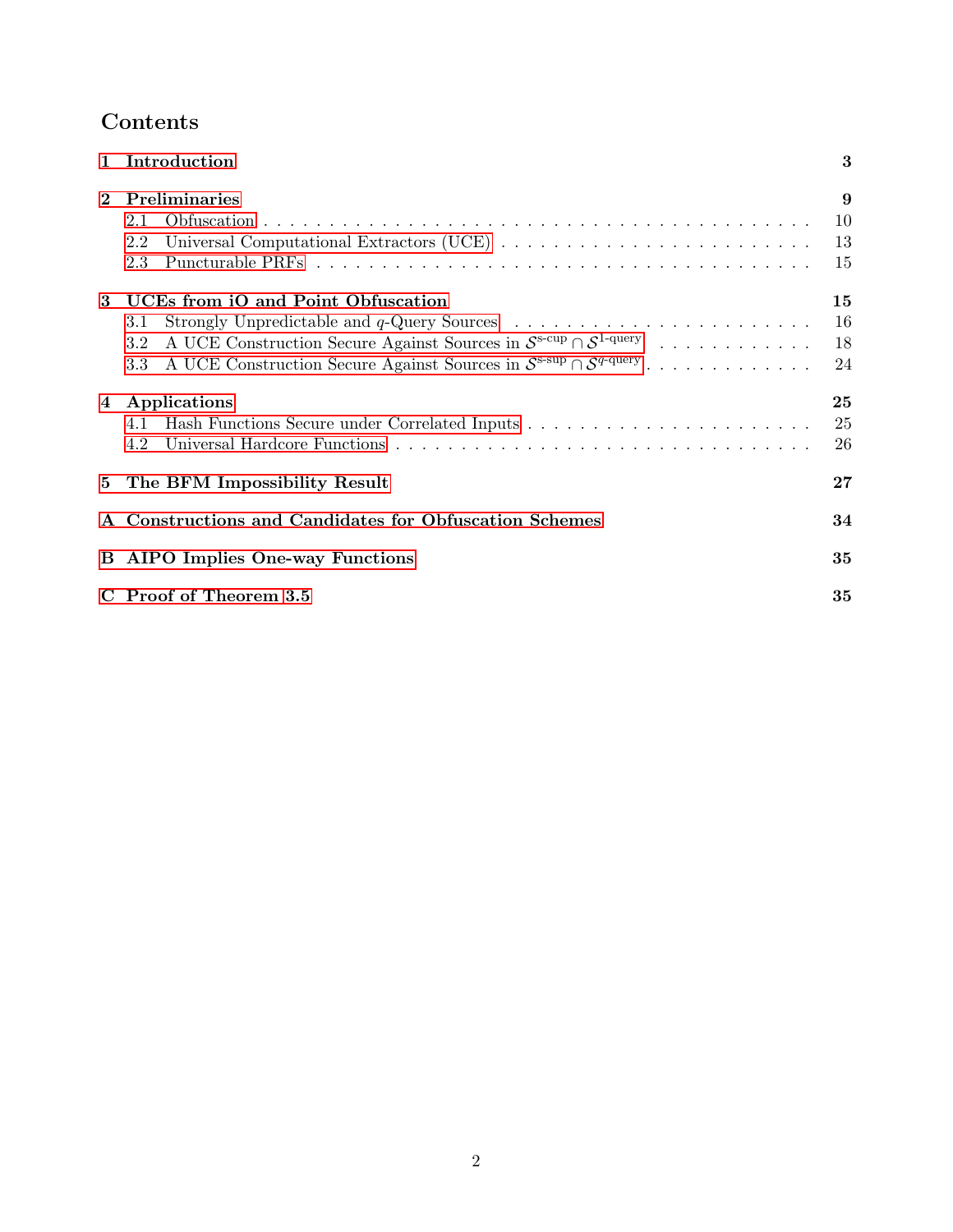### <span id="page-2-1"></span><span id="page-2-0"></span>1 Introduction

For many cryptographic primitives, it is easy to construct a secure scheme in the random oracle model, but it is hard to give a construction in the standard model. For example, correlated-input hash functions (CIH) which were introduced by Goyal, O'Neill, and Rao [\[GOR11\]](#page-31-0), are easy to construct in the random oracle model, because the random oracle itself is secure under correlated inputs. However, up to now, no standard-model construction is known, and indeed, a recent black-box separation by Wichs [\[Wic13\]](#page-32-0) explains why it is so hard to construct them. Namely, the security definition of a CIH involves a pair of adversaries  $(A_1, A_2)$  and is thus a two-stage game (i.e., the adversary is not a single algorithm but consists of two separate algorithms). The first adversary samples correlated inputs  $(x_1, ..., x_t)$ . Then a hash key hk is generated and the second adversary with access to hk needs to distinguish between getting a tuple of random strings and getting the tuple  $(H(hk, x_1), ..., H(hk, x_t))$ . Now, Wichs employs a meta reduction to show that it is unlikely to have a black-box reduction  $\mathcal R$ from CIH to a (one-stage) cryptographic assumption such as the decisional Diffie–Hellman assumption (DDH). Namely, he shows that if such a reduction to DDH exists, then the DDH assumption is wrong. In his proof, he substantially exploits that the CIH game is a two-stage game. For a black-box reduction R it must hold that if the reduction R gets access to a pair of oracles  $(A_1, A_2)$  that break CIH, then  $\mathcal{R}^{A_1,A_2}$  must also break DDH. Wichs constructs a pair of inefficient adversaries  $(A_1, A_2)$  which, however, can be efficiently emulated using a stateful simulator Sim. That is, the simulator simulates both adversaries together while sharing state between them. As the reduction cannot distinguish between the two settings  $\mathcal{R}^{\mathcal{A}_1,\mathcal{A}_2}$  and  $\mathcal{R}^{\mathsf{Sim}}$  this breaks DDH, and hence, if we believe that DDH is a hard problem, then such an  $R$  cannot exist. Note that Wichs' proof is not specific to DDH, but rather applies to any one-stage assumption and presents a substantial barrier to prove security. Moreover, Wichs' impossibility result extends to a range of security notions that are specified by two-stage games.

In this paper, we use cryptographic obfuscation techniques to circumvent Wichs' impossibility result and achieve security notions that are based on two-stage assumptions. Towards this goal, the key idea is to combine point-function obfuscation and indistinguishability obfuscation.

POINT AND INDISTINGUISHABILITY OBFUSCATION. A point function  $p_x$  is a function that returns 1 on input x and  $\perp$  on all other values. A point function obfuscator under auxiliary input AIPO returns a point function  $p \leftarrow s \text{AIPO}(x)$  that hides the point x even in case the adversary receives some side-channel information z about x. More formally, the security of  $AIPO$  is defined as security for all computationally unpredictable distributions D, that is, D outputs a pair  $(x, z)$ , where x is a point and z is some leakage that hides x computationally. AIPO is secure, if for all computationally unpredictable  $\mathcal{D}$ , (AIPO(x), z) is indistinguishable from  $(AIPO(u), z)$ , where  $(x, z) \leftarrow \mathcal{D}$  and u is a uniformly random point. Such AIPO schemes have been constructed in [\[Can97,](#page-30-0) [BP12\]](#page-29-0).

While point function obfuscators are obfuscation schemes for a very specific class of functionalities (namely point functions) Garg et al. [\[GGH](#page-30-1)+13] have recently revived the study of general obfuscation schemes with their candidate construction of indistinguishability obfuscation. The notion of indistinguishability obfuscation is weaker than VBB-obfuscation—thereby circumventing the impossibility results of Barak et al.  $[BGI^+01, BGI^+12]$  $[BGI^+01, BGI^+12]$  $[BGI^+01, BGI^+12]$  $[BGI^+01, BGI^+12]$ —and says intuitively that, for any two circuits that compute the same function, their obfuscations are indistinguishable. The publication of the candidate for indistinguishability obfuscation by Garg et al. inspired simultaneous breakthroughs for hard problems in various sub-areas of cryptography [\[SW14,](#page-32-1) [BCP14,](#page-28-2) [ABG](#page-27-0)<sup>+</sup>13, [GGHR14,](#page-30-2) [HSW14,](#page-31-1) [BZ14,](#page-30-3) [BST14,](#page-29-1) [GGG](#page-30-4)<sup>+</sup>14] including functional and deniable encryption, two-round secure multi-party computation, full-domain hash, poly-many hardcore bits from any one-way function, multi-input functional encryption and more.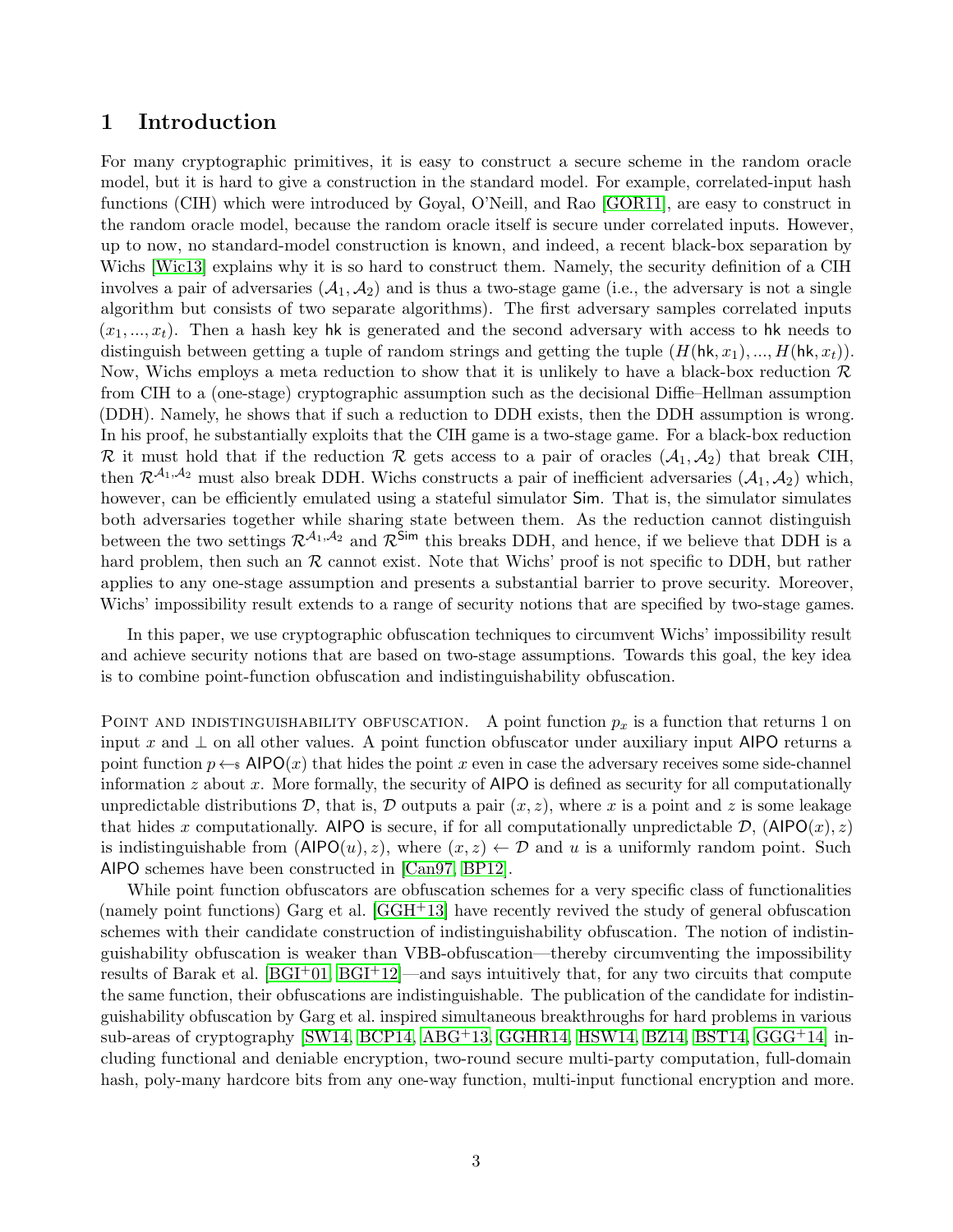<span id="page-3-0"></span>CORRELATED-INPUT HASH-FUNCTIONS. In this paper, we give the first standard-model construction for q-query CIHs. Our CIH is not only one-way under correlated inputs, but also outputs elements that are indistinguishable from random. We will compare our notion of q-query CIH with other notions of CIHs shortly.

On a high-level, our construction is a de facto instantiation of a random oracle. As the behavior of a PRF is similar to that of a random function, we instantiate the random oracle by securely delegating a PRF, that is, we obfuscate a PRF with a hard coded key. Indeed, our hash-function construction only consists of a (puncturable) PRF that is obfuscated via an indistinguishability obfuscator (iO):

#### Hash Construction:  $iO(PRF(k, .))$ .

Bellare, Stepanovs, and Tessaro (BST; [\[BST14\]](#page-29-1)) already used this natural construction in the direct construction of hardcore functions for injective one-way functions from indistinguishability obfuscation. We will discuss BST and the relation to our our work shortly.

Noteworthy, and we will also come back to this, is that before obfuscating the PRF we need to pad the circuit to a specific length. This is needed when using indistinguishability obfuscation to move from one circuit to another one in the security proof and thus the construction must be padded to the length of the biggest circuit needed within the security proof. Jumping ahead, we note that although our construction and that of BST look identical on the outside the padding is different. For BST, the construction needs to be padded differently depending on the size of the one-way function. In turn, our padding is universal and thus, we yield a universal hardcore function that works for any one-way function.

Circumventing Wichs' impossibility result. Although the construction is natural, proving its security is non-trivial, as the security guarantees of iO do not even allow us to show easily that it is hard to extract the PRF key. Towards proving the security of our construction, we build on the puncturable PRF technique by Waters and Sahai [\[SW14\]](#page-32-1) and combine it with point function obfuscators secure under auxiliary input (AIPO).

Using AIPOs is crucial to circumvent the impossibility result by Wichs [\[Wic13\]](#page-32-0), because the security of AIPOs is defined via a two-stage security game. The first AIPO adversary samples a point, and the second adversary tries to break the obfuscation of the point function. In a sense, the impossibility result of Wichs tells us that using a two-stage assumption such as AIPO in the proof is, indeed, necessary. In particular, iO and PRFs are both one-stage assumptions. Note that, as AIPOs are only used in the proof and not in the construction, it might be possible that the same construction can be proven secure without making use of AIPOs possibly through some other two-stage assumption.

Universal hardcore functions for any one-way function. Bellare, Stepanovs, and Tessaro (BST; [\[BST14\]](#page-29-1)) recently established that the same construction (with a different amount of padding) also yields a hardcore function for any injective one-way function, assuming a puncturable PRF and iO.

For general one-way functions, BST gave a second, different construction of a hardcore function and proved it based on so-called differing-inputs obfuscation. Differing-inputs obfuscation is a stronger assumption than iO and has been shown conditionally impossible by Garg et al. [\[GGHW14a\]](#page-31-2) assuming special-purpose obfuscators. Therefore, in the current version of their paper, Bellare et al. [\[BST14\]](#page-29-1) use a weaker variant of diO that is not affected by the results of Garg et al. [\[GGHW14a\]](#page-31-2).

In an updated version of their paper, Garg et al. [\[GGHW14b\]](#page-31-3) show that, assuming a special-purpose obfuscator and indistinguishability obfuscation for Turing Machines, there are one-way functions for which the second construction of BST cannot be a secure hardcore function, because their hardcore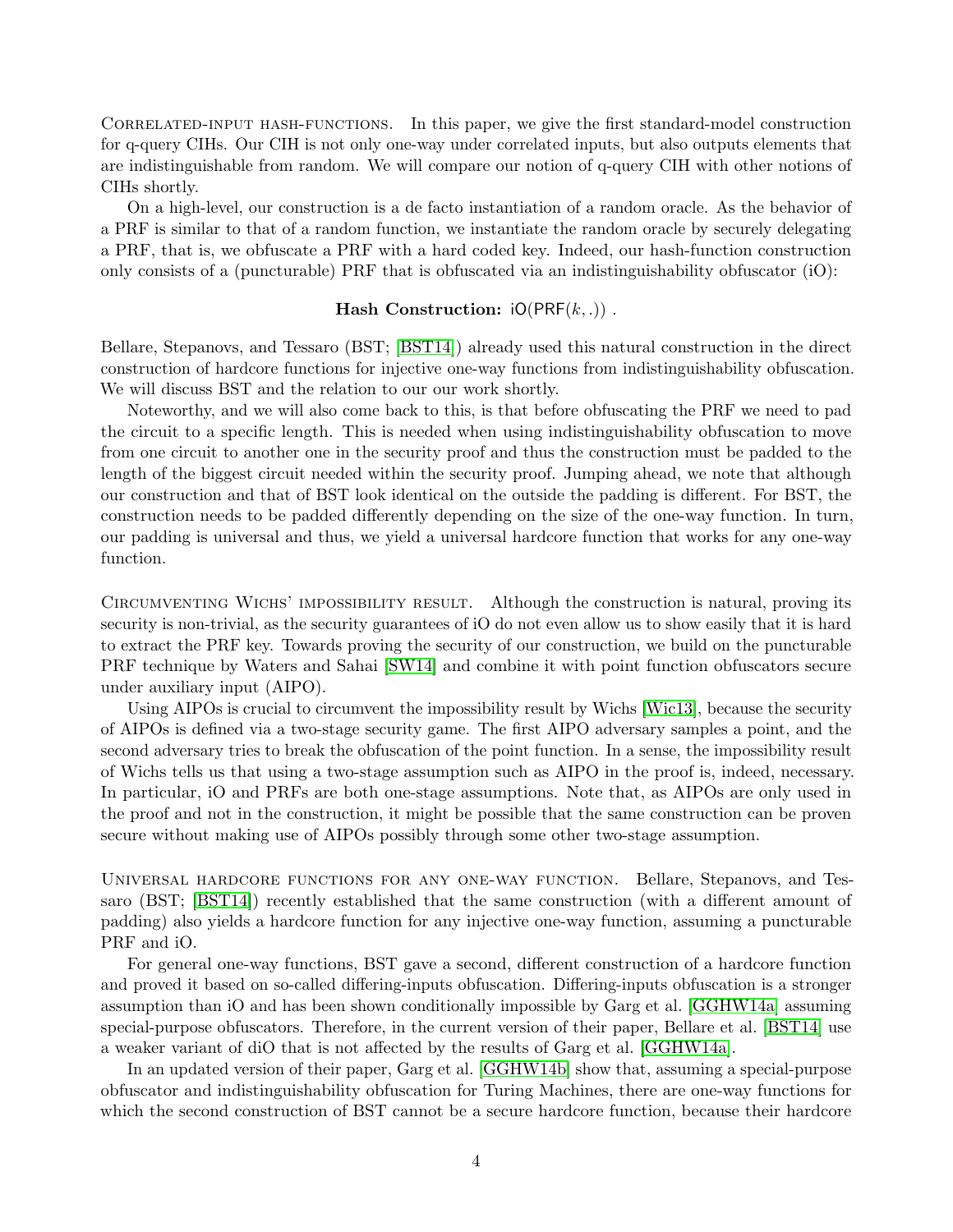<span id="page-4-0"></span>function has "output-only dependence". This means that hardcore bits  $h(x)$  are completely determined by  $f(x)$ , or in other words, for any inputs x and x' such that  $f(x) = f(x')$  it holds that  $h(x) = h(x')$ . We note that the only candidate for iO for Turing machines is currently based on full diO.

The conditional negative result for output-only dependent hardcore functions does not apply to the construction  $\mathsf{IO}(\mathsf{PRF}(k,.))$  which is the construction that we use throughout this paper and which BST—with a different amount of padding—prove to be a hardcore function for injective one-way functions. In turn, assuming AIPO in addition to iO allows us to prove this construction secure for all one-way functions, even those that have many pre-images. Another difference with the BST result is that we yield a universal hardcore function for any one-way function while their padding depends on the one-way function.

Our proof builds on ideas by BST, and we will come back to their result in the context of presenting our proof techniques. We note that for our security proof, we assume AIPO in addition to iO and thereby are able to avoid diO variants altogether. The assumption of point obfuscators is currently incomparable to the assumption of differing-inputs obfuscation as well as to more restricted versions that were used by BST. It is an interesting question to explore the relationship between these assumptions.

Modularizing proofs via UCEs. We could prove the security of our construction directly, but instead, we split our proof into two parts. First, we show that our construction enjoys some useful, abstract properties. Then we use results by Bellare et al. [\[BHK13a\]](#page-29-2) that show that these abstract properties suffice for the application at hand. This way, we provide a means of using iO in a black-box way. Our abstraction is a version of UCE security [\[BHK13a\]](#page-29-2) that we discuss next.

The UCE Framework by Bellare, Hoang, and Keelveedhi (BHK; [\[BHK13a\]](#page-29-2)) introduces assumptions that allow us to instantiate random oracles in a wide range of applications. Loosely speaking, UCEs are PRF-like assumptions that split the distinguisher into two parts: a first adversary S that gets access to a keyed hash function or a random oracle (and which is called the *source*), and a second adversary D that gets the hash key hk (and which is called the *distinguisher*). The two algorithms together try to guess whether the source was given access to a keyed hash function (under a randomly chosen key) or to a random oracle.

Concretely, the UCE notions are defined via a two-stage UCE game (we depict the communication flow in Figure [1](#page-13-0) and the pseudocode in Figure [2\)](#page-13-0). First, the source S is run with oracle access to HASH (which either implements a random oracle or the hash function with a randomly chosen key hk) to output some leakage L. Subsequently, distinguisher  $D$  is run on the leakage L and hash key hk but without access to oracle HASH. Distinguisher  $D$  outputs a single bit b indicating whether oracle HASH implements a random oracle or hash function H with key hk.

Without any restrictions,  $(S, D)$  can easily win the UCE game. For example, say, source S makes a random query x to receive  $y \leftarrow$  HASH(x) and outputs  $(x, y)$  as leakage. As distinguisher D knows the hash key hk as well as the leakage  $(x, y)$ , it can recompute the hash value and check whether  $y = H(hk, x)$ .

BHK present several possible restrictions on the source which give rise to various UCE notions. It turns out to be particularly useful to restrict sources to be computationally unpredictable, that is, the leakage created by the source S—when interacting with a random oracle—should not reveal (computationally) any of the source's queries to HASH. This notion is denoted by UCE  $[\mathcal{S}^{\text{cup}}]$ , where  $\mathcal{S}^{\text{cup}}$ denotes the class of computationally unpredictable sources [\[BHK13b\]](#page-29-3). BHK show that  $\text{UCE}[\mathcal{S}^{\text{cup}}]$ -secure hash functions can safely replace a random oracle in a large number of interesting applications such as hardcore functions or deterministic public-key encryption [\[BHK13a\]](#page-29-2). In a recent work Brzuska, Farshim and Mittelbach (BFM; [\[BFM14\]](#page-28-3)) show that UCE security with respect to computational unpredictability cannot be achieved in the standard model assuming indistinguishability obfuscation exists. Several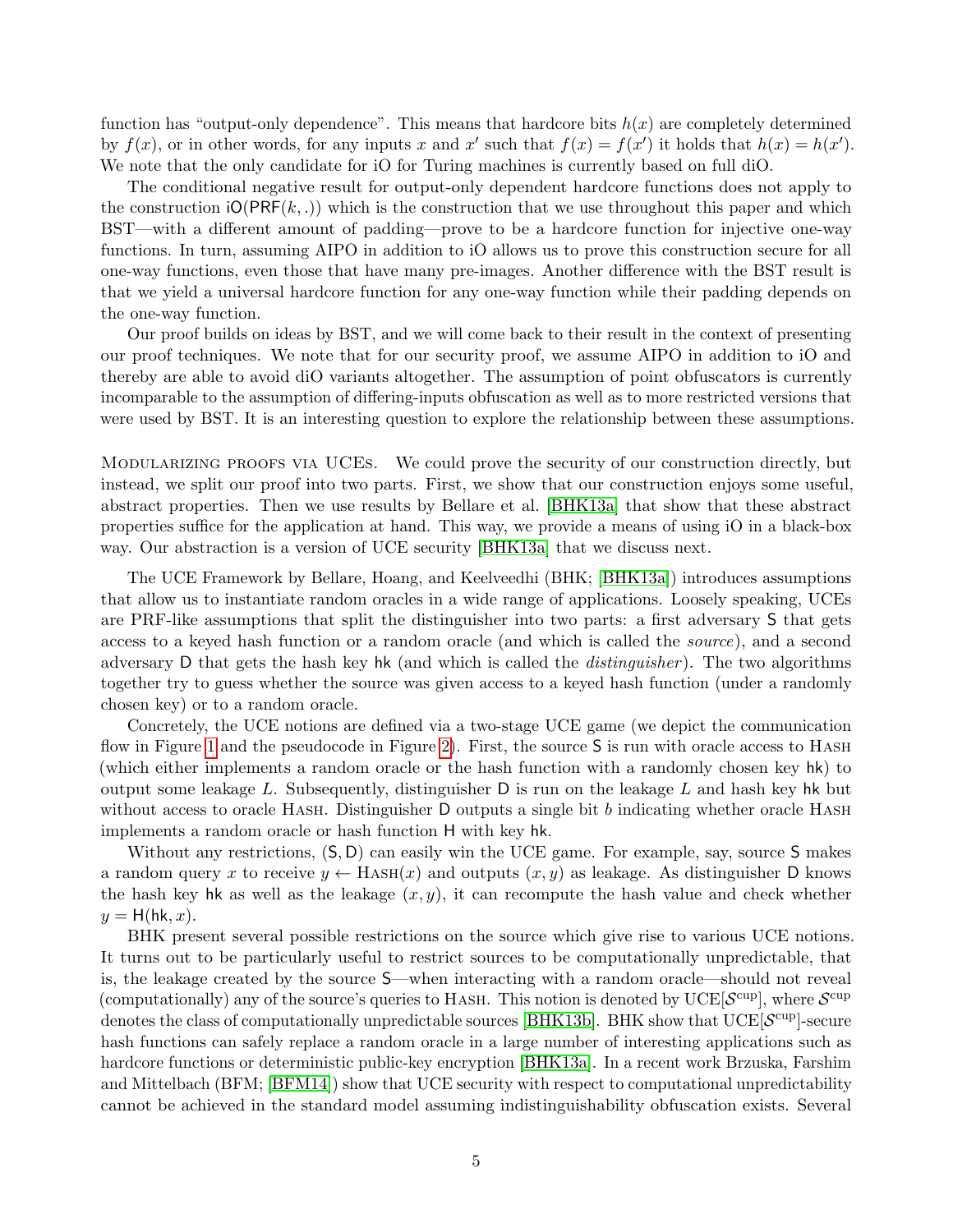<span id="page-5-1"></span>refinements have been proposed since, including a statistical notion of unpredictability denoted by  $\mathcal{S}^{\text{sup}}$ as well as source classes containing sources that are structurally required to produce output in a special way as well as sources which are restricted to only a fixed number of queries [\[BHK13b,](#page-29-3) [BFM14,](#page-28-3) [MH14b\]](#page-32-2).

Our notion of UCE security strengthens the notion of unpredictability to what we call strong unpredictability and we denote the corresponding class of sources by  $S<sup>s-cup</sup>$  for the computational variant and by  $S<sup>s-sup</sup>$  for its statistical version. Namely, we demand that the leakage be computationally/statistically unpredictable even if the predictor additionally gets the answers to the queries that the source received from the oracle. We give the pseudo-code for strong unpredictability in Figure [3.](#page-15-1)

It turns out that UCEs for strongly computationally unpredictable sources that can only make a single query (denoted by UCE $[\mathcal{S}^{\text{5-cup}} \cap \mathcal{S}^{\text{1-qvery}}]$ ) already imply hardcore functions for any one-way function. Furthermore, UCEs for strongly statistically unpredictable sources that can only make  $q$ queries (denoted UCE $[\mathcal{S}^{\text{s-sup}} \cap \mathcal{S}^{\text{query}}]$ ) imply q-query correlation-secure hash functions. We note that strongly unpredictable sources can be regarded as a generalization of so-called split sources [\[BHK13b\]](#page-29-3) which were introduced by BHK after the BFM impossibility results. We will discuss the exact relationship later.

So far UCEs have only been constructed in idealized models. BHK showed that a random oracle is UCE-secure in the strongest proposed settings and conjectured that HMAC is UCE-secure if the underlying compression function is modeled as an ideal function. This conjecture has recently been confirmed by Mittelbach [\[Mit14\]](#page-32-3) who shows that HMAC and various Merkle-Damgård variants are UCEsecure in the ideal compression function model. We note that so far, no standard model instantiation of any (non-trivial) UCE variant has been proposed and, hence, we present the first standard model construction of UCEs.<sup>[1](#page-5-0)</sup>

Techniques. Our construction is based on indistinguishability obfuscation and similar to many other recent constructions from iO [\[SW14,](#page-32-1) [BST14,](#page-29-1) [HSW14,](#page-31-1) [BZ14\]](#page-30-3) our construction also makes use of puncturable PRFs [\[SW14\]](#page-32-1) which admit the generation of keys that allow to evaluate the PRF on all points except for points in a small target set (often containing just a single point). Our security reduction, however, differs from existing techniques. That is, we make use of point function obfuscations which allows us to hide the punctured points within our constructed circuits. Hiding the punctured points was also the key problem in the earlier discussed work by Bellare, Stepanovs and Tessaro [\[BST14\]](#page-29-1) who construct hardcore-functions for one-way functions. They solve the problem elegantly by using the one-way function from the security game to blind the punctured point by embedding the image under the one-way function. However, when testing whether a given point is equivalent to the punctured point this test is ambiguous which is why they need to assume differing-inputs obfuscators for one-way functions that map more than polynomially many points to the same image value. This is where point function obfuscation comes into the picture which allows us to bypass any assumptions related to differing-input obfuscation variants. Yet, of course, point obfuscators are as far as is currently known is an assumption incomparable to differing-inputs obfuscation.

POINT OBFUSCATION AND IO. In a recent and independent work, Hofheinz uses point obfuscation in a similar way to construct fully secure constrained pseudorandom functions [\[Hof14\]](#page-31-4) in the random oracle model. A constrained PRF is a generalized form of a puncturable PRF which allows for the generation of keys that enable the holder to evaluate the PRF on a set of points but not on all points. In contrast to previous constructions [\[BW13,](#page-29-4) [BGI14,](#page-28-4) [KPTZ13\]](#page-32-4) Hofheinz uses point obfuscation and an extension he introduces as *extensible testers* in conjunction with indistinguishability obfuscation to hide

<span id="page-5-0"></span> $1$ The UCE Framework is very flexible and it is, for example, possible to define a UCE restriction that corresponds to PRF security.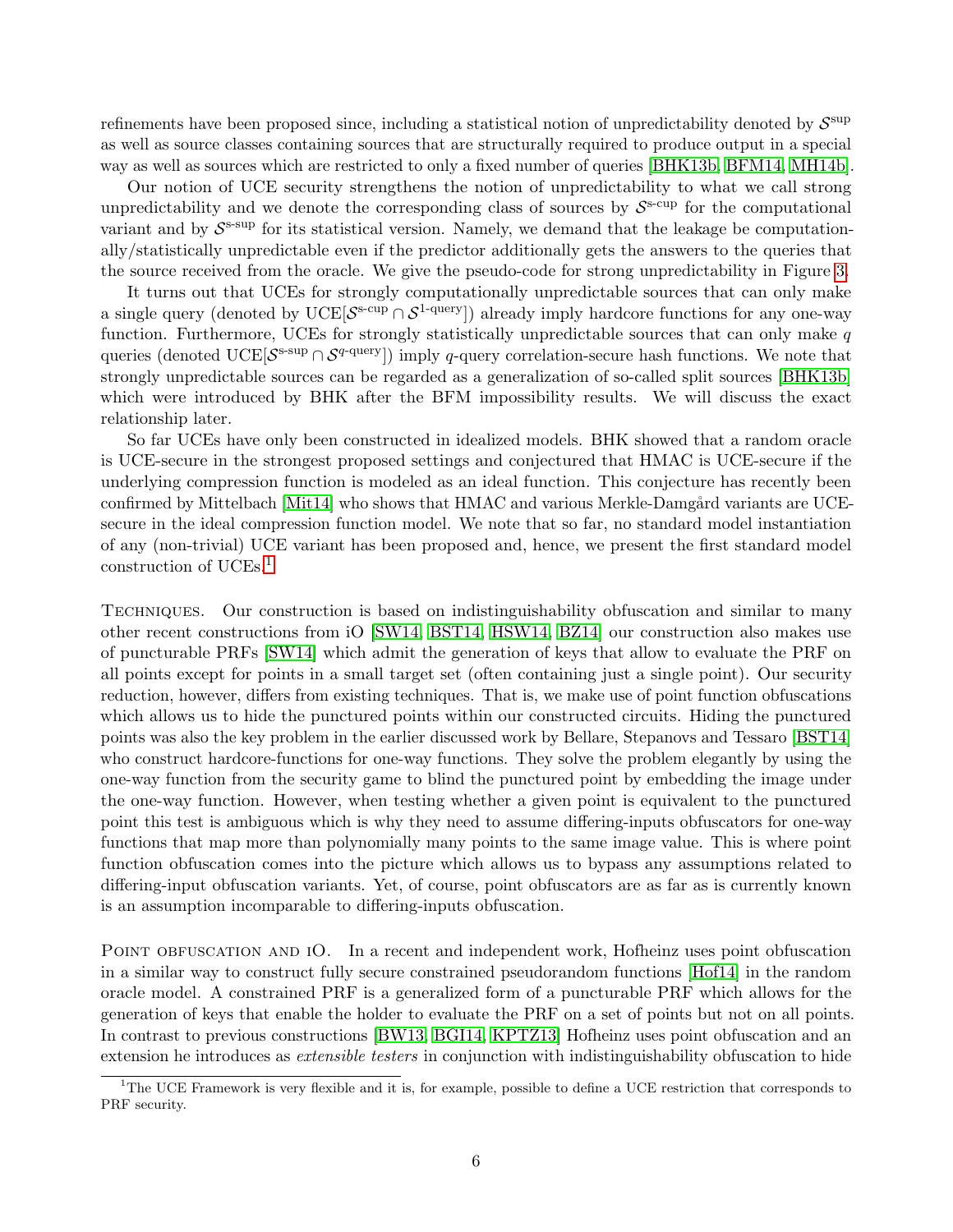<span id="page-6-0"></span>which points a given key allows to honestly evaluate. This allows him to achieve full security without relying on complexity leveraging which was used in previous constructions entailing a superpolynomial loss of security in the adaptive setting. We note that unlike this work Hofheinz relies on the simpler assumption of plain point obfuscation (that is, obfuscation without auxiliary inputs) and he shows how to build extensible testers based on the DDH-based point obfuscator by Canetti [\[Can97\]](#page-30-0).

Brzuska and Mittelbach study the connection between point obfuscation with multi-bit output secure in the presence of auxiliary inputs and indistinguishability obfuscation [\[BM14\]](#page-29-5). They show that indistinguishability obfuscation and a strong form of multi-bit point obfuscation are mutually exclusive. Their results do not carry over to the setting of statistically hard-to-invert auxiliary information (which we rely on for our construction of CIHs) and it is not clear if their results can be extended to cover plain AIPO, that is point functions with single-bit outputs.

OUR RESULTS. We next discuss the specific UCE assumptions that our construction will meet and the relation to the specific point obfuscation schemes used. In Section [3](#page-14-1) we will show that our construction is UCE[ $S<sup>s-cup</sup> \cap S<sup>1-query</sup>$ ]-secure assuming iO, puncturable PRFs and the existence of AIPO. That is, we consider functions which are UCE-secure for computationally strongly unpredictable sources that make a single query. In Section [3.3,](#page-23-0) we prove that our construction is also UCE[ $S<sup>s-sup</sup> \cap S<sup>q query</sup>$ ]-secure, that is, secure against statistically unpredictable sources that make at most  $q$  queries.

As explained, we base the security of our construction on the existence of a different (incomparable) notion of point obfuscation. We consider a notion of AIPO which only needs to be secure against statistically unpredictable distributions but, in turn, we require it to be q-composable [\[CD08,](#page-30-5) [BC10\]](#page-28-5). Intuitively, q-composability says that an obfuscation remains secure even if an adversary sees  $q$  many (possibly related) obfuscations. The reason that we need  $q$ -composable AIPO is that now, the source is a allowed to make q queries and hence, we need to hide q points in the proof.  $q$ -composable AIPO implies multi-bit point function obfuscation [\[CD08\]](#page-30-5) and thus does not exist, if iO exists [\[BM14\]](#page-29-5).

However, as we here only consider sources in  $S^{s-sup}$ , that is, sources which are only statistically strongly unpredictable, it suffices that our AIPO-notion is secure against statistically unpredictable samplers which weakens the notion of AIPO. Matsuda and Hanoka [\[MH14a\]](#page-32-5) have recently shown that q-composable AIPO secure against statistically unpredictable samplers is implied by composable VGB-AI point obfuscators, a notion that Bitansky and Canetti constructed under the q-Strong Vector Decision Diffie Hellman assumption [\[BC10\]](#page-28-5). Note that, for the proof to work, we need to let the circuit size of our construction grow, artificially, with the number of queries  $q$ . Towards this goal, we use some padding that does not have any functionality.

In summary we get the following results:

#### Theorem [informal].

- Our construction is UCE $[\mathcal{S}^{\text{s-cup}} \cap \mathcal{S}^{\text{1-qvery}}]$ -secure assuming indistinguishability obfuscation for all circuits in  $P/\text{poly}$  and AIPO secure with respect to computationally hard-to-invert auxiliary information exist.
- Our construction is UCE $[\mathcal{S}^{\text{s-sup}} \cap \mathcal{S}^{\text{query}}]$ -secure assuming indistinguishability obfuscation for all circuits in  $P/\text{poly}$  and q-composable AIPO with respect to statistically hard-to-invert auxiliary information exist.

On the feasibility of our AIPO assumptions. Standard AIPO secure against computationally unpredictable samplers has been constructed by Canetti in [\[Can97\]](#page-30-0) under (non-standard) variants of the DDH assumption and by Bitansky and Paneth in [\[BP12\]](#page-29-0) under (non-standard) assumptions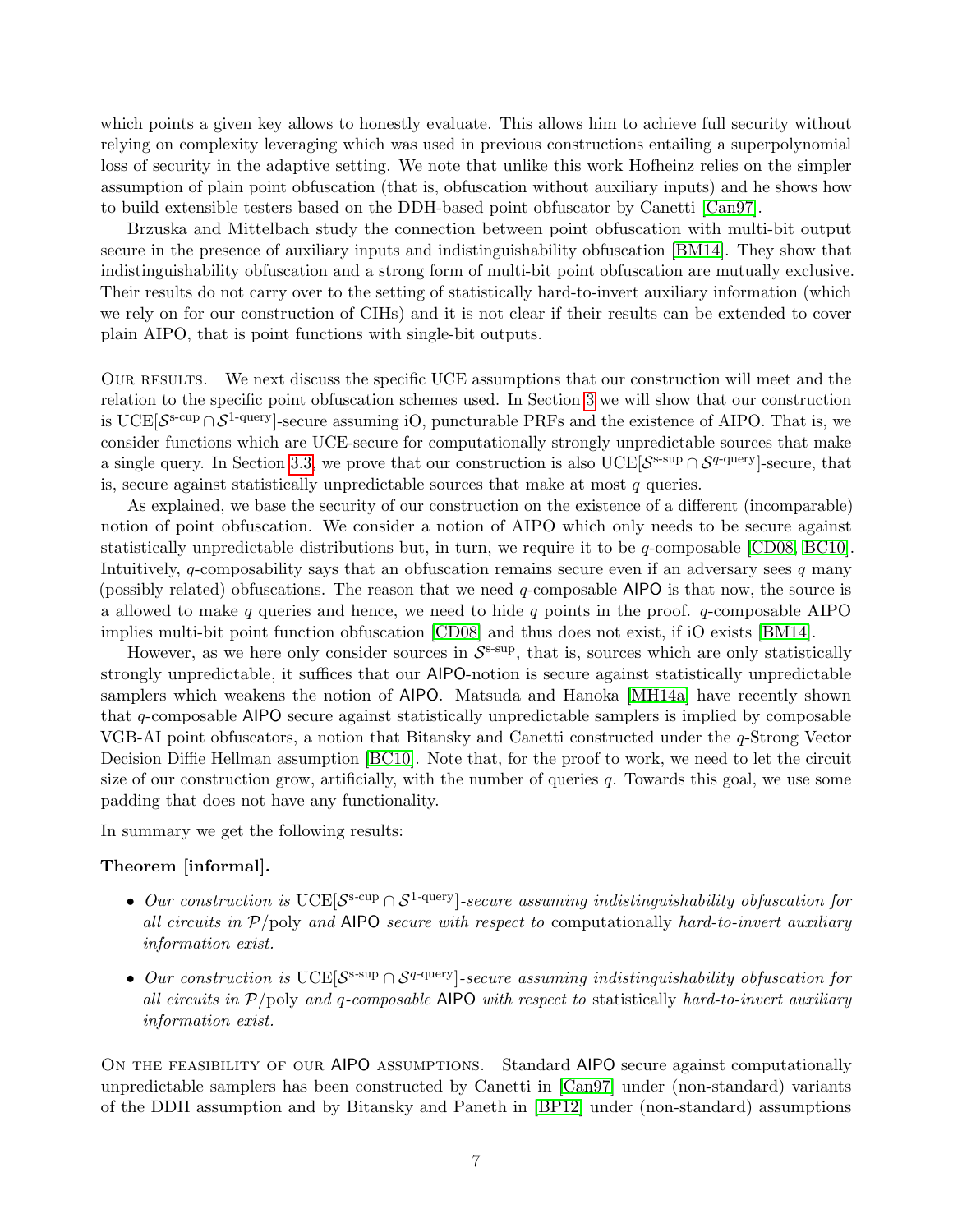<span id="page-7-0"></span>on pseudorandom permutations. We present the constructions and the underlying assumptions in Appendix [A.](#page-33-0) One might hope that AIPO is naturally composable. However, Canetti et al. show that this is generally not the case [\[CD08,](#page-30-5) [BC10\]](#page-28-5). On the other hand, Bitansky and Canetti [\[BC10\]](#page-28-5) show that under the t-Strong Vector Decision Diffie Hellman assumption the original point obfuscation scheme of Canetti [\[Can97\]](#page-30-0) composes in the so-called virtual grey-box (VGB) setting. The VGB setting was introduced by Bitansky and Canetti [\[BC10\]](#page-28-5) and is a relaxation of the strongest obfuscation setting the virtual black-box (VBB) setting [\[BGI](#page-28-0)+01, [BGI](#page-28-1)+12]. Similarly to VBB obfuscation, VGB obfuscation is in general not achievable, yet for the class of point functions it seems in reach [\[BC10\]](#page-28-5). The VGB setting is particularly interesting because "plain" VGB and VGB with auxiliary information are equivalent [\[BC10\]](#page-28-5). This result stands in contrast to the VBB setting where allowing auxiliary information results in a stronger notion. Furthermore, we currently have no candidate constructions for composable point obfuscation schemes in this stronger setting. We note that composable obfuscation in the VGB setting is sufficient for our purpose as Matsuda and Hanaoka [\[MH14a\]](#page-32-5) show that this setting already implies q-composable AIPO with respect to statistically unpredictable samplers which form the basis for our q-query correlation-secure hash functions.

In a very recent work Brzuska and Mittelbach (BM) investigate the connection between indistinguishability obfuscation and multi-bit output point obfuscation secure in the presence of auxiliary input (MB-AIPO) [\[BM14\]](#page-29-5). A multi-bit point function  $p_{x,m}$  is zero everywhere except on x where it outputs  $m$ . BM show that various strong notions of MB-AIPO and indistinguishability obfuscation are mutually exclusive. However, their results do not seem to carry over to plain AIPO, that is to AIPO for plain point functions as needed in our constructions. We refer to [\[BM14\]](#page-29-5) for a discussion on MB-AIPO and discuss the implications of an extension of the results of BM to plain AIPO shortly when talking about the feasibility of our UCE notions.

On the feasibility of our UCE notions. In a recent work, Brzuska, Farshim, and Mittelbach (BFM; [\[BFM14\]](#page-28-3)) show that, assuming indistinguishability obfuscation exists, no standard model hash construction can be UCE-secure with respect to computationally unpredictable sources. Our construction achieves a weaker yet related notion of security, namely UCE-security with respect to strongly computationally unpredictable sources which raises the question whether the BFM result can be extended to this setting.

The BFM result crucially hinges on the possibility of extending the output-length of the studied hash construction such that it is significantly larger than the key size. For example, this can be achieved by using multiple queries to the hash construction or via extending the output size by applying a pseudo-random generator [\[BFM14,](#page-28-3) [BHK13c\]](#page-29-6). Both approaches fail with our construction: the size of our hash key grows with the number of allowed queries and since we consider strong unpredictability it seems implausible to prove the construction  $PRG(H(\cdot, \cdot))$ -secure under the assumption that H is UCE-secure with respect to strongly computationally unpredictable sources. Thus, we think that extending the BFM attack is implausible. Furthermore, if it can be extended this would immediately imply that indistinguishability obfuscation implies the non-existence of AIPO, which would be a surprising result. We discuss the BFM result in greater detail in Section [5](#page-26-0) and note that, even if an extension of the BFM result were to break AIPOs with computational unpredictability, then the second construction would not be affected, as it only considers AIPOs secure with respect to statistically hard-to-invert auxiliary information.

NOTIONS OF CORRELATION-SECURE HASH-FUNCTIONS. We now compare our notion of q-query CIHs to different notions of correlated-input security. Note that q-query CIH means that the size of the hash-key can depend on the number of inputs q. However, and that is a crucial difference to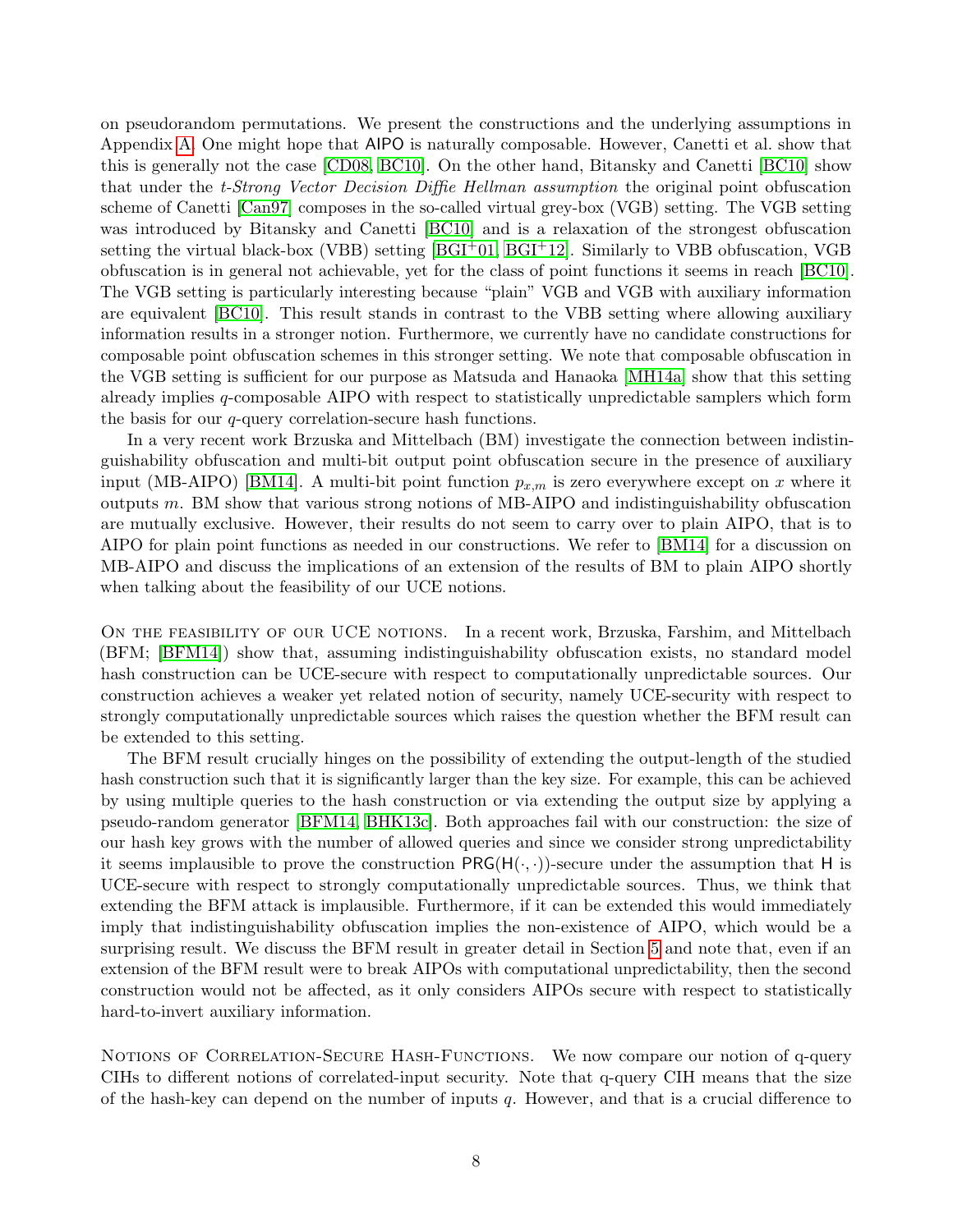<span id="page-8-2"></span>previous works, each input value is hashed using the same hash-key. In turn, Freeman et al. [\[FGK](#page-30-6)+13] as well as Rosen and Segev [\[RS10\]](#page-32-6) use a fresh hash-key for every input. Notably, the correlation-secure functions that they construct also have a trapdoor. Note that the correlated-input variant<sup>[2](#page-8-1)</sup> of the IND security game for deterministic public-key encryption [\[BFOR08,](#page-28-6) [BBO07,](#page-28-7) [BFO08\]](#page-28-8) and the CIH game are almost identical if it is required that the CIH has a trapdoor. We can then view the computation of the CIH as an encryption operation and the CIH game becomes a slightly stronger version of the IND security game (that is, a real-or-random rather than a left-or-right game). Hence, a CIH function which has a trapdoor is also a deterministic public-key encryption scheme.

As in the schemes of [\[FGK](#page-30-6)+13, [RS10\]](#page-32-6) a new key needs to be generated for every new message, the constructions are not a deterministic public-key encryption scheme. In turn, if our q-query CIH were a trapdoor function, then by definition, it would also be a q-query deterministic public-key encryption scheme. Unfortunately, our construction of a q-query CIH does not come with a trapdoor, and we do not know whether this is possible.

Another related notion of CIH are *statistically* secure q-query CIHs. Here, as for our notion of q-query CIH, the key size may grow with the number of queries and one uses the same hash key for each query. In contrast to our security notion one here requires that the output is statistically close to random given the hash key. As we are concerned with statistical security, this notion is only achievable for distributions that come with a notable amount of entropy, that is, the  $q$  pre-images need to have entropy that is at least  $q$  times the output length. In turn, for the notion of entropy that we consider, the entropy of the pre-images does not need to grow with q and can also be less than the length of the output.

Hence, this notion of statistically secure CIH only applies to a substantially smaller class of distributions. In turn, while our construction relies on the strong assumption of indistinguishability obfuscation, statistically secure CIH can be achieved without any assumptions. That is, if the preimages carry enough (true) entropy, then one can extract  $q$  uniformly random image values by using a q-wise independent hash-functions [\[FOR12\]](#page-30-7).

Finally, Goyal, O'Neill, and Rao [\[GOR11\]](#page-31-0) construct CIHs that are secure under polynomially related inputs and introduce a hierarchy of CIH notions: One-wayness under correlated inputs, unpredictability under correlated inputs and *pseudorandomness* under correlated inputs. These notions describe a hierarchy of security notions when we consider CIHs with superlogarithmic output length. We note that we achieve the strongest of these notions, namely *pseudorandomness* under correlated inputs.

#### <span id="page-8-0"></span>2 Preliminaries

NOTATION. By  $\lambda \in \mathbb{N}$ , we denote the security parameter that we give to all algorithms implicitly in unary representation  $1^{\lambda}$ . By  $\{0,1\}^{\ell}$  we denote the set of all bit-strings of length  $\ell$ , and by  $\{0,1\}^*$  the set of all bit-strings of finite length. If  $x, y \in \{0, 1\}^*$  are two bit strings of the same length, then we denote their inner product over  $\mathbb{GF}(2)$  by  $\langle x, y \rangle$ . The length of x is denoted by |x|. For a finite set X, we denote the action of sampling x uniformly at random from X by  $x \leftarrow s X$ , and denote the cardinality of X by |X|. We denote by [i] the set  $\{1,\ldots,i\}$ . Algorithms are assumed to be randomized, unless otherwise stated. We call an algorithm efficient or PPT if it runs in time polynomial in the security parameter. If A is randomized then by  $y \leftarrow \mathcal{A}(x; r)$  we denote that A is run on input x and with random coins r and produced output y. If no randomness is specified, then we assume that  $A$  is run with freshly sampled uniform random coins, and write this as  $y \leftarrow s \mathcal{A}(x)$ . We often refer to algorithms, or tuples of algorithms, as adversaries. If E is an event then we denote by  $Pr[E]$  its probability and

<span id="page-8-1"></span><sup>&</sup>lt;sup>2</sup>Here, we refer to the variant where each message needs to have high entropy on its own, but might have low entropy conditioned on the other messages.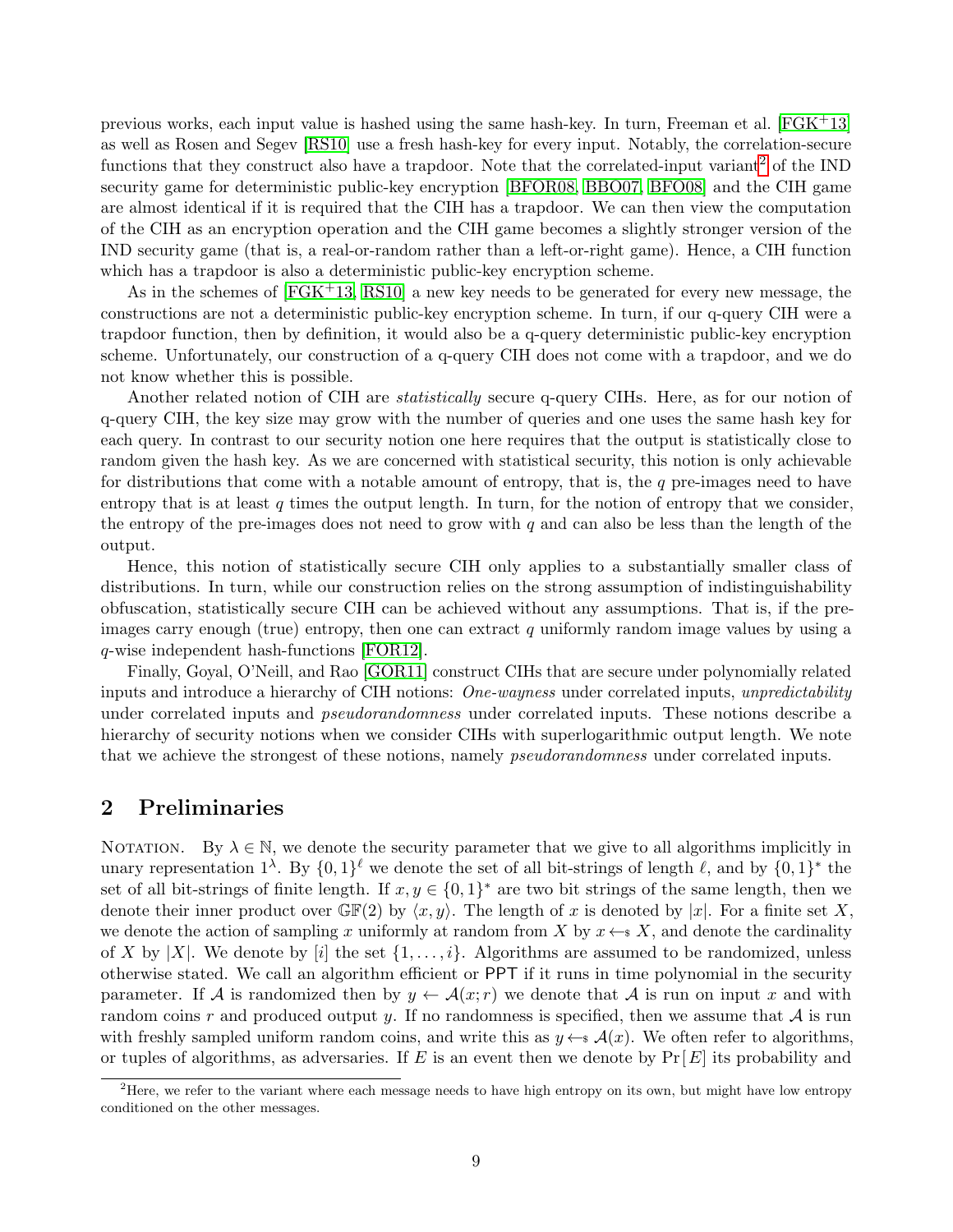<span id="page-9-2"></span>if X is a random variable, we denote its expectation by  $\mathbb{E}[X]$ . We write  $X|E$  to denote the random variable X conditioned on event E. We say a function negl( $\lambda$ ) is negligible if negl( $\lambda$ )  $\in \lambda^{-\omega(1)}$ . We say a function poly is polynomial if poly  $\in \lambda^{\mathcal{O}(1)}$ .

If we speak of an ensemble or a family  $\{\mathcal{C}_\lambda\}_{\lambda\in\mathbb{N}}$  of circuits, denoted by a calligraphic letter such as C, we mean that  $C_\lambda$  contains a set of circuits for each security parameter  $\lambda \in \mathbb{N}$ . We speak of a sequence of circuits  ${C_{\lambda}}_{\lambda\in\mathbb{N}}$  to denote a non-uniform circuit, that is, one circuit for every security parameter. By a distribution or an ensemble of distributions  $\mathcal{D} = \{D_{\lambda}\}_{{\lambda}\in\mathbb{N}}$  we identify a function ensemble  $\{f_\lambda: S_\lambda \to [0,1]\}_{\lambda \in \mathbb{N}}$  with corresponding set  $S_\lambda$  that assigns each element in  $S_\lambda$  a probability weight in [0, 1] such that  $\sum_{x \in S_{\lambda}} f_{\lambda}(x) = 1$  for all  $\lambda \in \mathbb{N}$ . We consider only efficiently sampleable distributions  $D$  by which we mean that a (possibly non-uniform) algorithm  $\mathsf{Sam}_\lambda$  exists that on input a uniformly random string r outputs a value in  $S_\lambda$  according to distribution  $D_\lambda$ , that is, such that for all  $\lambda \in \mathbb{N}$  and  $x \in S_{\lambda}$ 

$$
\Pr_r[\mathsf{Sam}_\lambda(r) = x] = f_\lambda(x).
$$

We often say we "run" a distribution or we simply write  $D_{\lambda}(1^{\lambda})$  to denote that the corresponding sample algorithm is invoked on fresh random coins.

#### <span id="page-9-0"></span>2.1 Obfuscation

Obfuscation has a long tradition within cryptographic research and comes in many flavors. In the following section we present the various definitions that we use in this paper. We discuss constructions and candidates in Appendix [A.](#page-33-0)

We start by recalling the strongest definition of virtual black-box (VBB) obfuscation with auxiliary inputs due to  $[{\rm BGI^+01}, {\rm GK05}, {\rm BGI^+12}].$  $[{\rm BGI^+01}, {\rm GK05}, {\rm BGI^+12}].$  $[{\rm BGI^+01}, {\rm GK05}, {\rm BGI^+12}].$ 

<span id="page-9-1"></span>**Definition 2.1** (Worst-case obfuscator with auxiliary input (VBB-AI)). A PPT  $\mathcal{O}$  is a worst-case obfuscator with auxiliary input for an ensemble  $C = \{C_{\lambda}\}_{\lambda \in \mathbb{N}}$  of poly-size circuits if it satisfies:

• Functionality. For any  $\lambda \in \mathbb{N}$  and  $C \in \mathcal{C}_{\lambda}$ ,  $\mathcal{O}(C)$  is a circuit which computes the same function as  $C$ , that is, for all  $x$  it holds

$$
\Pr[C'(x) = C(x) | C' \leftarrow \mathcal{O}(C)] = 1.
$$

- Polynomial slowdown. For any  $\lambda \in \mathbb{N}$  and  $C \in \mathcal{C}_{\lambda}$ ,  $Pr[|C'| \leq poly(|C|) | C' \leftarrow \mathcal{C}(C)] = 1$ .
- Virtual black-box. For any PPT adversary  $A$  there is a PPT simulator Sim such that for all sufficiently large  $\lambda \in \mathbb{N}, C \in \mathcal{C}_{\lambda}$  and  $z \in \{0, 1\}^{\text{poly}(\lambda)}$ :

$$
\left|\Pr[\mathcal{A}(z,\mathcal{O}(C))=1]-\Pr\left[\mathsf{Sim}^C(z,1^{|C|})=1\right]\right|\leq \mathsf{negl}(\lambda)
$$

where the probability is taken over the coins of  $A$ , Sim and  $O$ .

VBB obfuscation with auxiliary input requires that for any PPT adversary given the code of some functionality (and some auxiliary input) there exists a PPT simulator that given only black-box access to the functionality (and as input the same auxiliary input) produces a computationally indistinguishable distribution.

A provably weaker notion of obfuscation called virtual grey-box (VGB) was introduced by Bitansky and Canetti [\[BC10\]](#page-28-5). VGB is defined analogously to VBB with the exception that the simulator is given unbounded computation time but still restricted to only make polynomially many oracle queries. We will return to VGB obfuscation when discussing composition of so-called point function obfuscators.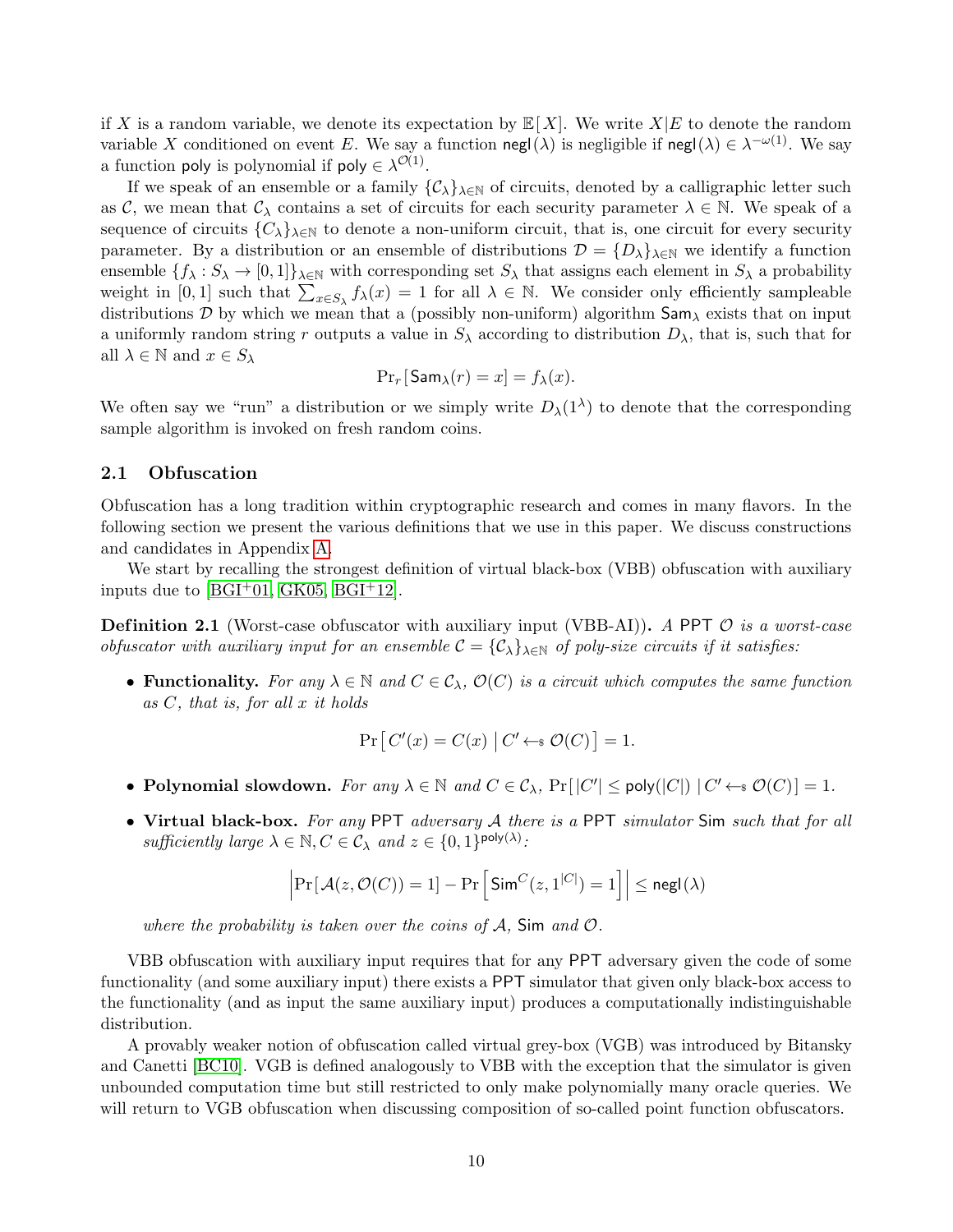<span id="page-10-0"></span>Indistinguishability obfuscation. While VBB and VGB obfuscation as defined above provably do not exist in general for all circuits  $[{\rm BGI}^+01, {\rm BCl}0]$ , weaker notions such as *indistinguishability* obfuscation may well exist. VBB requires the existence of a simulator. On the other hand, an indistinguishability obfuscation (iO) scheme only ensures that the obfuscations of any two functionally equivalent circuits are computationally indistinguishable. Indistinguishability obfuscation was originally proposed by Barak et al. [\[BGI](#page-28-0)+01] as a potential weakening of virtual-black-box obfuscation. We recall the definition from [\[GGH](#page-30-1)+13].

**Definition 2.2.** A PPT algorithm iO is called an indistinguishability obfuscator for a circuit ensemble  $\mathcal{C} = {\mathcal{C}_{\lambda}}_{\lambda \in \mathbb{N}}$  if the following conditions are satisfied:

• Correctness. For all security parameters  $\lambda \in \mathbb{N}$ , for all  $C \in \mathcal{C}_{\lambda}$ , and for all inputs x we have that

$$
\Pr\left[C'(x) = C(x) : C' \leftarrow \text{s iO}(1^{\lambda}, C)\right] = 1.
$$

• Security. For any PPT distinguisher D, for all pairs of circuits  $C_0, C_1 \in C_\lambda$  such that  $C_0(x) =$  $C_1(x)$  on all inputs x the following distinguishing advantage is negligible:

$$
\left|\Pr\left[\left.\mathcal{D}(1^{\lambda},i\mathsf{O}(1^{\lambda},C_1))=1\right]-\Pr\left[\left.\mathcal{D}(1^{\lambda},i\mathsf{O}(1^{\lambda},C_0))=1\right]\right|\leq \mathsf{negl}(\lambda)\,.
$$

DIFFERING-INPUTS OBFUSCATION. The notion of *differing-inputs obfuscation* is closely related to indistinguishability obfuscation and also goes back to the seminal paper of Barak et al. [\[BGI](#page-28-0)<sup>+</sup>01]. While indistinguishability obfuscation requires circuits to be identical on all inputs, differing-inputs obfuscation intuitively says that if a distinguisher can tell apart two obfuscated circuits then one can efficiently extract a value on which the circuits differ. We follow the definition of Ananth et al.  $[ABC^{+13}]$  and Boyle et al.  $[BCP14]$  and first define the notion of *differing-inputs circuits*.

**Definition 2.3** (Differing-inputs circuits). A sample algorithm  $(C_0, C_1, z) \leftarrow s$  Sam $(1^{\lambda})$  that samples circuits from a circuit ensemble  $C = {\mathcal{C}_{\lambda}}_{\lambda \in \mathbb{N}}$  is said to be a differing-inputs distribution if for all PPT algorithms  $A$  there is a negligible function negl such that:

$$
\Pr\Big[C_0(x) \neq C_1(x) : (C_0, C_1, z) \leftarrow s \text{ Sam}(1^{\lambda}), x \leftarrow s \mathcal{A}(1^{\lambda}, C_0, C_1, z)\Big] \le \mathsf{negl}(\lambda)
$$

**Definition 2.4** (Differing-inputs obfuscation). A PPT algorithm diO is a differing-inputs obfuscator for a differing-inputs distribution Sam (for circuit ensemble  $\{\mathcal{C}_\lambda\}_{\lambda\in\mathbb{N}}$ ) if the following holds:

• Correctness. For all security parameters  $\lambda \in \mathbb{N}$ , for all  $C \in \mathcal{C}_{\lambda}$ , and for all inputs x we have that

$$
\Pr\left[C'(x) = C(x) : C' \leftarrow \text{si} \text{diO}(1^{\lambda}, C)\right] = 1.
$$

• Security. For any PPT distinguisher D, for any  $(C_0, C_1, z) \leftarrow s$  Sam $(1^{\lambda})$  the following distinguishing advantage is negligible:

$$
\left|\Pr\Big[\mathcal{D}(1^{\lambda},\text{diO}(1^{\lambda},C_1),z)=1\Big]-\Pr\Big[\mathcal{D}(1^{\lambda},\text{diO}(1^{\lambda},C_0),z)=1\Big]\right|\le {\mathsf{negl}}(\lambda)\,.
$$

The notion of differing-inputs obfuscation recently also gained much attention [\[ABG](#page-27-0)+13, [BCP14,](#page-28-2) [BP13\]](#page-29-7). In particular, we will build on the work by Boyle, Chung and Pass [\[BCP14\]](#page-28-2) who show that any general indistinguishability obfuscator also yields a mild version of a differing-inputs obfuscator. That is, any indistinguishability obfuscator for all circuits in  $P/poly$  is a also a differing-inputs obfuscator for circuits that differ on at most polynomially many inputs. We will use their result in a crucial way on circuits that differ on a single input.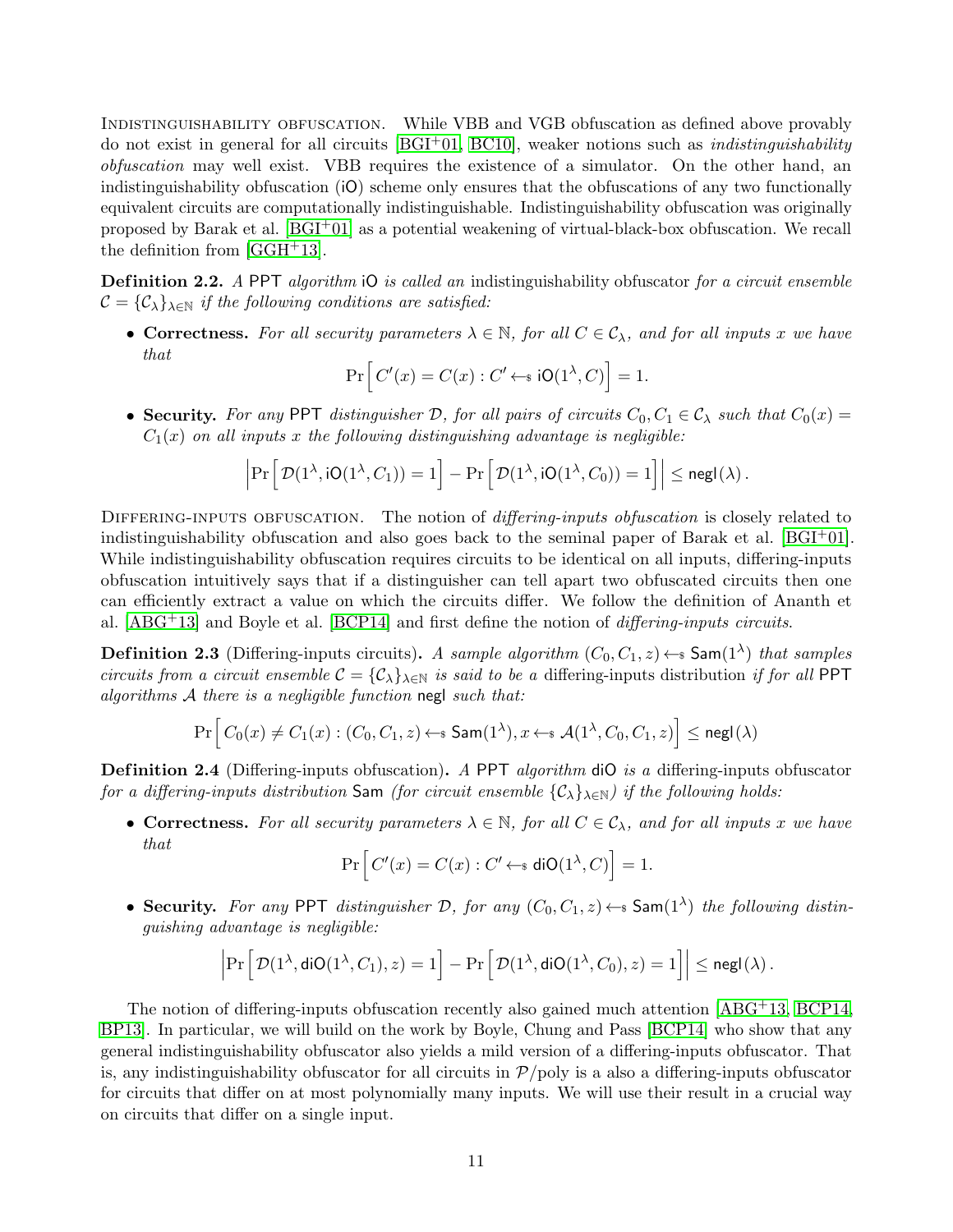<span id="page-11-3"></span><span id="page-11-1"></span>**Theorem 2.5** ([\[BCP14\]](#page-28-2)). Let iO be an indistinguishability obfuscator for  $\mathcal{P}/poly$ . Let  $(\{\mathcal{C}_{\lambda}\}, \mathsf{Sam})$  be a differing-inputs family for which there exists a polynomial  $d : \mathbb{N} \to \mathbb{N}$ , such that

$$
\Pr\Big[\left|\{x:C_0(x)\neq C_1(x)\}\right|\leq d(\lambda)\,\Big|\,(C_0,C_1,z)\leftarrow s\,\mathsf{Sam}(1^{\lambda})\Big]\geq 1-\mathsf{negl}(\lambda)\,.
$$

Then iO is a differing-inputs obfuscator for  $({C_\lambda}, S$ am).

Point obfuscation. While indistinguishability, as well as differing-inputs, obfuscation are obfuscation schemes for general circuits one can also study obfuscation schemes for particular function classes such as point functions. A point function  $p_x$  for some value  $x \in \{0,1\}^*$  is defined as

$$
p_x(s) := \begin{cases} 1 & \text{if } s = x \\ \perp & \text{o/w} \end{cases}
$$

We consider a variant of point function obfuscators under auxiliary input which was first formalized by Canetti [\[Can97\]](#page-30-0), although in a slightly different context. We here give the definition from [\[BP12\]](#page-29-0) presented in a game based formulation. The first definition formalizes unpredictable distributions which are in turn used to define obfuscators for point functions.

<span id="page-11-0"></span>**Definition 2.6** (Unpredictable distribution). A distribution ensemble  $\mathcal{D} = \{D_\lambda = (Z_\lambda, X_\lambda)\}_{\lambda \in \mathbb{N}}$ , on pairs of strings is unpredictable if no poly-size (non-uniform) circuit can predict  $X_{\lambda}$  from  $Z_{\lambda}$ . That is, for every poly-size circuit sequence  $\{C_{\lambda}\}_{\lambda\in\mathbb{N}}$  and for all large enough  $\lambda$ :

$$
\Pr_{(z,x)\leftrightarrow B_{\lambda}}[C_{\lambda}(z)=x]\leq \mathsf{negl}(\lambda)
$$

**Remark.** Alternatively, we could use a variant of Definition [2.6](#page-11-0) for *uniform* distributions  $\mathcal{D}$ . Jumping ahead, we note that our positive result, Theorem [3.3](#page-17-1) only requires AIPOs secure against uniform adversaries. For ease of presentation, we omit the explicit treatment of uniform and non-uniform adversaries.

<span id="page-11-2"></span>**Definition 2.7** (Auxiliary input point obfuscation for unpredictable distributions (AIPO)). A PPT algorithm AIPO is a point obfuscator for unpredictable distributions if if on input  $(z, x)$  it outputs a polynomial-size circuit that returns 1 on x and 0 everywhere else and satisfies the following secrecy property: for any (efficiently sampleable) unpredictable distribution  $\mathcal{B}_1$  over  $\{0,1\}^{\text{poly}(\lambda)} \times \{0,1\}^{\lambda}$  it holds for any PPT algorithm  $\mathcal{B}_2$  that the probability that the following experiment outputs true for  $(\mathcal{B}_1, \mathcal{B}_2)$  is negligibly close to  $\frac{1}{2}$ :

$$
b \leftarrow s \{0, 1\}
$$
  
(z, x<sub>0</sub>)  $\leftarrow s$   $\mathcal{B}_1(1^{\lambda})$   
 $x_1 \leftarrow s \{0, 1\}^{\lambda}$   
 $p \leftarrow s$  AIFO $(x_b)$   
 $b' \leftarrow s$   $\mathcal{B}_2(1^{\lambda}, p, z)$   
**return**  $b = b'$ 

The probability is over the coins of adversary  $(\mathcal{B}_1, \mathcal{B}_2)$ , the coins of AIPO and the choices of  $x_1$  and b.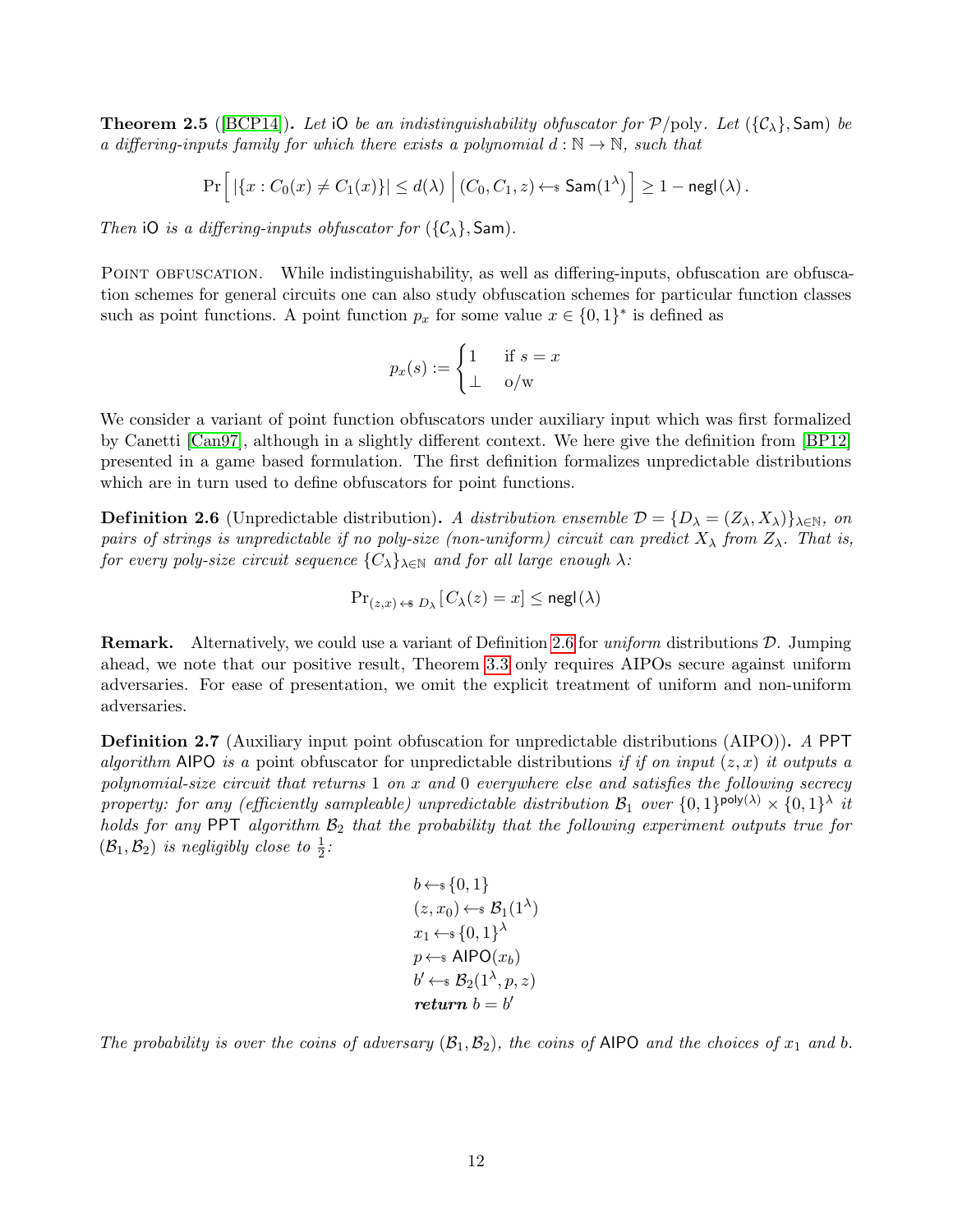<span id="page-12-1"></span>Composable VGB point obfuscation. The definition of AIPO requires that a single point obfuscation is secure. A natural question to ask is whether the scheme remains secure even if the adversary is allowed to see multiple obfuscations, possibly of related points. This leads to the study of composition of obfuscators and the version we consider in this work is composition by concatenation formalized by Lynn, Prabhakaran, and Sahai [\[LPS04\]](#page-32-7):

**Definition 2.8** (t-composable obfuscation [\[LPS04\]](#page-32-7)). A PPT machine  $\mathcal O$  is a t-composable obfuscator for a circuit ensemble  $C = {\mathcal{C}}_{\lambda}$ ,  $\lambda \in \mathbb{N}$  if it satisfies the functionality and polynomial slow-down requirements, as in Definition [2.1,](#page-9-1) and for any PPT distinguisher A and polynomial p, there is a simulator Sim, such that for any sequence of circuits  $C^1,\ldots,C^t \in C_\lambda$  (where  $t = \text{poly}(\lambda)$ ), and any sufficiently large  $\lambda$ :

$$
\left|\Pr\left[\left.\mathcal{A}(\mathcal{O}(C^1),\ldots,\mathcal{O}(C^t))=1\right]-\Pr\left[\left.\mathsf{Sim}^{C^1,\ldots,C^t}(1^{\left|C^1\right|},\ldots,1^{\left|C^t\right|})=1\right]\right|\leq\frac{1}{p(\lambda)}
$$

where oracle  $C^1, \ldots, C^t$  gets as input  $(x, i)$  and returns  $C^i(x)$ .

Note that while [\[LPS04\]](#page-32-7) consider t-composability in the VBB setting, we only require the relaxed VGB setting, that is, we allow the simulator to run in unbounded time. Interestingly, while VBB obfuscation in the presence of auxiliary input (AI) is a seemingly stronger requirement than plain VBB obfuscation, Bitansky and Canetti show that AI does not add any power to VGB. Note that in this setting we can only allow auxiliary input that statistically hides the target points, as the simulator could otherwise trivially recover the obfuscated points from the auxilliary input.

**Proposition 2.9** ([\[BC10\]](#page-28-5)). Let  $\mathcal O$  be a VGB obfuscator for a circuit ensemble  $\mathcal C = {\mathcal C}_\lambda$ } $_{\lambda \in \mathbb N}$ . Then  $\mathcal O$ is also a VGB obfuscator with (statistically unpredictable) auxiliary input for the ensemble.

Bitansky and Canetti, furthermore, show that the point obfuscation scheme of Canetti [\[Can97\]](#page-30-0) is a tcomposable VGB point obfuscator under the t-Strong Vector Decision Diffie Hellman assumption [\[BC10\]](#page-28-5). Note that, as we can first compose and then introduce auxiliary input, this implies that under the t-Strong Vector Decision Diffie Hellman assumption Canetti's obfuscation scheme is also a VGB-AI point obfuscator. We recall the scheme by Canetti [\[Can97\]](#page-30-0) in Appendix [A.](#page-33-0)

From VGB back to AIPO. In this work we develop techniques to work with AIPOs. In a recent work, Matsuda and Hanaoka [\[MH14a\]](#page-32-5) relate the notions of VGB point obfuscators (resp. VGB-AI point obfuscators) and AIPO and show that composable VGB-AI point obfuscators imply the existence of composable AIPO with respect to statistically unpredictable distributions (Matsuda et al. call this notion  $\mathsf{AIND}\text{-}\mathsf{s-PUAL}$  [\[MH14a\]](#page-32-5)). Statistically unpredictable distributions are defined analogously to unpredictable distributions (Definition [2.6\)](#page-11-0) with the exception that we allow the predictor to run in unbounded time.

#### <span id="page-12-0"></span>2.2 Universal Computational Extractors (UCE)

The UCE Framework by Bellare, Hoang, and Keelveedhi (BHK; [\[BHK13a\]](#page-29-2)) introduces assumptions that allow us to instantiate random oracles in a wide range of applications and which are not succeptible to the impossibility result by Canetti, Goldreich and Halevi [\[CGH98\]](#page-30-8). Loosely speaking, UCEs are PRF-like assumptions that split the distinguisher into two parts: a first adversary S that gets access to a keyed hash function or a random oracle (and which is called the source), and a second adversary D that gets the hash key hk (and which is called the *distinguisher*). The two algorithms together try to guess whether the source was given access to a keyed hash function or to a random oracle.

Concretely, the UCE notions are defined via a two-stage UCE game (we depict the communication flow in Figure [1](#page-13-0) and the pseudocode in Figure [2\)](#page-13-0). First, the source S is run with oracle access to HASH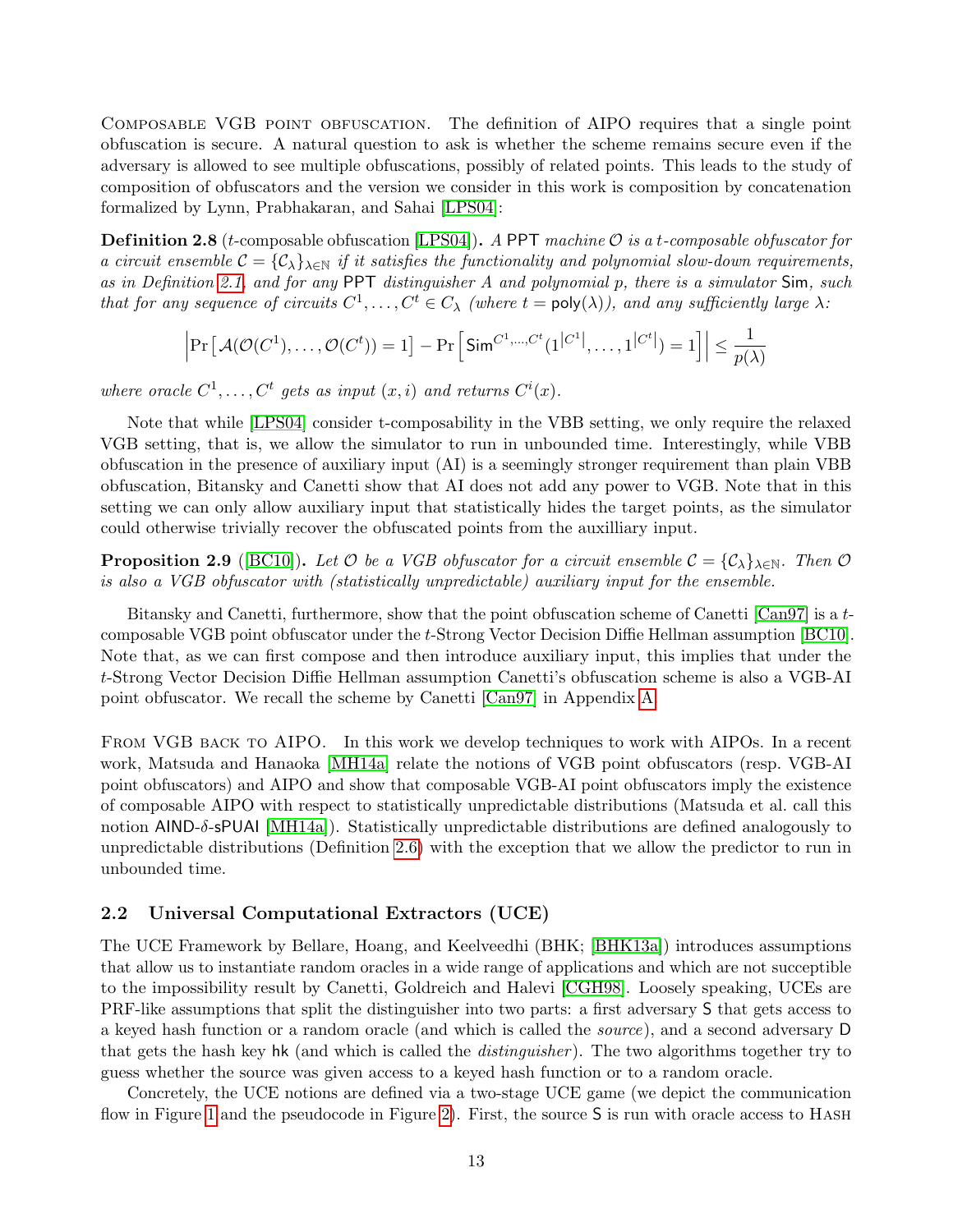<span id="page-13-1"></span><span id="page-13-0"></span>

Figure 1: Schematic of the UCE game.

 $1^{\lambda}$ 

Figure 2: The UCE security game together with the unpredictability game (on the right). In the UCE game source S has access to Hash, which returns real or ideal hash values, and leaks  $L$  to a distinguisher D. The latter additionally gets the hash key and outputs a bit  $b'$ . On the right we give the unpredictability game.

to output some leakage L. Subsequently, distinguisher  $D$  is run on the leakage L and hash key hk but without access to oracle HASH. Distinguisher  $D$  outputs a single bit b indicating whether oracle HASH implements a random oracle or hash function H with key hk.

Without any restrictions,  $(S, D)$  can easily win the UCE game. For example, say, source S makes a random query x to receive  $y \leftarrow$  HASH $(x)$  and outputs  $(x, y)$  as leakage. As distinguisher D knows the hash key hk as well as the leakage  $(x, y)$ , it can recompute the hash value and check whether  $y = H(hk, x)$ . BHK present several possible restrictions on the source which give rise to various UCE notions.

FORMAL UCE DEFINITION. In line with  $[**BST14**]$  we consider families of functions F consisting of algorithms  $F$ .KGen,  $F$ .kl,  $F$ .Eval,  $F$ .il and  $F$ .ol. Algorithm  $F$ .KGen is a PPT algorithm taking the security parameter  $1^{\lambda}$  and outputting a key  $k \in \{0,1\}^{F. \mathsf{kl}(\lambda)}$  where  $F. \mathsf{kl}: \mathbb{N} \to \mathbb{N}$  denotes the key length. Functions  $F \cdot \mathbf{I} : \mathbb{N} \to \mathbb{N}$  and  $F \cdot \mathbf{I} : \mathbb{N} \to \mathbb{N}$  denote the input and output length functions associated to  $F$ and for any  $x \in \{0,1\}^{F,\text{il}(\lambda)}$  and  $k \leftarrow s F$ . KGen $(1^{\lambda})$  we have that  $F$ . Eval $(k, x) \in \{0,1\}^{F,\text{ol}(\lambda)}$ , where the PPT algorithm F.Eval denotes the "evaluation" function associated to F.

We denote hash functions by H. Let  $H = (H.KGen, H.Eval, H.kI, H.iI, H.oI)$  be a hash-function family and let  $(S, D)$  be a pair of PPT algorithms. We define the UCE advantage of a pair  $(S, D)$  against H through

$$
\mathsf{Adv}^{\sf uce}_{\sf H,S,D}(\lambda) := 2 \cdot \Pr \Big[ \operatorname{UCE}^{\sf S,D}_{\sf H}(\lambda) \Big] - 1 \ ,
$$

where game  $\mathrm{UCE}_{\mathsf{H}}^{\mathsf{S},\mathsf{D}}(\lambda)$  is shown in Figure [2](#page-13-0) on the left (in Figure [1](#page-13-0) we give a schematic overview of the communication within the game).

UNPREDICTABILITY. Without any further restrictions there are  $PPT$  pairs  $(S, D)$  that achieve an advantage in the UCE<sup>S,D</sup>( $\lambda$ ) game close to 1. BHK define several possible restrictions for sources yielding various flavors of UCE assumptions [\[BHK13a\]](#page-29-2). Here, we are interested in a strengthened version of the original computational unpredictability [\[BHK13a\]](#page-29-2) restriction. A source S is called computationally unpredictable if the advantage of any PPT predictor P, defined by

$$
\mathsf{Adv}_{S,P}^{\mathsf{pred}}(\lambda) := \Pr\Big[\mathsf{Pred}^{\mathsf{P}}_S(\lambda)\Big],
$$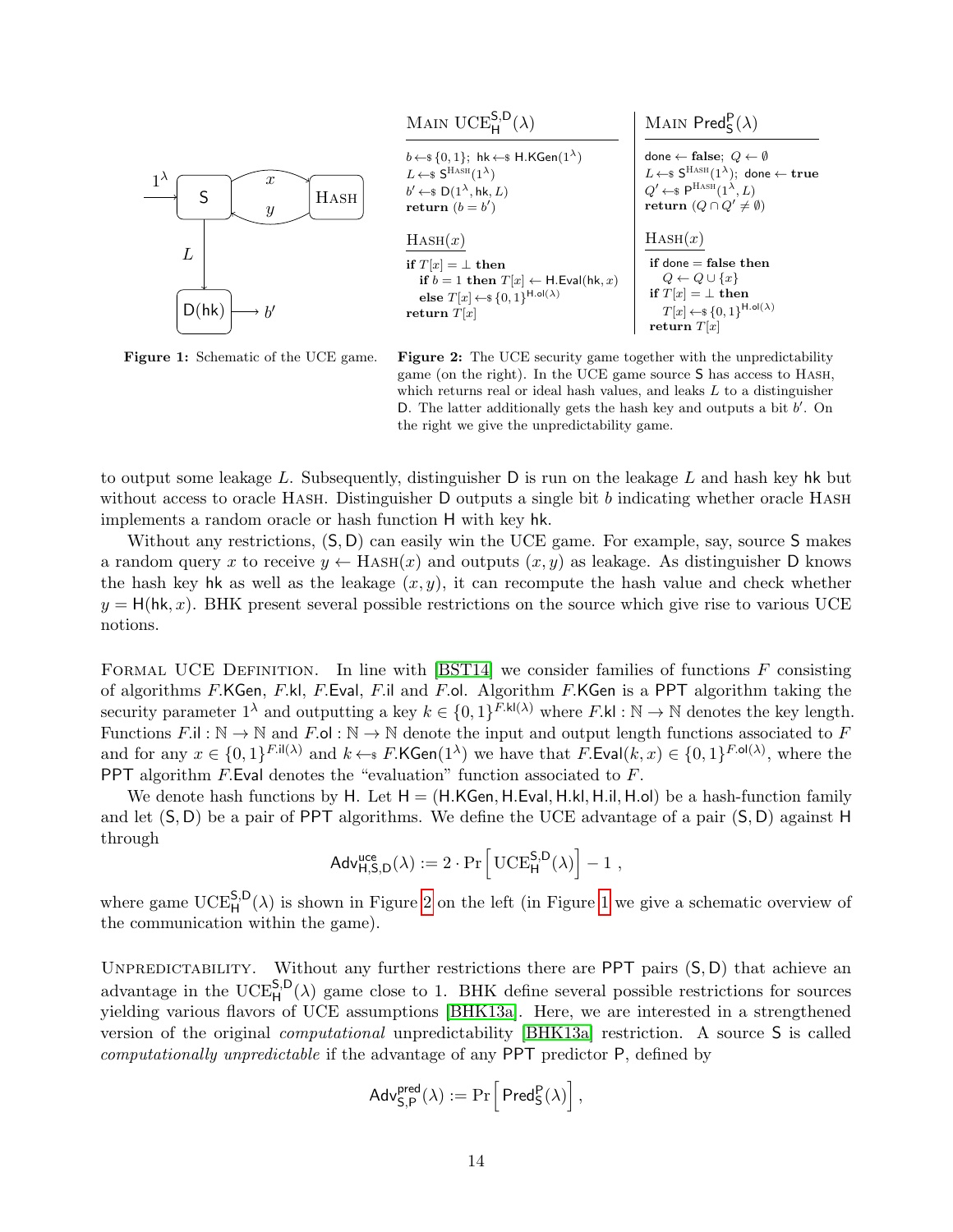<span id="page-14-3"></span>is negligible, where game  $\mathsf{Pred}_{\mathsf{S}}^{\mathsf{P}}(\lambda)$  is shown in Figure [2](#page-13-0) on the right. In line with [\[BHK13b\]](#page-29-3), we call the class of all computationally unpredictable sources  $\mathcal{S}^{\text{cup}}$ , where  $\mathcal{S}^{\text{cup}}$  denotes the class (set) of all computationally unpredictable sources. Similarly, we define the class of statistically unpredictable sources where the predictor in game  $\mathsf{Pred}_{\mathsf{S}}^{\mathsf{P}}(\lambda)$  can run in unbounded time but is still restricted to only polynomially many oracle queries. The class of statistically unpredictable sources is denoted by  $S^{\text{sup}}$ .

UCE SECURITY. We say a hash function H is UCE secure for sources  $S \in \mathcal{S}$  denoted by UCE[ $\mathcal{S}$ ], if for all PPT sources  $S \in S$  and all PPT distinguishers D the advantage  $\mathsf{Adv}_{H,S,D}^{uce}(\lambda)$  is negligible. In that way we get the UCE assumptions  $\text{UCE}[\mathcal{S}^{\text{cup}}]$  and  $\text{UCE}[\mathcal{S}^{\text{sup}}]$ , that is,  $\text{UCE}$  with respect to computationally (resp. statistically) unpredictable sources.<sup>[3](#page-14-2)</sup>

#### <span id="page-14-0"></span>2.3 Puncturable PRFs

Besides point function obfuscation schemes, our main ingredient in the upcoming proofs are so-called puncturable pseudorandom functions (PRF) [\[SW14\]](#page-32-1). A family of puncturable PRFs  $G := (G.KGen,$ G.Puncture, G.kl, G.Eval, G.il, G.ol) consists of functions that specify input length, output length and key length as well as a key generation algorithm  $k \leftarrow G$ . KGen, a deterministic evaluation algorithm G. Eval $(k, x)$  that takes a key k, an input x of length  $G$ . il $(1^{\lambda})$  and outputs a value y of length  $G$ . ol $(1^{\lambda})$ . Additionally, there is a PPT puncturing algorithm G.Puncture which on input a polynomial-size set  $S \subseteq \{0,1\}^{G,\text{il}(\lambda)}$ , outputs a special key  $k_S$ . A family of functions is called puncturable PRF if the following two properties are observed

• Functionality preserved under puncturing. For every PPT adversary A such that  $A(1^{\lambda})$ outputs a polynomial-size set  $S \subseteq \{0,1\}^{G,\text{il}(\lambda)}$ , it holds for all  $x \in \{0,1\}^{G,\text{il}(\lambda)}$  where  $x \notin S$  that:

$$
\Pr\Big[G.\mathsf{Eval}(k,x) = G.\mathsf{Eval}(k_S,x): k \leftarrow \text{s } G.\mathsf{KGen}(1^\lambda), k_S \leftarrow \text{s } G.\mathsf{Puncture}(k,S)\Big] = 1
$$

• Pseudorandom at punctured points. For every PPT adversary  $(\mathcal{A}_1, \mathcal{A}_2)$  such that  $\mathcal{A}_1(1^{\lambda})$ outputs a set  $S \subseteq \{0,1\}^{G,\text{il}(\lambda)}$  and state st, consider an experiment where  $k \leftarrow G.\text{KGen}(1^{\lambda})$  and  $k<sub>S</sub> = G$ . Puncture(k, S). Then we have

$$
\Big\vert \Pr\Big[\mathcal{A}_2(\mathsf{st},k_S,S,G.\mathsf{Eval}(k,S)) = 1 \Big] - \Pr\Big[\mathcal{A}_2(\mathsf{st},k_S,S,U_{G.\mathsf{ol}(\lambda)\cdot|S|}) = 1 \Big] \Big\vert \leq \mathsf{negl}(\lambda)
$$

where  $\textsf{Eval}(k, S)$  denotes the concatenation of  $\textsf{Eval}(k, x_1), \ldots, \textsf{Eval}(k, x_k)$  where  $S = \{x_1, \ldots, x_k\}$ is the enumeration of the elements of  $S$  in lexicographic order, negl is a negligible function, and  $U_{\ell}$  denotes the uniform distribution over  $\{0, 1\}^{\ell}$ .

As observed by [\[BW13,](#page-29-4) [BGI14,](#page-28-4) [KPTZ13\]](#page-32-4) puncturable PRFs can, for example, be constructed from pseudorandom generators via the GGM tree-based construction [\[GGM84\]](#page-31-6). Note that, as AIPO implies one-way functions (see Lemma [B.1\)](#page-34-2) AIPO, thus, also implies the existence of puncturable PRFs.

#### <span id="page-14-1"></span>3 UCEs from iO and Point Obfuscation

In this section we present our constructions of UCEs from iO and AIPO. We first define the precise UCE notions that our constructions achieve and introduce the UCE restriction of *strong unpredictability*. We will then in Section [3.2](#page-17-0) present a construction of a UCE-secure function with respect to sources which

<span id="page-14-2"></span><sup>&</sup>lt;sup>3</sup>The notion UCE[ $S^{\text{cup}}$ ] was originally named UCE1 and later changed to UCE[ $S^{\text{cup}}$ ] [\[BHK13a,](#page-29-2) [BHK13b\]](#page-29-3). The notion of statistical unpredictability was introduced in [\[BFM14,](#page-28-3) [BHK13b\]](#page-29-3).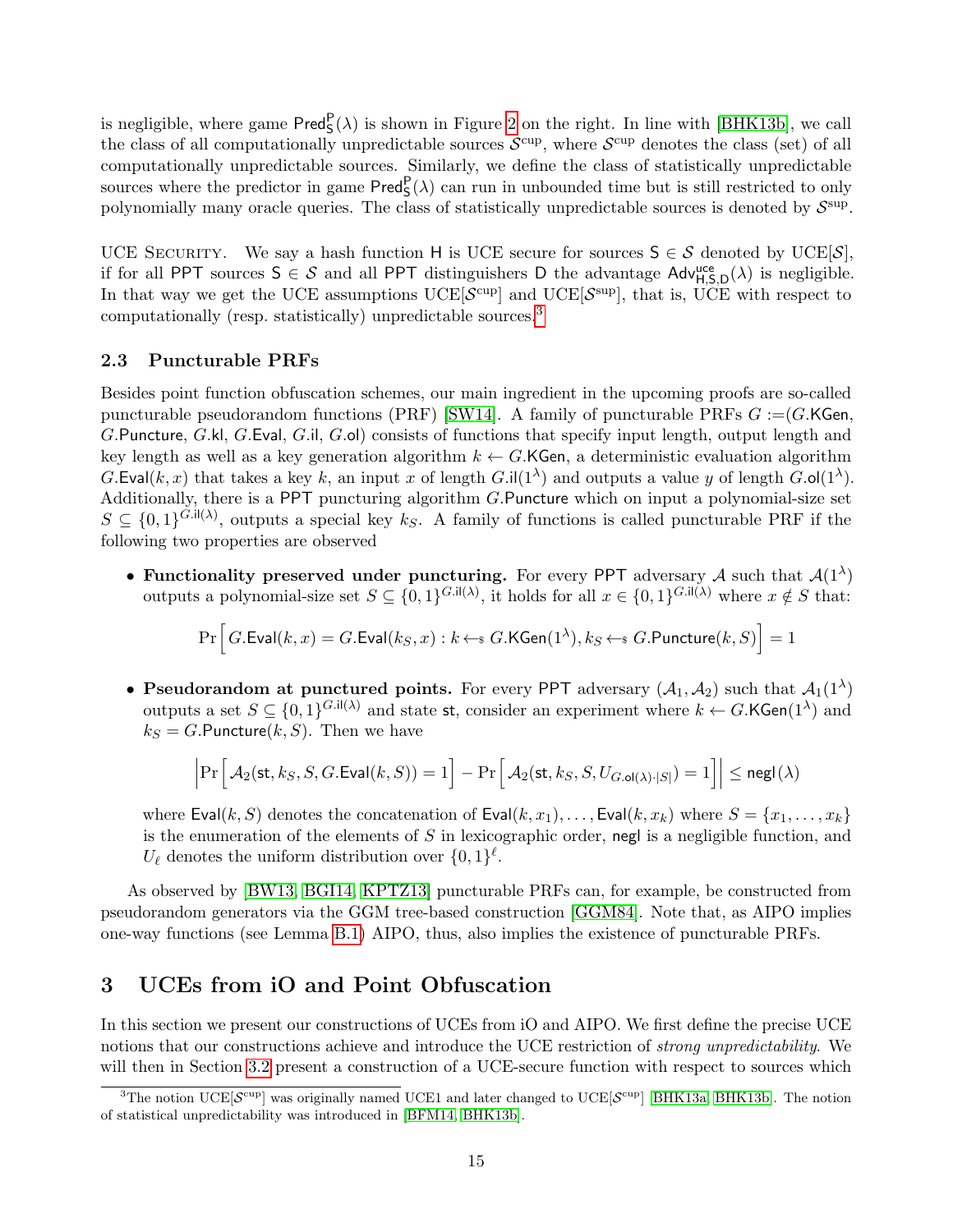<span id="page-15-2"></span><span id="page-15-1"></span>

| MAIN stPred <sub>S</sub> $(\lambda)$                                                                                                                                                    | Splt SOURCE $S^{HASH}(1^{\lambda})$                                                                                                                                                                                                                    |
|-----------------------------------------------------------------------------------------------------------------------------------------------------------------------------------------|--------------------------------------------------------------------------------------------------------------------------------------------------------------------------------------------------------------------------------------------------------|
| $X^*$ , $Y^* \leftarrow \emptyset$<br>$L \leftarrow$ \$ $S^{HASH}(1^{\lambda})$<br>$x' \leftarrow \mathcal{B} \mathsf{P}^{\mathrm{HASH}}(1^{\lambda}, L, Y^*)$<br>return $(x' \in X^*)$ | $(L_0, \mathbf{x}) \leftarrow \mathcal{S}_0(1^{\lambda})$<br>for $i = 1, ,  \mathbf{x} $ do $\mathbf{y}[i] \leftarrow \$ \text{Hash}(\mathbf{x}[i])$<br>$L_1 \leftarrow \mathcal{S}_1(1^{\lambda}, \mathbf{y}); L \leftarrow (L_0, L_1)$<br>return $L$ |
| HASH(x)                                                                                                                                                                                 |                                                                                                                                                                                                                                                        |
| $X^* \leftarrow X^* \cup \{x\}$<br>$y \leftarrow \S \{0,1\}^{\mathsf{H.ol}(\lambda)}$<br>$Y^* \leftarrow Y^* \cup \{y\}$                                                                |                                                                                                                                                                                                                                                        |
| return $y$                                                                                                                                                                              |                                                                                                                                                                                                                                                        |

Figure 3: On the left: the strong unpredictability game where the predictor, in addition to the leakage is also given the result of the HASH queries. On the right: the definition of split sources [\[BHK13b\]](#page-29-3). A split source  $S = Splt[S_0, S_1]$  consists of two parts  $S_0$  and  $S_1$  that jointly generate leakage L and neither part gets direct oracle access to HASH. Note that the BFM attack [\[BFM14\]](#page-28-3) applies to split sources as presented above (see discussion in Section [3.1\)](#page-15-0).

are strongly computationally-unpredictable and which make exactly one oracle query. In Section [3.3](#page-23-0) we will show how to extend the construction to allow for an a-priory fixed number of queries by switching to a statistical version of strong unpredictability.

Interestingly, our construction for both cases is basically the same modulo circuit padding. That is, our constructions depend on an obfuscation of a circuit, which in both cases is the same but padded to a different length. A larger but functionally equivalent circuit seems to be necessary to allow for multiple source queries.

We will discuss applications of our constructions in Section [4.](#page-24-0) In Section [5](#page-26-0) we will discuss why our construction does not (seem to) fall pray to the BFM attacks on computationally unpredictable sources [\[BFM14\]](#page-28-3).

#### <span id="page-15-0"></span>3.1 Strongly Unpredictable and  $q$ -Query Sources

We now introduce the precise source restrictions for our upcoming UCE constructions. We define a new restriction that we call *strong unpredictability* and which can be seen as either a stronger form of unpredictability or a relaxed version of split sources. Secondly, we consider sources that make only a bounded number of oracle queries.

STRONG UNPREDICTABILITY. We consider sources which are strongly unpredictable both in the computational and in the statistical sense. We denote by  $S^{s-cup}$  the class of sources which are strongly, computationally unpredictable and by  $S<sup>s-sup</sup>$  the class of strongly, statistically unpredictable sources. Strong unpredictability is a stronger requirement than unpredictability and we require that the leakage hides queries to HASH even if the predictor is given the query results. We say that a source S is called strongly computationally unpredictable if the advantage of any PPT predictor P, defined by

$$
\mathsf{Adv}_{\mathsf{S},\mathsf{P}}^{\mathsf{stpred}}(\lambda) := \Pr\left[\,\mathsf{stPred}^{\mathsf{P}}_{\mathsf{S}}(\lambda)\right],
$$

is negligible, where game  $stPred_S^P(\lambda)$  is shown in Figure [3](#page-15-1) on the left. For the case of strongly statistically unpredictable sources  $(\mathcal{S}^{\text{s-sup}})$  we allow the predictor to be unbounded in its running time, but restrict the number of oracle queries to be bounded polynomially.

In order to circumvent the BFM attacks on computationally unpredictable sources BHK introduce the notion of split sources [\[BHK13b,](#page-29-3) [BFM14\]](#page-28-3). A source S is called split source, denoted by  $S \in \mathcal{S}^{\text{splt}}$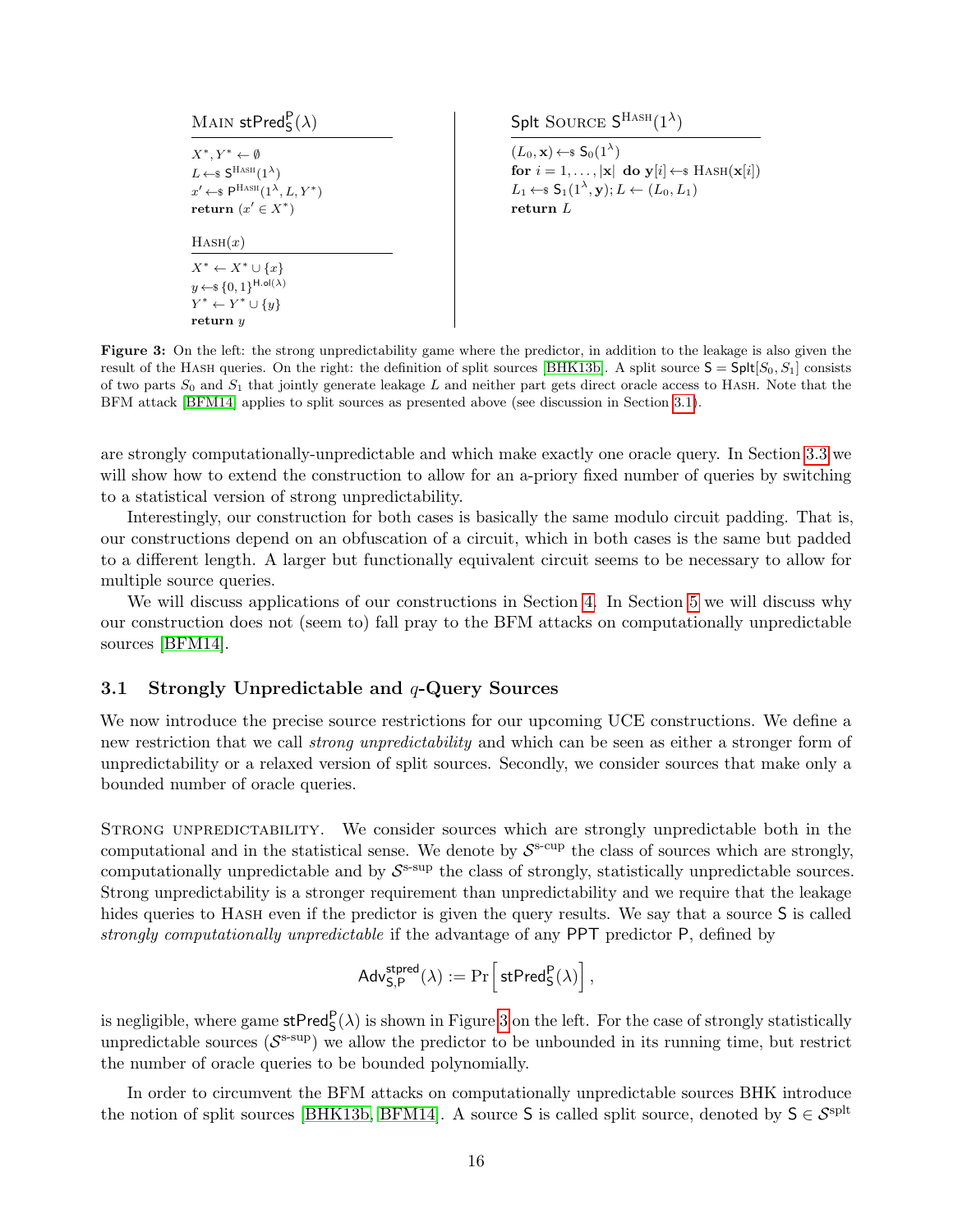<span id="page-16-1"></span>if it can be decomposed into two algorithms  $S_0$  and  $S_1$  such that neither part gets direct access to oracle Hash. We give the pseudocode of split sources in Figure [3](#page-15-1) on the right. In a first step algorithm  $S_0$  outputs a leakage string  $L_0$  together with a vector x. Then, each of the entries in x is queried to HASH and the results stored in vector  $\mathbf{y}$ . Finally, the second algorithm  $\mathsf{S}_1$  is run on vector  $\mathbf{y}$  to produce the second part of the leakage  $L_1$ .

There is one intricacy with split sources that we discovered when discussing strong unpredictability with Mihir Bellare [\[Bel14\]](#page-28-9). S<sub>0</sub> outputs a list x that is then used to generate the input to  $S_1$  as

$$
\mathbf{for } i = 1, \dots, |\mathbf{x}| \mathbf{do } \mathbf{y}[i] \leftarrow \mathbf{s} \mathbf{H} \mathrm{ASH}(\mathbf{x}[i])
$$

As  $x$  is a *list* it allows for duplicate values. This, however, means that  $S_0$  can communicate arbitrary values to  $S_1$  by encoding them using duplicates (e.g., using the two identical values to encode a 0 and two different values to encode a 1). The result is that the attack due to BFM also applies to split sources. A simple solution to recover split sources is to disallow duplicates in vector x. This yields the following formulation which we henceforth associate with *split sources*:

$$
\frac{\text{Split Source S^{HASH}}(1^{\lambda})}{(L_0, \mathbf{x}) \leftarrow \mathbf{s} S_0(1^{\lambda})}
$$
\n
$$
\text{for } i = 1, \dots, |\mathbf{x}| \text{ do}
$$
\n
$$
\text{if } \forall j < i : \mathbf{x}[j] \neq \mathbf{x}[i] \text{ then}
$$
\n
$$
\mathbf{y}[|\mathbf{y}| + 1] \leftarrow \mathbf{s} \text{ HASH}(\mathbf{x}[i])
$$
\n
$$
L_1 \leftarrow \mathbf{s} S_1(1^{\lambda}, \mathbf{y}); L \leftarrow (L_0, L_1)
$$
\n
$$
\text{return } L
$$

We note that when considering only single-query split sources, which suffice for the only known application (universal hardcore functions, see Section [4\)](#page-24-0) then both formulations are equivalent.

One can prove that split sources are a (strict) subclass of strongly unpredictable sources, that is,  $S^{\text{splt}} \cap S^{\text{cup}} \subseteq S^{\text{s-cup}}$  (and similarly in the statistical case  $S^{\text{splt}} \cap S^{\text{sup}} \subseteq S^{\text{s-sup}}$ ). For this note that the leakage  $L_0$  of the first algorithm of a split source is independent of any oracle answers. Similarly, if the oracle is implemented by a random oracle (which is the case in the unpredictability experiment) then the leakage  $L_1$  of the second algorithm is independent of any actual oracle query. The inclusion is strict. Consider, for example, a source that queries HASH on x to receive y to then output  $PRF_x(y)$  that is the image of a pseudorandom function at point y under key x. For the case of statistical unpredictability consider the source that outputs  $x \oplus y$ . Both distributions cannot be simulated by a split source. This yields the following lemma:

<span id="page-16-0"></span>Lemma 3.1. The class of split sources is a strict subclass of strongly unpredictable sources:

$$
\mathcal{S}^{\mathrm{splt}} \cap \mathcal{S}^{\mathrm{cup}} \subsetneq \mathcal{S}^{\mathrm{s-cup}} \qquad \textit{ and } \qquad \mathcal{S}^{\mathrm{splt}} \cap \mathcal{S}^{\mathrm{sup}} \subsetneq \mathcal{S}^{\mathrm{s-sup}}
$$

We formally prove Lemma [3.1](#page-16-0) for the statistical case. The computational case follows analogously.

*Proof.* We have already seen that there are sources in  $S^{\text{s-sup}}$  that are not in  $S^{\text{splt}}$ . It thus remains to show that any source in  $S^{\text{split}} \cap S^{\text{sup}}$  is also a strongly, statistically unpredictable source. We assume that we are always in the random oracle setting, that is, HASH is implemented by a random oracle. Note that this is without loss of generality since membership in  $S<sup>s-sup</sup>$  is only defined via the strong unpredictability game which is in the random oracle setting.

Let  $S = (S_0, S_1)$  be a source in  $S^{\text{splt}} \cap S^{\text{sup}}$  and assume there exists a predictor P in the strong unpredictability game. We construct  $P'$  in the plain unpredictability game. Predictor  $P'$  gets as input leakage  $L = (L_0, L_1)$ . It guesses the number of queries q that were made by source  $\mathsf{S}_0$  and constructs a vector  $y'$  consisting of q random values of length H.ol( $\lambda$ ). It then runs source  $S_1$  on input  $y'$  to receive leakage  $L'_1$ . Finally, it runs predictor P on input  $((L_0, L'_1), Y^*)$  where  $Y^*$  is a random permutation of the values in  $y'$ . It outputs whatever  $P$  outputs.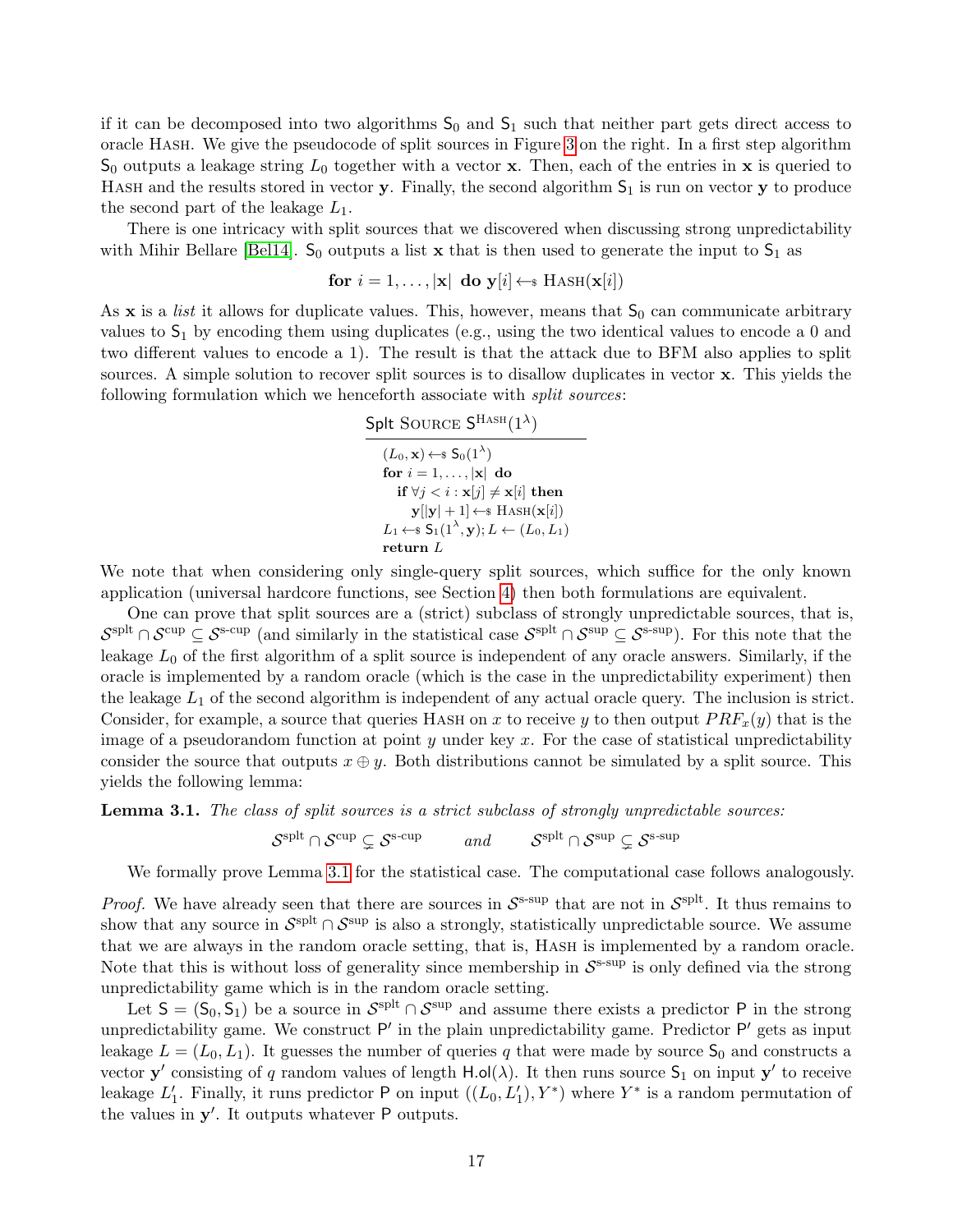<span id="page-17-4"></span>Analysis. As the unpredictability game (as well as the strong unpredictability game) is in the random oracle setting, the simulation of the input for  $S_1$  is perfect in case  $P'$  guesses the correct number of queries. In this case leakage  $(L_0, L_1)$  and  $(L_0, L'_1)$  are distributed identically and the simulation for P is perfect and hence

$$
\mathsf{Adv}_{\mathsf{S},\mathsf{P}'}^{\mathsf{pred}}(\lambda) = \frac{1}{\mathsf{max}_q} \cdot \mathcal{A}_{\mathsf{S},\mathsf{P}}^{\mathsf{stpred}}(\lambda)
$$

 $\Box$ 

where  $\max_q$  is an upper bound on the maximum number of queries of source  $S_0$ .

 $q$ -QUERY UCE. Our first construction will only admit sources which make exactly one query. We call such sources single-query sources and denote the corresponding source class by  $S^{1-\text{query}}$ . We also consider a relaxed notion to allow for polynomially bounded number of queries for some polynomial  $q := q(\lambda)$ . We call the corresponding sources q-query sources and denote their source class by  $S^{q\text{-query}}$ . We note that sources restricted to a constant number of queries are discussed in [\[BHK13b\]](#page-29-3).

#### <span id="page-17-0"></span>3.2 A UCE Construction Secure Against Sources in  $S^{\text{s-cup}} \cap S^{\text{1-query}}$

We will now present our construction which depending on different assumptions on the existence of point obfuscators will achieve UCE $[\mathcal{S}^{\text{s-cup}} \cap \mathcal{S}^{\text{1-query}}]$ -security or UCE $[\mathcal{S}^{\text{s-sup}} \cap \mathcal{S}^{\text{q-query}}]$ -security. Note that depending on the number of supported queries the construction needs to pad the circuit before obfuscating it.

<span id="page-17-3"></span>**Construction 3.2.** Let  $s : \mathbb{N} \to \mathbb{N}$ , let G be a puncturable PRF and let iO be an indistinguishability obfuscator for all circuits in  $P/\text{poly}$ . We define our hash function family H as

| H.KGen $(1^{\lambda})$                                                                             | H. Eval(hk, $x$ )                                      |
|----------------------------------------------------------------------------------------------------|--------------------------------------------------------|
| $k \leftarrow$ G.KGen $(1^{\lambda})$<br>hk $\leftarrow$ iO(PAD( $s(\lambda)$ , G.Eval( $k$ , ·))) | $C \leftarrow \mathsf{hk}$<br>return $\overline{C}(x)$ |
| return hk                                                                                          |                                                        |

where PAD :  $\mathbb{N} \times \{0,1\}^* \longrightarrow \{0,1\}^*$  denotes a deterministic padding algorithm that takes as input an integer and a circuit and outputs a functionally equivalent circuit padded to length  $s(\lambda)$ .<sup>[4](#page-17-2)</sup>

In other words, the key generation algorithm H.KGen(1<sup> $\lambda$ </sup>) runs  $k \leftarrow G$ .KGen(1 $\lambda$ ) and returns  $iO(G.Eval(k, \cdot))$ , i.e., an obfuscation of the evaluation circuit of PRF G with key k hardwired into it. Function H.Eval is basically a universal Turing machine which runs input  $x$  on the obfuscated circuit hk.

<span id="page-17-1"></span>**Theorem 3.3.** If G is a secure puncturable PRF, if  $\mathsf{IO}$  is a secure indistinguishability obfuscator and if AIPO exists, then the hash function family H defined in Construction [3.2](#page-17-3) is UCE[ $S^{\text{s-cup}} \cap S^{\text{1-query}}$ ]-secure.

We prove the theorem via a sequence of 5 games (depicted in Figure [4\)](#page-18-0) where game  $\mathsf{Game}_1$  denotes the original UCE $[S^{\text{s-cup}} \cap S^{1-\text{query}}]$  game with hidden bit b fixed to 1. We first present the games and subsequently the analysis of the individual game hops. Let  $S \in \mathcal{S}^{\text{s-cup}} \cap \mathcal{S}^{\text{1-qvery}}$ .

Game<sub>1</sub>: The first game is the original UCE[ $S^{\text{scup}} \cap S^{\text{1-query}}$ ]-game. Here, the hash key hk is an obfuscation of the circuit  $C_1[k](x) := G$ . Eval $(k, x)$  (see Figure [4\)](#page-18-0) where k is a key for the puncturable PRF.

<span id="page-17-2"></span><sup>&</sup>lt;sup>4</sup>Function s needs to be chosen in accordance with the puncturable PRF to allow for the required number of puncturings.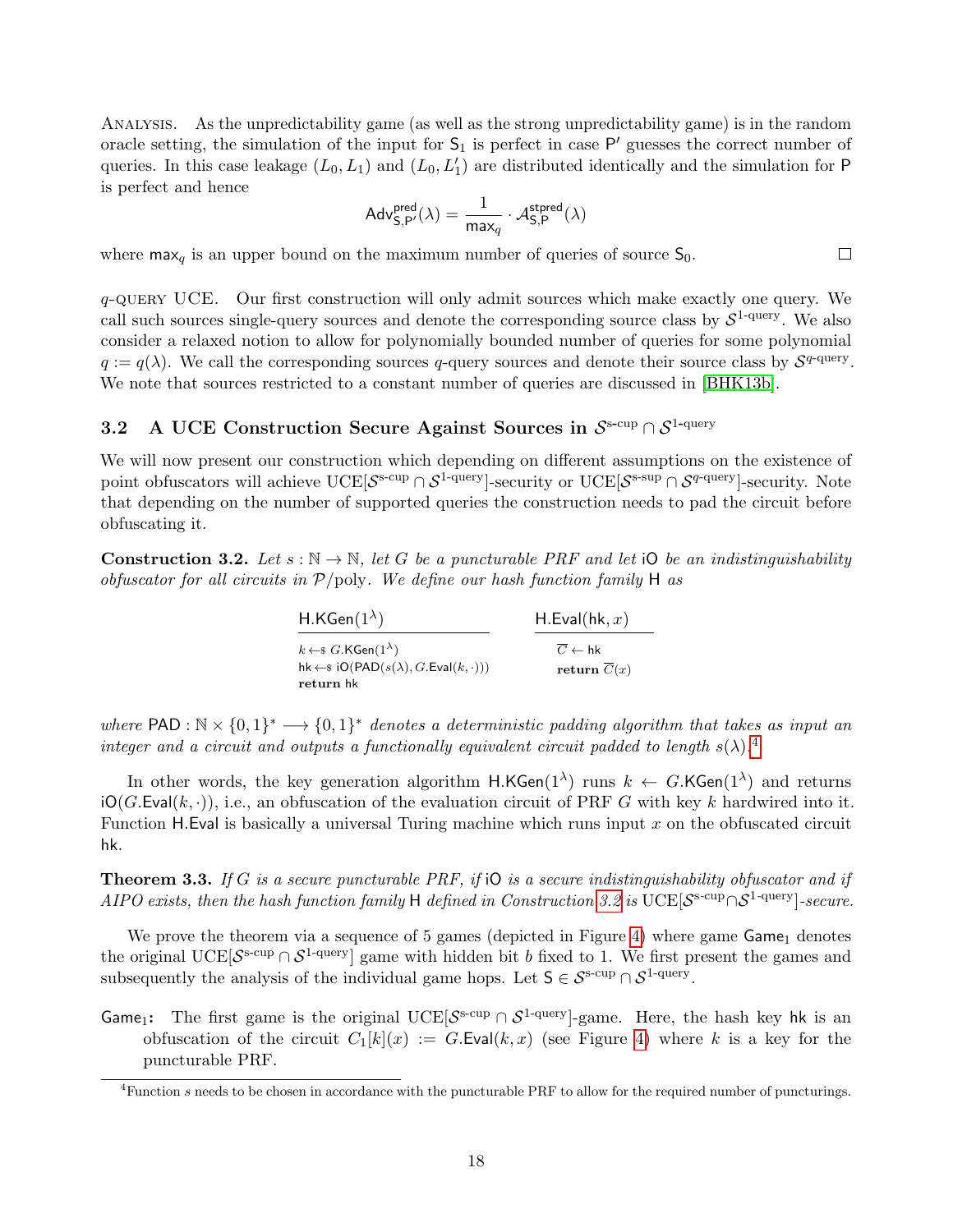<span id="page-18-1"></span><span id="page-18-0"></span>

| iO                                                                                                               | <b>PRF</b>                                                                                                                                                                                         | iO                                                                                                                                                                                             | $AIPO + iO + [BCP14]$                                                                                                                              |                                                                                                                      |
|------------------------------------------------------------------------------------------------------------------|----------------------------------------------------------------------------------------------------------------------------------------------------------------------------------------------------|------------------------------------------------------------------------------------------------------------------------------------------------------------------------------------------------|----------------------------------------------------------------------------------------------------------------------------------------------------|----------------------------------------------------------------------------------------------------------------------|
| $\mathsf{Game}_1(\lambda)$                                                                                       | $\mathsf{Game}_2(\lambda)$                                                                                                                                                                         | $\mathsf{Game}_3(\lambda)$                                                                                                                                                                     | $\mathsf{Game}_4(\lambda)$                                                                                                                         | Game <sub>5</sub> $(\lambda)$                                                                                        |
| $x^*, y^* \leftarrow \perp$<br>$k \leftarrow s G.KGen(1^{\lambda})$<br>$L \leftarrow$ \$ $S^{HASH}(1^{\lambda})$ | $x^*, y^* \leftarrow \perp$<br>$k \leftarrow$ G.KGen $(1^{\lambda})$<br>$L \leftarrow$ \$ $S^{HASH}(1^{\lambda})$<br>$p \leftarrow s \text{AIPO}(x^*)$<br>$k^* \leftarrow G$ . Puncture $(k, x^*)$ | $x^*, y^* \leftarrow \perp$<br>$k \leftarrow$ G.KGen $(1^{\lambda})$<br>$L \leftarrow$ \$ $S^{HASH}(1^{\lambda})$<br>$p \leftarrow s$ AIPO $(x^*)$<br>$k^* \leftarrow G$ . Puncture $(k, x^*)$ | $x^*, y^* \leftarrow \perp$<br>$k \leftarrow$ G.KGen $(1^{\lambda})$<br>$L \leftarrow$ \$ $S^{HASH}(1^{\lambda})$<br>$p \leftarrow s$ AIPO $(x^*)$ | $x^*, y^* \leftarrow \perp$<br>$k \leftarrow$ \$ G.KGen $(1^{\lambda})$<br>$L \leftarrow$ \$ $S^{HASH}(1^{\lambda})$ |
| hk $\leftarrow$ s iO $(C_1[k])$<br>$b' \leftarrow \$ D(1^{\lambda}, \text{hk}, L)$<br>return $(1=b')$            | hk $\leftarrow$ s iO $(C_2[k^*, p, y^*])$<br>$b' \leftarrow \$ D(1^{\lambda}, \text{hk}, L)$<br>return $(1=b')$                                                                                    | hk $\leftarrow$ s iO $(C_2[k^*, p, y^*])$<br>$b' \leftarrow \$ D(1^{\lambda}, \text{hk}, L)$<br>return $(1=b')$                                                                                | hk $\leftarrow$ s iO $(C_3[k, p, y^*])$<br>$b' \leftarrow \$ D(1^{\lambda}, \text{hk}, L)$<br>return $(1=b')$                                      | hk $\leftarrow$ s iO $(C_4[k])$<br>$b' \leftarrow \$ D(1^{\lambda}, \text{hk}, L)$<br>return $(1=b')$                |
| HASH(x)                                                                                                          | HASH(x)                                                                                                                                                                                            | HASH(x)                                                                                                                                                                                        | HASH(x)                                                                                                                                            | HASH(x)                                                                                                              |
| $x^* \leftarrow x$<br>$y^* \leftarrow G$ . Eval $(k, x)$<br>return $y^*$                                         | $x^* \leftarrow x$<br>$y^* \leftarrow G$ . Eval $(k, x)$<br>return $y^*$                                                                                                                           | $x^* \leftarrow x$<br>$y^* \leftarrow \S \{0,1\}^{\text{H.oI}(\lambda)}$<br>return $y^*$                                                                                                       | $x^* \leftarrow x$<br>$y^* \leftarrow \{0,1\}^{\text{H.ol}(\lambda)}$<br>return $y^*$                                                              | $x^* \leftarrow x$<br>$y^* \leftarrow \{0,1\}^{\mathsf{H}.\mathsf{ol}(\lambda)}$<br>return $y^*$                     |
| CIRCUIT $C_1[k](x)$                                                                                              | CIRCUIT $C_2[k^*, p, y^*](x)$                                                                                                                                                                      |                                                                                                                                                                                                | CIRCUIT $C_3[k, p, y^*](x)$                                                                                                                        | CIRCUIT $C_4[k](x)$                                                                                                  |
| return $G$ . Eval $(k, x)$                                                                                       | if $p(x) = \perp$ then // if $x \neq x^*$<br>return G.Eval $(k^*, x)$<br>${\bf return}\,\,y^*$                                                                                                     | if $p(x) = \perp$ then<br>return $y^*$                                                                                                                                                         | return G.Eval $(k, x)$                                                                                                                             | return G.Eval $(k, x)$                                                                                               |

Figure 4: The games used in the proof of Theorem [3.3](#page-17-1) on the top and the used circuits on the bottom. To highlight the changes from game to game we have marked the changed lines with a light gray background color. By  $C[k](x)$  we denote that circuit C depends on  $k$  (during construction time) and takes  $x$  as input. The arrows above the games indicate the security reduction to get from  $Game<sub>i</sub>$  to  $Game<sub>i+1</sub>$ .

- Game<sub>2</sub>: Let  $x^*$  be the single query that the source S makes to its HASH oracle and let  $y^* :=$ G.Eval $(k, x^*)$ . Game<sub>2</sub> is similar to Game<sub>1</sub> except that we puncture the PRF at  $x^*$ . Namely, the hash key hk does not consist of an obfuscation of  $C_1[k]$  anymore, but rather of an obfuscation of the circuit  $C_2[k^*, p, y^*]$ . The circuits  $C_1[k]$  and  $C_2[k^*, p, y^*]$  are functionally equivalent. However, instead of the normal PRF key,  $C_2$  uses a punctured PRF key  $k^*$  which is punctured at value  $x^*$ (or equivalently, at all values x where  $p(x) = 1$ ). Here, p is computed as the AIPO obfuscation of the point function  $p_{x^*}$  and hence,  $p(x) = 1$  if and only if x is equal to the single hash query  $x^*$  of the source. On input a value x, circuit  $C_2[k^*, p, y^*]$  checks whether  $p(x) = \bot$  (i.e., if  $x \neq x^*$ ): if so, it returns  $G$ . Eval $(k^*, x)$ , otherwise it outputs  $y^*$ .
- Game<sub>3</sub>: The game is equivalent to Game<sub>2</sub> except that oracle HASH now samples  $y^*$  uniformly at random instead of invoking G.Eval $(k,.)$ . Note that  $C_2[k^*, p, y^*]$  is parametrized by  $y^*$ .
- Game4: The game is equivalent to the previous game except that now an obfuscation of circuit  $C_3[k, p, y^*]$  is used as hash key hk. Circuit  $C_3[k, p, y^*]$  is identical to circuit  $C_2[k^*, p, y^*]$ , except that it uses the original PRF key k instead of the punctured key  $k^*$ . Note that circuits  $C_3[k, p, y^*]$ and  $C_2[k^*, p, y^*]$  have identical input-output behaviour.
- **Game**<sub>5</sub>: The game is equivalent to the previous game except that now an obfuscation of circuit  $C_4[k]$ is used as hash key hk. Circuit  $C_4[k]$  is our original circuit again, that is,  $C_4[k](\cdot) := G$ . Eval $(k, \cdot)$ . Game<sub>5</sub> is our intended target. It is the UCE-security game for our construction in the random oracle world (that is, oracle Hash implements a random oracle).

In Game<sub>5</sub> we are in an identical setting to the UCE-game with the hidden bit set to 0. That is, the HASH oracle answers with randomly chosen values independent of the hash key. Further note, that  $C_4$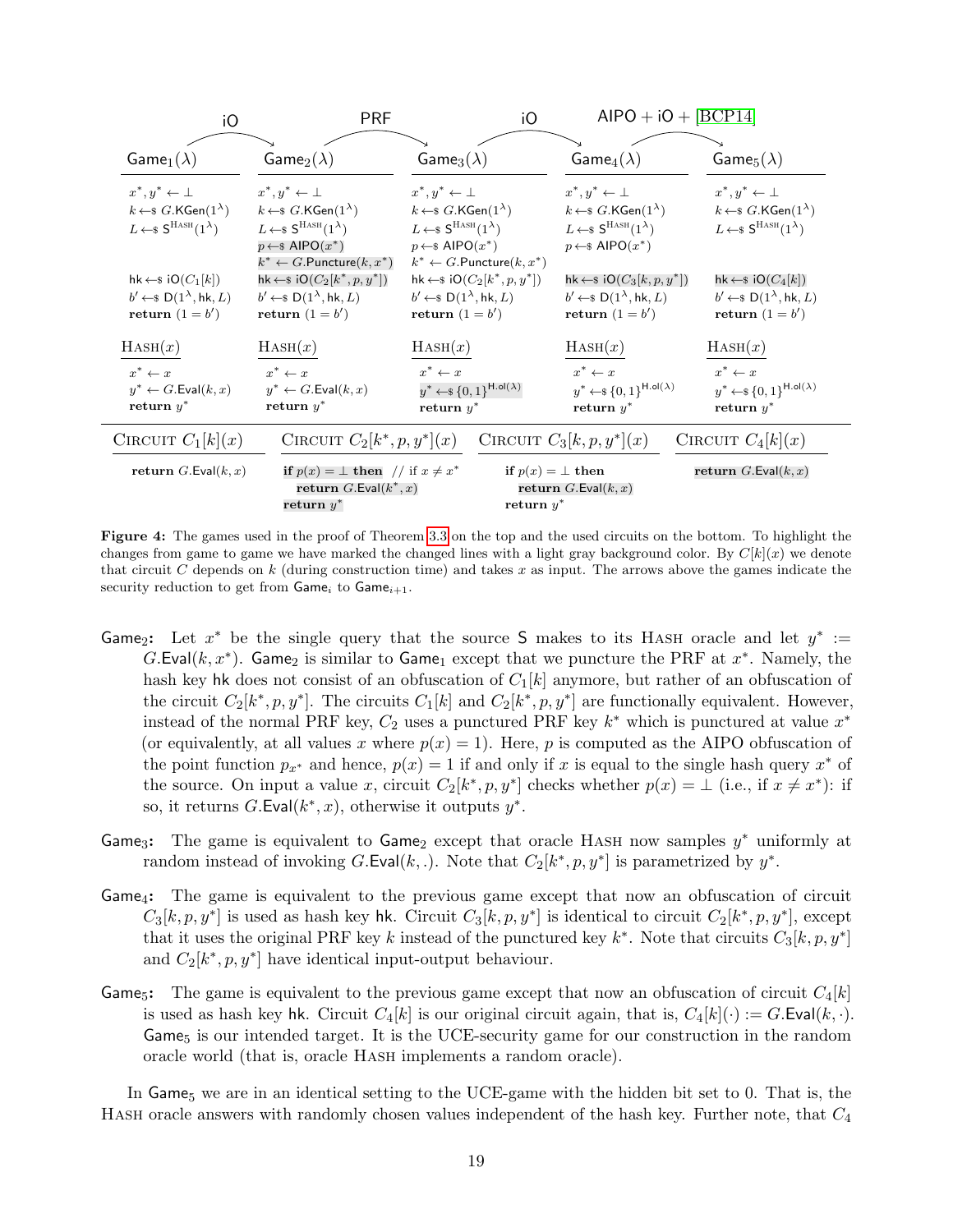and  $C_1$  are identical, that is they are as in the construction. Thus, we can write the advantage of an adversary (S, D) in the UCE-security game as

$$
\begin{aligned} \mathsf{Adv}_{\mathsf{S},\mathsf{D},\mathsf{H}}^{\mathsf{uce}}(\lambda) &= \Pr\Big[\,\mathrm{UCE}^{\mathsf{S},\mathsf{D}}_{\mathsf{H}}(\lambda)\,\,\Big|\,b=1\Big] + \Pr\Big[\,\mathrm{UCE}^{\mathsf{S},\mathsf{D}}_{\mathsf{H}}(\lambda)\,\,\Big|\,b=0\Big] - 1 \\ &= \Pr\Big[\,\mathsf{Game}^{\mathsf{S},\mathsf{D}}_1(\lambda)\Big] - \Pr\Big[\,\mathsf{Game}^{\mathsf{S},\mathsf{D}}_5(\lambda)\Big] \\ &\leq \sum_{i=1}^4 \left|\Pr\Big[\,\mathsf{Game}^{\mathsf{S},\mathsf{D}}_i(\lambda)\Big] - \Pr\Big[\,\mathsf{Game}^{\mathsf{S},\mathsf{D}}_{i+1}(\lambda)\Big]\right| \end{aligned}
$$

It remains to show that the individual games are negligibly close.

 $\mathsf{Game}_1(\lambda)$  to  $\mathsf{Game}_2(\lambda)$ . In order to reduce to the security of the indistinguishability obfuscator iO, we show that, by construction, the circuits  $C_1[k]$  and  $C_2[k^*, p, y^*]$  compute the same function. If  $p(x) = \bot$ , then  $C_2[k^*, p, y^*]$  returns G.Eval $(k^*, x)$ . If  $p(x) = 1$ , then  $x = x^*$  and  $C_2[k^*, p, y^*]$  returns  $y^* = G$ .Eval $(k, x^*) = G$ .Eval $(k, x)$ . Hence, on all inputs x,  $C_2[k^*, p, y^*]$  returns  $G$ .Eval $(k, x)$  and so does  $C_1[k]$ . Having established that circuits  $C_1[k]$  and  $C_2[k^*, p, y^*]$  compute the same functionality,  $iO(C_1[k])$  and  $iO(C_2[k^*, p, y^*])$  are indistinguishable and we can bound the difference between games Game<sub>1</sub> and Game<sub>2</sub> by the distinguishing advantage against the indistinguishability obfuscator iO. We now formalize this intuition.

Firstly, let us externalize some of the variables that the games use and introduce a unified notation for Game<sub>1</sub> and Game<sub>2</sub>. For  $i \in \{1,2\}$ , let Game<sub>i</sub> $[k,r,y^*,k^*](\lambda)$  be equal to the game Game<sub>i</sub>( $\lambda$ ) where key k is chosen as PRF key, source S uses randomness r, which defines its single query to HASH, the result to that query is  $y^*$  and the punctured key is chosen as  $k^*$  (if such a punctured key exists, namely only in  $Game_2$ ). Note that the query  $x^*$  of the source is well-defined by its randomness. We define  $\mathcal{A}[k,r,y^*,k^*](C)$  to be an adversary against the indistinguishability obfuscator iO that gets a circuit C as input, where C is either an obfuscation of circuit  $C_1[k]$  or an obfuscation of circuit  $C_2[k^*, p, y^*]$ , where p is a point obfuscation of the point generated by S with randomness r. Adversary  $\mathcal{A}[k,r,y^*,k^*](C)$  runs source  $\mathsf{S}(r)$  to get the query  $x^*$ , returns  $y^*$  on the single HASH query and receives leakage L. It then runs distinguisher D on input  $(1^{\lambda}, C, L)$  and outputs whatever D outputs. We present the pseudo-code of the adversary in Figure [5:](#page-20-0)

If  $C = C_1[k]$  then adversary  $\mathcal{A}[k, r, y^*, k^*](C)$  perfectly simulates game  $\text{Game}_1[k, r, y^*](\lambda)$  and if  $C = C_2[k^*, p, y^*]$  then the adversary simulates  $\text{Game}_2[k, r, y^*, k^*](\lambda)$ . Thus, we can rewrite the difference between the two games' distributions

$$
\Pr[\mathsf{Game}_1(\lambda)] - \Pr[\mathsf{Game}_2(\lambda)]
$$

as

$$
\begin{aligned} &\mathbb{E}_{k,r,y^{*}}\Big[\Pr\big[\mathsf{Game}_{1}[k,r,y^{*}](\lambda)\big]\Big]-\mathbb{E}_{k,r,y^{*},k^{*}}\Big[\Pr\big[\mathsf{Game}_{2}[k,r,y^{*},k^{*}](\lambda)\big]\Big] \\ &=\mathbb{E}_{k,r,y^{*},k^{*}}\Bigg[\Pr\big[\mathsf{Game}_{1}[k,r,y^{*}](\lambda)\big]-\Pr\big[\mathsf{Game}_{2}[k,r,y^{*},k^{*}](\lambda)\big]\Bigg] \\ &=\mathbb{E}_{k,r,y^{*},k^{*}}\Bigg[\Pr\Big[\mathcal{A}[k,r,y^{*},k^{*}](1^{\lambda},\mathsf{iO}(C_{1}[k]))=1\Big]-\Pr\Big[\mathcal{A}[k,r,y^{*},k^{*}](1^{\lambda},\mathsf{iO}(C_{2}[k^{*},p,y^{*}]))=1\Big]\Bigg] \\ &=\mathbb{E}_{k,r,y^{*},k^{*}}\Big[\mathsf{Adv}_{\mathsf{iO},\mathcal{A}[k,r,y^{*},k^{*}],C_{1}[k],C_{2}[k^{*},p,y^{*}](\lambda)}\Big] \\ &\leq\max_{k,r,y^{*},k^{*}}\mathsf{Adv}_{\mathsf{iO},\mathcal{A}[k,r,y^{*},k^{*}],C_{1}[k],C_{2}[k^{*},p,y^{*}](\lambda)}\end{aligned}
$$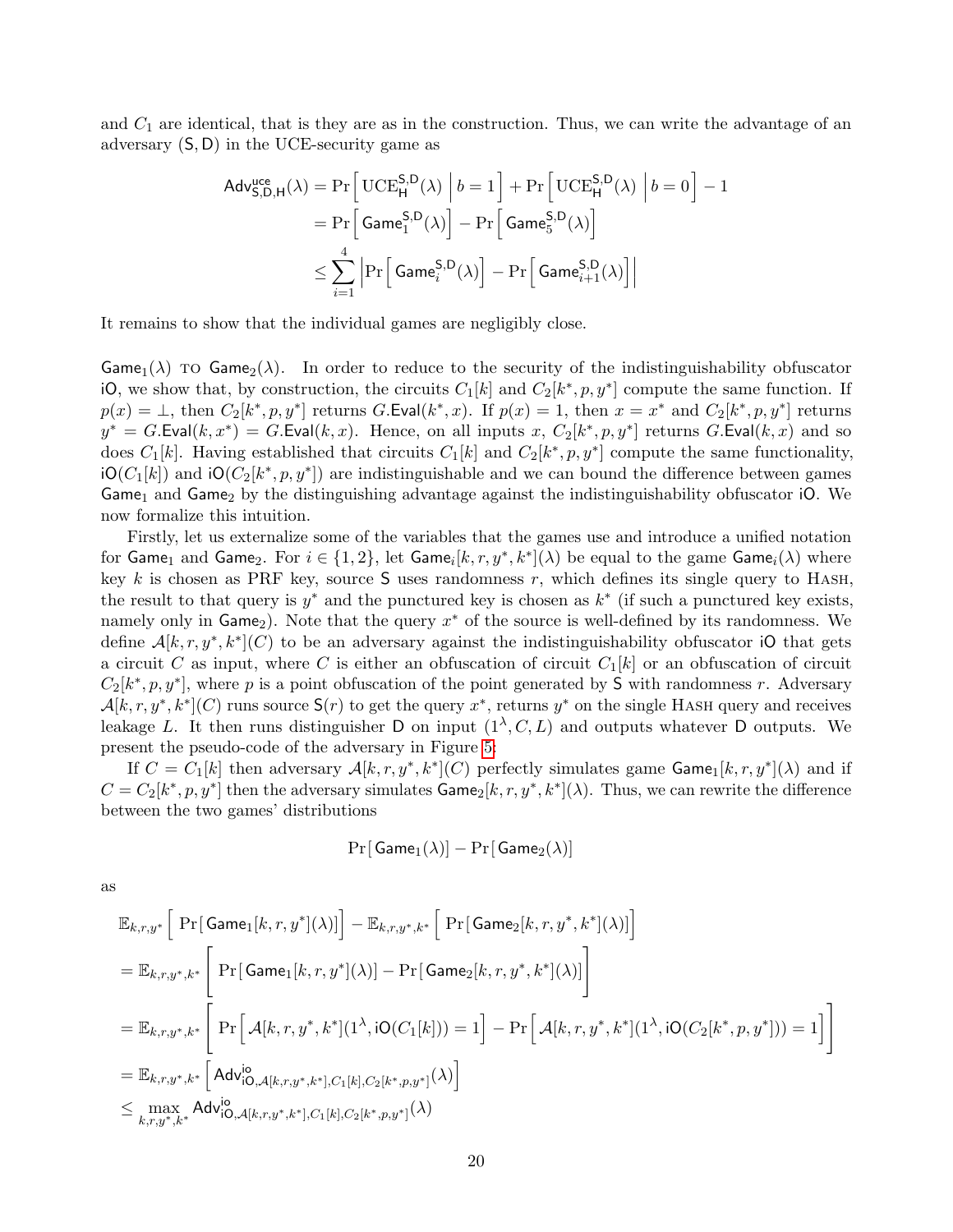<span id="page-20-0"></span>

|  | IO ADVERSARY $\mathcal{A}[k,r,y^*,k^*](1^{\lambda},C)$ |  |
|--|--------------------------------------------------------|--|
|--|--------------------------------------------------------|--|

L  $\leftarrow$  \$  $S(r)^{\text{HASH}[y^*]}(1^{\lambda})$  $b' \leftarrow \S$  D( $1^{\lambda}, C, L$ )  ${\bf return} \; b'$ 

 $HASH[y^*](x)$ 

return  $y^*$ 

PRF ADVERSARY  $A_1(1^{\lambda})$ 

run  $S(1^{\lambda})$  until it makes query  $x^*$  and denote by st the state at this point  $S \leftarrow \{x^*\}$ return  $(S, st)$ 

$$
\mathcal{A}_2(1^\lambda,\mathsf{st},k_S,S,\tau)
$$

 $x^* \leftarrow S$  $L \leftarrow$  continue computation of S with state st and answer its query with  $\tau$  $p \leftarrow s \text{AIPO}(x^*)$  $\leftarrow$ \$ iO( $C_2[k_S, p, \tau]$ )  $b' \leftarrow \$ \mathsf{D}(1^{\lambda}, \mathsf{hk}, L)$  $return b'$ 

Figure 5: Pseudo-code of the iO adversary used in game transition from  $\mathsf{Game}_1$  to  $\mathsf{Game}_2$  on the left, and the puncturable PRF adversary used in the transition of Game<sub>2</sub> to Game<sub>3</sub> on the right.

By the security of the indistinguishability obfuscator, the advantage of any efficient adversary is negligible and, hence, also  $\max_{k,r,y^*,k^*}$  Adv<sup>i</sup>o,  $\mathcal{A}[k,r,y^*,k^*]$ ,  $C_1[k], C_2[k^*,p,y^*]$  ( $\lambda$ ) is negligible.

Game<sub>2</sub>( $\lambda$ ) TO Game<sub>3</sub>( $\lambda$ ). We reduce the difference between Game<sub>2</sub> and Game<sub>3</sub> to the security of the puncturable PRF G. We define an adversary  $(\mathcal{A}_1, \mathcal{A}_2)$  against the puncturable PRF as follows. On input the security parameter, adversary  $\mathcal{A}_1$  runs source  $S(1^{\lambda})$  on the security parameter. When source S makes its single HASH query  $x^*$ , adversary  $\mathcal{A}_1$  stops, outputs  $\{x^*\}$  as puncture set S together with the current state st of the source S. Adversary  $A_2$  gets as input state st, the punctured key  $k^* = k_S$ , the puncture point  $\{x^*\}=S$  and a target value  $\tau$  which is either G.Eval $(k, x^*)$  or a uniformly random value. Adversary  $A_2$  uses the source's state st to continue the simulation of the source S, which expects an answer from its HASH oracle. The adversary  $\mathcal{A}_2$  passes value  $\tau$  to S and receives leakage L. It then constructs an obfuscation  $p \leftarrow s \text{AIPO}(p_{x^*})$  as well as an obfuscation  $\mathsf{hk} \leftarrow s \text{iO}(C_2[k^*, p, \tau])$ . Subsequently, it runs distinguisher D on input  $(1^{\lambda}, \hbar k, L)$  and outputs whatever D outputs. We give the pseudo-code of the adversary in Figure [5.](#page-20-0)

If  $\tau = G$ . Eval $(k, x^*)$ , then adversary  $(\mathcal{A}_1, \mathcal{A}_2)$  perfectly simulates Game<sub>2</sub> and otherwise it perfectly simulates Game<sub>3</sub>. Thus, we have that

$$
\Pr\!\left[\, \mathsf{Game}_2(\lambda)\right] - \Pr\!\left[\, \mathsf{Game}_3(\lambda)\right] \leq \mathsf{Adv}_{G,\mathcal{A}_1,\mathcal{A}_2}^{\mathsf{p-prf}}(\lambda)
$$

which by the security of the puncturable PRF G is negligible.

Game<sub>3</sub>( $\lambda$ ) TO Game<sub>4</sub>( $\lambda$ ). We show that the circuits  $C_2[k^*, p, y^*]$  and  $C_3[k, p, y^*]$  compute the same function. As the functionality of punctured PRFs is preserved under puncturing, for all  $x$  where  $p(x) = \bot$ , it holds that  $C_2[k^*, p, y^*](x) = G$ . Eval $(k^*, x) = G$ . Eval $(k, x) = C_3[k, p, y^*]$ . For x with  $p(x) = 1$ , by definition, both circuits  $C_2[k^*, p, y^*](x)$  and  $C_3[k, p, y^*]$  return  $y^*$ .

As both circuits are equal,  $\mathsf{IO}(C_2[k^*, p, y^*])$  and  $\mathsf{IO}(C_3[k, p, y^*])$  are indistinguishable by the security of indistinguishability obfuscation. Analogously to the first game hop, we get that

$$
\Pr\left[\, \mathsf{Game}_3(\lambda)\right] - \Pr\left[\, \mathsf{Game}_4(\lambda)\right] \leq \max_{k,x^*,y^*,k^*} \mathsf{Adv}_{\mathsf{iO},\mathcal{A}[k,x^*,y^*,k^*],C_2[k^*,p,y^*],C_3[k,p,y^*]}(\lambda)~.
$$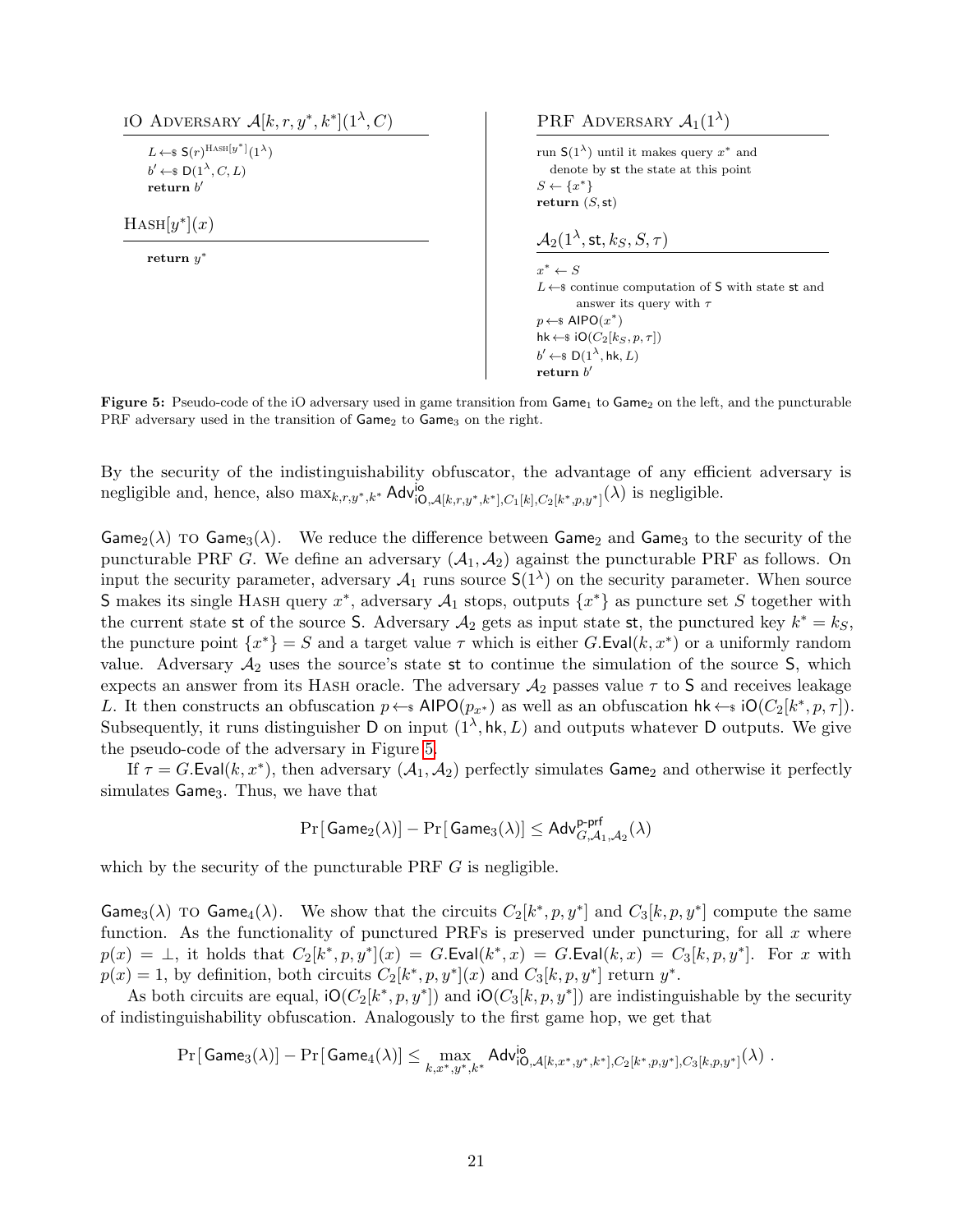<span id="page-21-2"></span><span id="page-21-0"></span>

Figure 6: On the left, pseudo-code of the differing-inputs sampler Sam that we use in the transition from Game<sub>3</sub> to Game<sub>4</sub>. We present the differing-inputs adversary A in the middle and the AIPO adversary  $(\mathcal{B}_1, \mathcal{B}_2)$  on the right. Both of them are used in the game transition from  $Game_4$  to  $Game_5$ . Note that the HASH oracle given to S in the description of  $\mathcal{B}_1$  is equivalent to the HASH oracle used by sampler Sam on the left.

Game<sub>4</sub>( $\lambda$ ) TO Game<sub>5</sub>( $\lambda$ ). By construction, the circuits  $C_3[k, p, y^*]$  and  $C_4[k]$  only differ on points where  $p(x)$  is not equal to  $\perp$ , that is, they differ on a single point, which is the query point  $x^*$ . We will bound the difference between games  $Game_4$  and  $Game_5$  by the differing-inputs security of the indistinguishability obfuscator iO. For this, we build on a result by Boyle, Chung and Pass (here given as Theorem [2.5\)](#page-11-1) who show that any indistinguishability obfuscator is also a differing-inputs obfuscator for differing-inputs circuits which differ on at most polynomially many points [\[BCP14\]](#page-28-2). As explained above, our circuits differ only on a single point and we can, thus, apply their theorem. In order to argue with the security property of differing-inputs obfuscation, we need to show that the family of circuit pairs  $(C_3[k, p, y^*], C_4[k], \mathsf{Sam})$  is differing-inputs, where  $\mathsf{Sam}$  is the circuit sampler that runs the same steps as game Game<sub>4</sub> up-to and including the obfuscation of the point function  $p_{x^*}$ , constructs circuits  $C_3[k, p, y^*]$  and  $C_4[k]$ , and outputs  $(C_3[k, p, y^*], C_4[k], L)$ . We give the pseudo-code of sampler Sam in Figure [6.](#page-21-0)

<span id="page-21-1"></span>Claim 3.4. If AIPO is a secure AIPO obfuscator (see Definition [2.7\)](#page-11-2), then the family of circuit pairs  $(C_3[k, p, y^*], C_4[k], \textsf{Sam})$  is differing-inputs.

Before proving Claim [3.4,](#page-21-1) we show how to use it to prove that the difference between  $\textsf{Game}_4(\lambda)$ and  $\mathsf{Game}_5(\lambda)$  is small. Theorem [2.5](#page-11-1) by Boyle et al. [\[BCP14\]](#page-28-2) says that, if a family is differing-inputs and only differs on at most polynomially many points, then their indistinguishability obfuscations are indistinguishable. Claim [3.4](#page-21-1) establishes that the family  $(C_3[k, p, y^*], C_4[k], \mathsf{Sam})$  is differing-inputs, and we already observed that circuits  $C_3[k, p, y^*]$  and  $C_4[k]$  only differ on a single input value. Hence, Theorem [2.5](#page-11-1) allows us to do an analysis similar to the one from the first game hop. That is, we define adversary A which gets as input a circuit C and leakage L where C is either an indistinguishability obfuscation of circuit  $C_3[k, p, y^*]$  or of circuit  $C_4[k]$  as sampled by Sam. It runs distinguisher D on input  $(1^{\lambda}, C, L)$  and outputs whatever D outputs. We give the pseudo-code of adversary A in Figure [6.](#page-21-0)

If  $C = iO(C_3[k, p, y^*])$ , then adversary A perfectly simulates  $\text{Game}_4(\lambda)$ , and if  $C = iO(C_4[k])$ , then it perfectly simulates  $\mathsf{Game}_5(\lambda)$ . Thus, we have

$$
\Pr\!\left[\mathsf{Game}_4(\lambda)\right] - \Pr\!\left[\mathsf{Game}_5(\lambda)\right] \leq \mathsf{Adv}_{\mathsf{iO},\mathcal{A},C_3,C_4,\mathsf{Sam}}^\mathsf{dio}(\lambda) \leq \mathsf{negl}(\lambda)
$$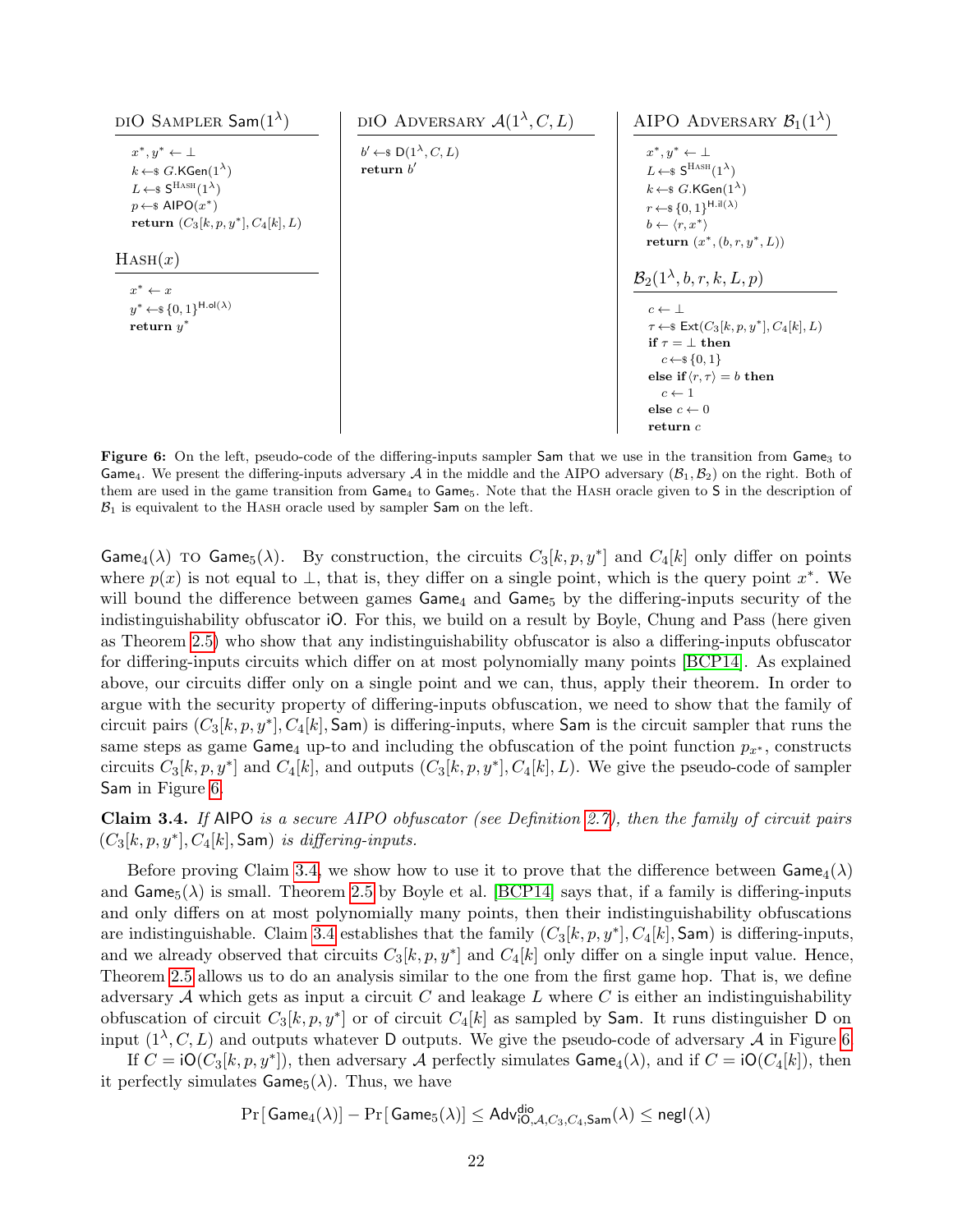We now proceed to proving Claim [3.4.](#page-21-1) Assume there exists an adversary (i.e., an extractor) Ext against the differing-inputs of the above circuit family which receives as input  $(C_3[k, p, y^*], C_4[k], L)$ and outputs a value  $\tau$  such that  $C_3[k, p, y^*](\tau) \neq C_4[k](\tau)$ . Then,  $p(\tau) = 1$  and thus, intuitively, Ext breaks the AIPO property of the point obfuscation scheme. Let us now make this intuition formal.

We construct adversary  $(\mathcal{B}_1, \mathcal{B}_2)$  where  $\mathcal{B}_1$  describes an unpredictable distribution. On input the security parameter,  $\mathcal{B}_1$  runs source  $S(1^{\lambda})$  and answers its single HASH query  $x^*$  with a uniformly random value  $y^*$  and then receives leakage L from S.  $\mathcal{B}_1$  draws a random string r. It then computes  $b := \langle r, x^* \rangle$  and finally outputs  $(x^*, (b, r, y^*, L)).$ 

Adversary  $\mathcal{B}_2$  gets as input the security parameter, the auxiliary input  $(b, r, y^*, L)$  and an obfuscation p which is either an obfuscation of point function  $p_{x*}$  or of a point function  $p_u$  for a uniformly random u. It samples a random key  $k \leftarrow s G.KGen(\lambda)$  and constructs circuits  $C_3[k, p, y^*]$  and  $C_4[k]$ . It then calls Ext on input  $(C_3[k, p, y^*], C_4[k], L)$  to receive a value  $\tau$ . If Ext outputs  $\tau = \bot$ , then  $\mathcal{B}_2$  flips a bit and returns the outcome of the bitflip. Else, if  $\tau$  is such that  $C_3[k, p, y^*](\tau) \neq C_4[k](\tau)$  and hence  $p(\tau) = 1$ then  $\mathcal{B}_2$  outputs 1 if  $\langle r, \tau \rangle$  equals b and 0 otherwise.

If p is an obfuscation of  $p_{x^*}$  then circuits  $C_3[k, p, y^*]$  and  $C_4[k]$  differ on input  $\tau$  if and only if  $\tau = x^*$ , unless  $y^* = G$ . Eval $(k, x^*)$ , which happens only with negligible probability. Hence, if the differing-inputs adversary Ext outputs  $\tau$ , then  $\tau = x^*$  and, thus, with probability 1,  $\mathcal{B}_2$  will output 1. If, on the other hand, p is an obfuscation of  $p_u$ , then the circuits  $C_3[k, p, y^*]$  and  $C_4[k]$  differ on input  $\tau$  if and only if  $\tau = u$ . Hence, if the differing-inputs adversary Ext outputs  $\tau$ , then  $\tau = u$  and thus, B will only output 1 with probability  $\frac{1}{2}$  (since Pr[ $\langle u, r \rangle = b$ ] =  $\frac{1}{2}$  $\frac{1}{2}$ ). Let us make the probability analysis formal. Let  $d = 0$ describe the event that in the AIPO-game,  $p_{x^*}$  gets obfuscated, and  $d = 1$  describe the event that in the AIPO-game,  $p_u$  gets obfuscated for a random u. Let  $\epsilon$  be the probability that Ext returns a value  $\tau \neq \bot$  in the differing-inputs game, that is,  $\epsilon := \Pr[\bot \neq \text{Ext} \mid d = 0].$  Note, that for readability we do not specify the input of adversaries  $Ext$  and  $B_2$  in the following treatment. We now consider the distinguishing probability of adversary  $\mathcal{B}_2$ 

$$
Pr[\mathcal{B}_2 = 1 | d = 0] - Pr[\mathcal{B}_2 = 1 | d = 1]
$$

which can be rewritten as

$$
= \Pr[B_2 = 1 | d = 0, \text{Ext} \neq \bot] \cdot \Pr[\text{Ext} \neq \bot | d = 0] +
$$
  
\n
$$
\Pr[B_2 = 1 | d = 0, \text{Ext} = \bot] \cdot \Pr[\text{Ext} = \bot | d = 0] -
$$
  
\n
$$
\Pr[B_2 = 1 | d = 1]
$$
  
\n
$$
= \Pr[\text{Ext} \neq \bot | d = 0] + \frac{1}{2} \cdot \Pr[\text{Ext} = \bot | d = 0] - \Pr[B_2 = 1 | d = 1]
$$
  
\n
$$
= \Pr[\text{Ext} \neq \bot | d = 0] + \frac{1}{2} \cdot (1 - \Pr[\text{Ext} \neq \bot | d = 0]) - \Pr[B_2 = 1 | d = 1]
$$
  
\n
$$
= \frac{1}{2} \cdot \Pr[\text{Ext} \neq \bot | d = 0] + \frac{1}{2} - \Pr[B_2 = 1 | d = 1]
$$

In the following, we consider the random variable  $U$  to describe the underlying choice of point function  $p_u$  (in case  $d = 1$ ).

$$
= \frac{1}{2}\epsilon + \frac{1}{2} - \Pr[\mathcal{B}_2 = 1 \mid d = 1, \text{Ext} \neq \bot] \cdot \Pr[\text{Ext} \neq \bot \mid d = 1] +
$$

$$
\Pr[\mathcal{B}_2 = 1 \mid d = 1, \text{Ext} = \bot] \cdot \Pr[\text{Ext} = \bot \mid d = 1]
$$

$$
= \frac{1}{2}\epsilon + \frac{1}{2} -
$$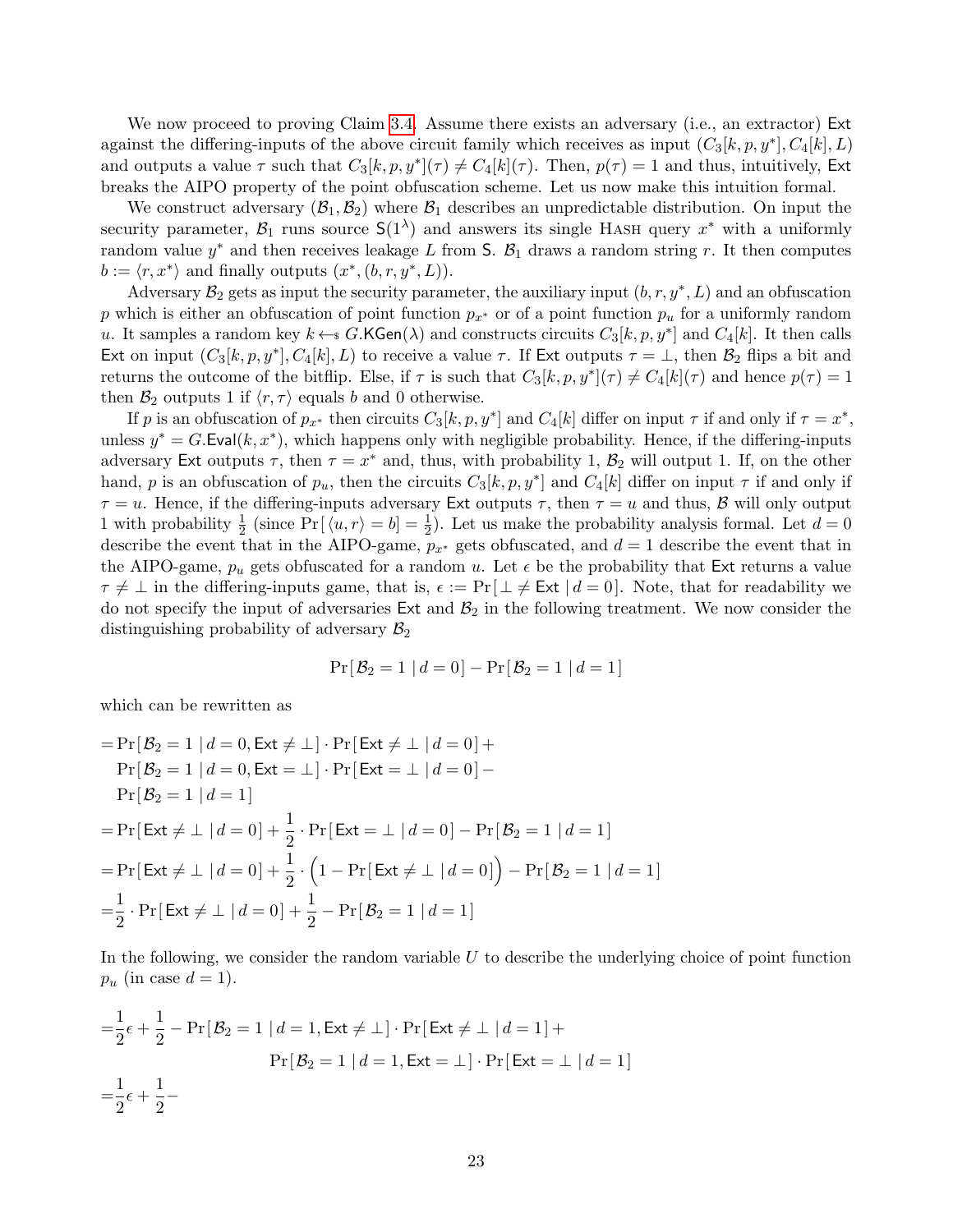$$
\frac{1}{2^{\text{H.i}( \lambda)}} \sum_{u \in \{0,1\}^{\text{H.i}( \lambda)}} \bigg( \Pr[\mathcal{B}_2 = 1 \mid d = 1, U = u, \text{Ext} \neq \bot] \cdot \Pr[\text{Ext} \neq \bot \mid U = u, d = 1] +
$$
  

$$
\Pr[\mathcal{B}_2 = 1 \mid d = 1, U = u, \text{Ext} = \bot] \cdot \Pr[\text{Ext} = \bot \mid U = u, d = 1] \bigg)
$$

If extractor Ext outputs a value u (given that  $d = 1$ ), then the probability of  $\mathcal{B}_2$  of outputting 1, that is,  $Pr[\mathcal{B}_2 = 1 \mid d = 1, U = u, \textsf{Ext} \neq \bot]$  is equivalent to  $Pr_{R,b}[\langle R, u \rangle = b]$  where random variable R denotes the choice of value r by  $\mathcal{B}_1$  to compute  $b = \langle r, x^* \rangle$ . Note that extractor Ext is independent of R and b and, thus, we have that  $Pr_{R,b}[\langle R, u \rangle = b] = \frac{1}{2}$ .

$$
= \frac{1}{2}\epsilon + \frac{1}{2} - \frac{1}{2^{H.iI(\lambda)}} \sum_{u \in \{0,1\}^{H.iI(\lambda)}} \left( \Pr_{R,b} \left[ \langle R, u \rangle = b \right] \cdot \Pr\left[ \text{Ext} \neq \bot \mid U = u, d = 1 \right] + \frac{1}{2} \cdot \Pr\left[ \text{Ext} = \bot \mid U = u, d = 1 \right] \right)
$$
  
\n
$$
= \frac{1}{2}\epsilon + \frac{1}{2} - \frac{1}{2^{H.iI(\lambda)}} \sum_{u \in \{0,1\}^{H.iI(\lambda)}} \left( \frac{1}{2} \cdot \left( \Pr\left[ \text{Ext} \neq \bot \mid U = u, d = 1 \right] + \Pr\left[ \text{Ext} = \bot \mid U = u, d = 1 \right] \right) \right)
$$
  
\n
$$
= \frac{1}{2}\epsilon + \frac{1}{2} - \frac{1}{2^{H.iI(\lambda)}} \sum_{u \in \{0,1\}^{H.iI(\lambda)}} \frac{1}{2} \cdot 1 = \frac{1}{2}\epsilon
$$

To finish the proof of Claim [3.4,](#page-21-1) we need to argue that  $B_1$  implements an unpredictable distribution. By assumption, the source S is strongly computationally unpredictable (i.e.,  $S \in \mathcal{S}^{s-cup}$ ) and hence leakage L hides  $x^*$  even in the presence of  $y^*$ . Thus, to see that  $\mathcal{B}_1$  defines an unpredictable distribution, we need to argue that  $x^*$  remains unpredictable if additionally given a single bit of  $x^*$ . But a single bit can be guessed with probability  $\frac{1}{2}$ . Hence,  $(\mathcal{B}_1, \mathcal{B}_2)$  breaks the security of the AIPO obfuscation, which concludes the proof of Claim [3.4](#page-21-1) and the proof of Theorem [3.3.](#page-17-1)

#### <span id="page-23-0"></span>3.3 A UCE Construction Secure Against Sources in  $S<sup>s</sup>$ -sup  $\cap S<sup>q</sup>$ -query

In this section we prove that our construction is also UCE-secure with respect to sources which are strongly unpredictable in a statistical sense and which allow the source to make  $q$ -many queries for any polynomial  $q := q(\lambda)$ . That is, we consider sources in class  $S^{\text{s-sup}} \cap S^{q\text{-query}}$ .

In case we allow the source to make  $q$  many queries, the first observation is that we need to choose the size of our obfuscated circuit such we can puncture at  $q$  many points. For each point, we will encode a random string into the circuit and thus, the circuit size grows with the number of points we need to puncture out. Besides this, the construction is identical to the one before with the exception that we need a different (incomparable) security property of our point function obfuscation scheme. That is, we require the point obfuscator to be a q-composable VGB obfuscator secure in the presence of statistically unpredictable auxiliary information which implies an AIPO obfuscator with statistically unpredictable auxiliary information (see Section [2.1\)](#page-9-0).

<span id="page-23-1"></span>**Theorem 3.5.** Let q be a polynomial. If G is a secure puncturable PRF, if  $i$ O is a secure indistinguishability obfuscator and if there exist a q-composable VGB point obfuscator for statistically unpredicatable auxiliary input, then the hash function family H defined in Construction [3.2](#page-17-3) is UCE[ $S<sup>s-sup</sup> \cap S<sup>q-query</sup>$ ]. secure.

The proof follows analogously to the proof of Theorem [3.3,](#page-17-1) except for puncturing at several points instead of a single point and therefore, we reduce to t-composable VGB point obfuscation. The proof is deferred to Appendix [C.](#page-34-1) For an overview of the game-hops, see Figure [9.](#page-36-0)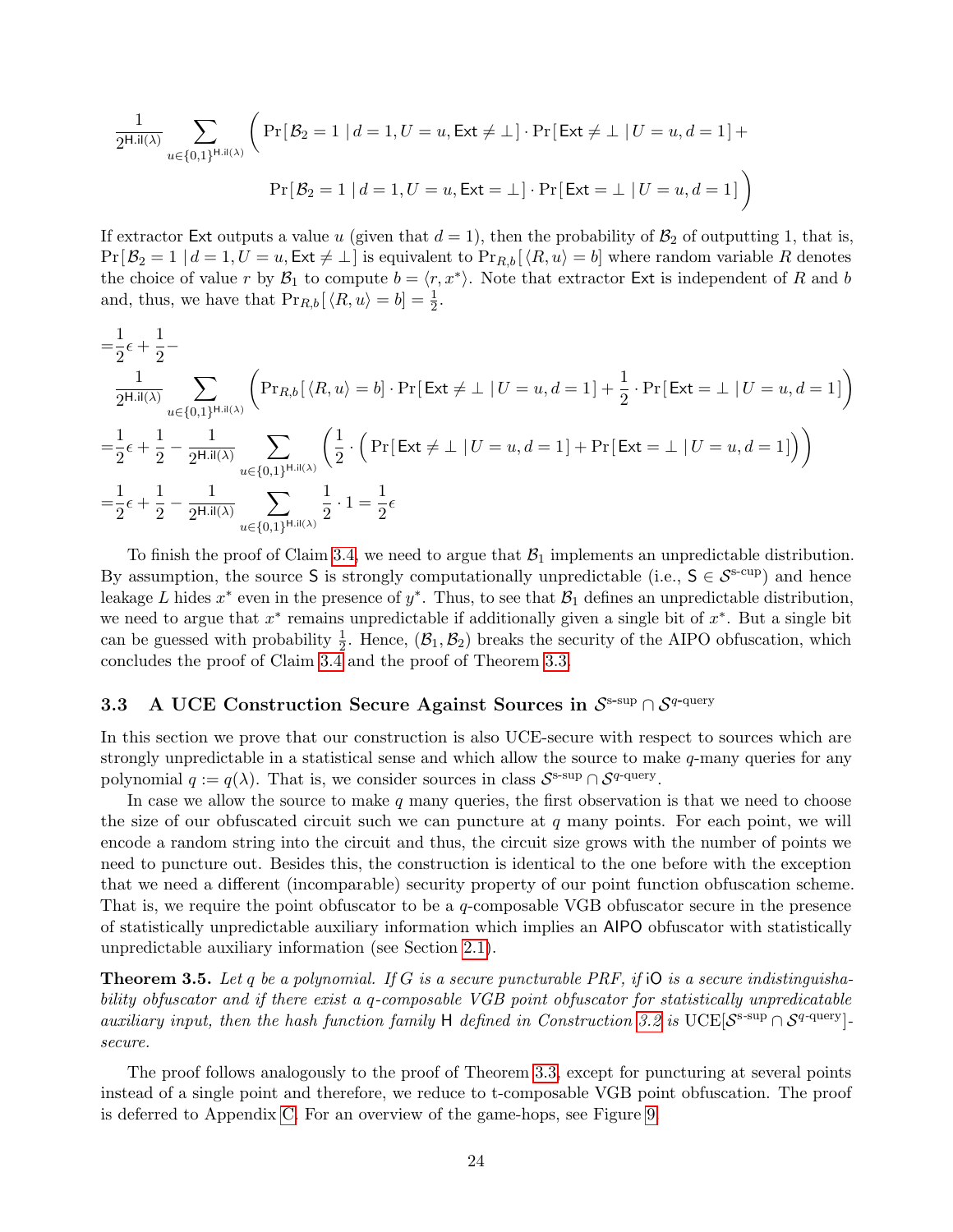```
Main \text{CH}^{\mathcal{A}}_{\mathsf{H}}(\lambda)b \leftarrow s \{0, 1\}hk \leftarrow$ H.KGen(1^{\lambda})\mathbf{m} \leftarrow \$ \mathcal{A}_1(1^\lambda)for i = 1, \ldots, |m| do
      \mathbf{h}_{0}[i] \!\leftarrow\!\! \$} \{0,1\}^{\mathsf{H.ol}(\lambda)}\mathbf{h}_1[i] \leftarrow \$ \mathsf{H}.\mathsf{Eval}(\mathsf{hk}, \mathbf{m}[i])b' \leftarrow $\mathcal{A}_2(1^{\lambda},\textsf{hk}, \textbf{h}_b)return (b = b')
```
Figure 7: The security game for correlatedinput hash functions.

Main  $\mathrm{HC}^{\mathcal{A}}_{F,\mathsf{H}}(\lambda)$ 

```
b \leftarrow \{0, 1\}k \leftarrow$ F.KGen(1^{\lambda}); hk\leftarrow$ H.KGen(1^{\lambda})x \leftarrow \{0,1\}^{\lambda}y \leftarrow F. Eval(k, x)if b = 1 then r \leftarrow \$ H.Eval(hk, x)
else r \leftarrow \$ \{0,1\}^{\mathsf{H.ol}(\lambda)}b' \leftarrow \mathsf{s} \mathcal{A}_2(k,\mathsf{hk},y,r)return (b = b')
```
Figure 8: The security game for hardcore functions.

## <span id="page-24-0"></span>4 Applications

In the following section we describe the applications that our UCE constructions fulfill. Our UCE $[{\cal S}^{\text{scup}}]$  $S<sup>1-query</sup>$ -secure function can be shown to be a universal hardcore function for any one-way function and our UCE[ $S^{\text{s-sup}} \cap S^{\text{q-qvery}}$ ]-secure function achieves correlated-input security. We note that our UCE $[\mathcal{S}^{\text{s-sup}} \cap \mathcal{S}^{\text{qquery}}]$  construction is also sufficient to instantiate proof-of-storage schemes and we refer to [\[BHK13b\]](#page-29-3) for further details.

#### <span id="page-24-1"></span>4.1 Hash Functions Secure under Correlated Inputs

Correlated-input secure hash functions (CIH) demand that an adversary that is able to obtain a sequence of (potentially correlated) hash values cannot distinguish between these being real or uniformly random assuming that source values come from a distribution that has super-logarithmic min-entropy. The notion was introduced by Goyal, O'Neill, and Rao [\[GOR11\]](#page-31-0) and GOR present several constructions for limited CIH in the standard model. However, constructions for full CIH are only known in the random oracle model, even if the number of number of queries are bounded by a polynomial. Bellare, Hoang, and Keelvedhi show that hash functions secure under UCE  $S^{\text{sup}} \cap S^{\text{split}}$  -assumptions are also CIH secure [\[BHK13b\]](#page-29-3). As statistically strong unpredictability is a strictly larger source class than statistically secure split sources (see Lemma [3.1\)](#page-16-0) our construction from Section [3.3](#page-23-0) yields the first candidate construction of q-query CIH-secure hash functions.

We present game  $\text{CH}_{H}^{\mathcal{A}}$  for correlated-input secure hash functions in Figure [7.](#page-24-2) We say that a function H is CIH-secure if the advantage of any admissible PPT adversary  $A = (A_1, A_2)$  defined as

$$
\mathsf{Adv}_{\mathsf{H},\mathcal{A}}:=2\cdot\Pr\big[\operatorname{CH}^{\mathcal{A}}_{\mathsf{H}}(\lambda)\big]-1
$$

is negligible. An adversary is admissible if on input the security parameter adversary  $A_1$  outputs a vector **m** of distinct values and of length  $|\mathbf{m}| = v(\lambda)$  where v is a polynomial depending on  $\mathcal{A}_1$ . Furthermore, we require that the guessing probability of each entry is negligible, that is, the min-entropy of [i] for all  $i = 1, \ldots, v(\lambda)$  must be at least super-logarithmic in the security parameter.

BHK give the following theorem [\[BHK13b\]](#page-29-3):

<span id="page-24-3"></span>**Theorem 4.1** ([\[BHK13b\]](#page-29-3)). If H is UCE[ $\mathcal{S}^{\text{sup}} \cap \mathcal{S}^{\text{split}}$ ]-secure then H is a correlated-input hash function  $(CIH)$ .

In our construction of a UCE  $S^{\text{s-sup}} \cap S^{q\text{-query}}$  the number of queries that we can allow a source to make can be regarded as a parameter of the key generation function. We give the following adaption of CIH-secure hash functions called  $q$ -query correlated-input secure hash functions where the number of queries is specified as part of the key generation process.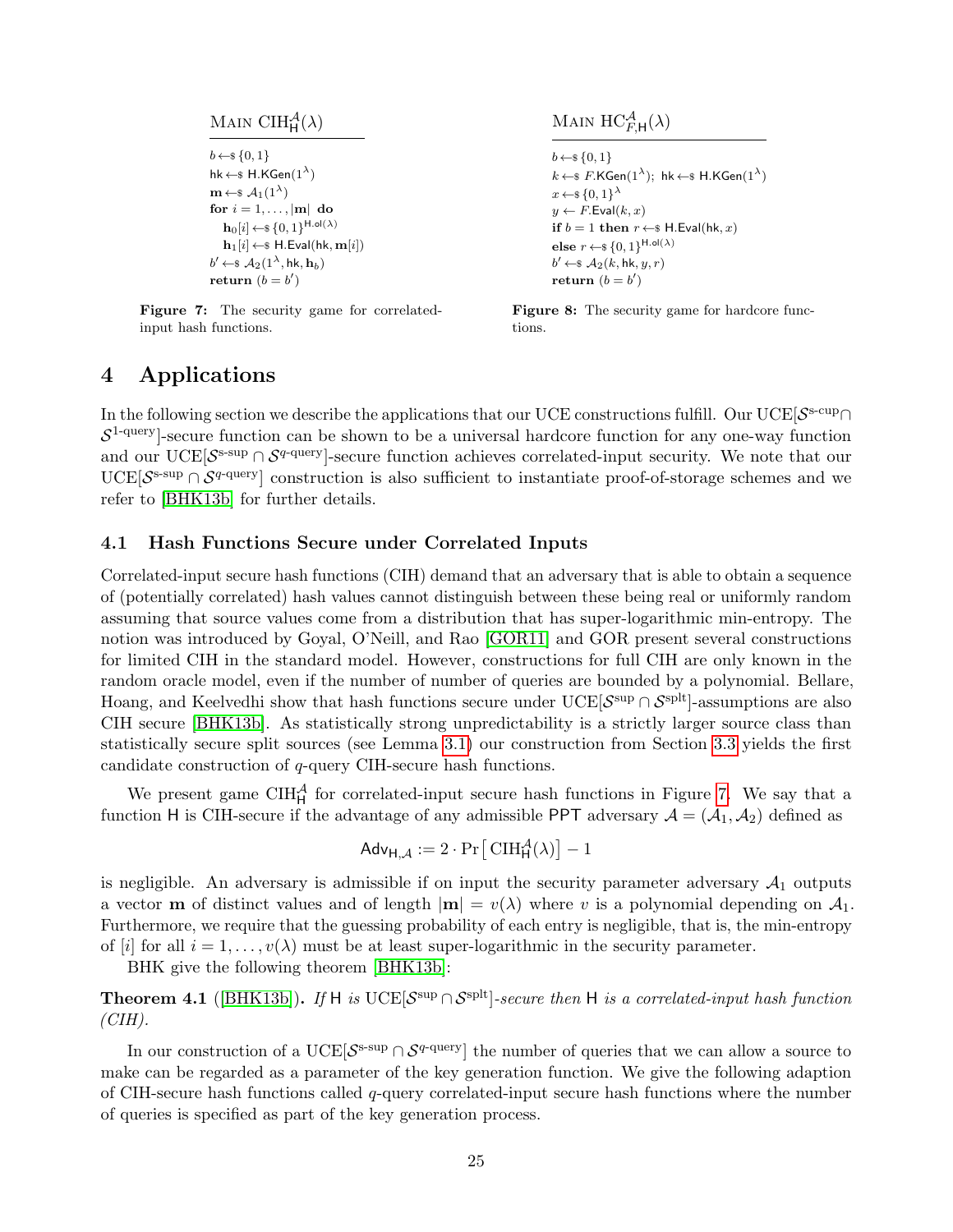<span id="page-25-1"></span>**Definition 4.2.** Let q be a polynomial. A hash construction  $H$  is called q-query correlated-input secure if its key generation algorithm takes as input parameter q and if the advantage of any adversary  $\mathcal{A}=(\mathcal{A}_1,\mathcal{A}_2)$  where  $\mathcal{A}_1$  outputs a message vector of length at most q in the CIH $^{\mathcal{A}}_{\mathsf{H}}$  game is negligible.

Combining Theorems [3.5](#page-23-1) and [4.1](#page-24-3) we get:

**Proposition 4.3.** Let q be a polynomial. If G is a secure puncturable PRF, if iQ is a secure indistinguishability obfuscator and if there exist a q-composable VGB point obfuscator for statistically unpredicatable auxiliary input, then the hash function family defined in Construction [3.2](#page-17-3) is  $q$ -CIH secure.

#### <span id="page-25-0"></span>4.2 Universal Hardcore Functions

A hardcore function for a one-way function  $f$  is a (deterministic) algorithm whose output on a random point x is indistinguishable from random even given the image under f, that is, given  $f(x)$ . Random oracles are natural hardcore functions. BHK show that also UCE-secure functions, secure with respect to computationally unpredictable split sources are hardcore for any one-way function.

Let F be a (possibly keyed) one-way function. We say that function  $H$  is hardcore for F if the advantage of any PPT adversary A in game  $HC_{F,H}^{\mathcal{A}}$  (given in Figure [8\)](#page-24-2) is negligible, where we define the advantage as

$$
\mathsf{Adv}_{\mathsf{H},\mathcal{A}} := 2 \cdot \Pr\left[\,\mathrm{HC}_{F,\mathsf{H}}^{\mathcal{A}}(\lambda)\right] - 1\;.
$$

Bellare, Hoang, and Keelvedhi show that any UCE-secure function with respect to split sources that are computationally unpredictable are universal hardcore functions. We recall their result:

**Theorem 4.4** ([\[BHK13b\]](#page-29-3)). If H is UCE[ $S^{cup} \cap S^{split} \cap S^{1-query}$ ]-secure then H is a hardcore function for any one-way function.

Combined with Construction [3.2](#page-17-3) and Theorem [3.3](#page-17-1) we get an instantiation of a universal hardcore function.

**Proposition 4.5.** If G is a secure puncturable PRF, if  $\mathbf{I}$  is a secure indistinguishability obfuscator and if AIPO exists, then the hash function family H defined in Construction [3.2](#page-17-3) is a universal hardcore function.

THE BR93 PKE SCHEME. In their seminal paper on random oracles, Bellare and Roggaway proposed a very simple, yet elegant public-key encryption scheme [\[BR93\]](#page-29-8) based on a single trapdoor function f. The public-key of the encryption scheme is set to the evaluation key of the trapdoor function, and the private key is the set to be the trapdoor. To encrypt a message  $m$  the encryption algorithm chooses a random value x and outputs  $(f(x), H(x) \oplus m)$ , where H is a hash function. For decryption, one inverts  $f(x)$  using the trapdoor and can, thus, recover message m. Bellare et al. show that we can safely instantiate the hash function with any UCE $[\mathcal{S}^{\text{cup}} \cap \mathcal{S}^{\text{split}} \cap \mathcal{S}^{\text{1-query}}]$  [\[BHK13b\]](#page-29-3). Combined with Construction [3.2](#page-17-3) and Theorem [3.3](#page-17-1) we get an instantiation of that scheme.

**Proposition 4.6.** If f is a trapdoor one-way function, if G is a secure puncturable PRF, if  $\overline{O}$ is a secure indistinguishability obfuscator and if AIPO exists, then the BR93 PKE scheme [\[BR93\]](#page-29-8) instantiated with f and the hash function family H defined in Construction [3.2](#page-17-3) is IND-CPA secure.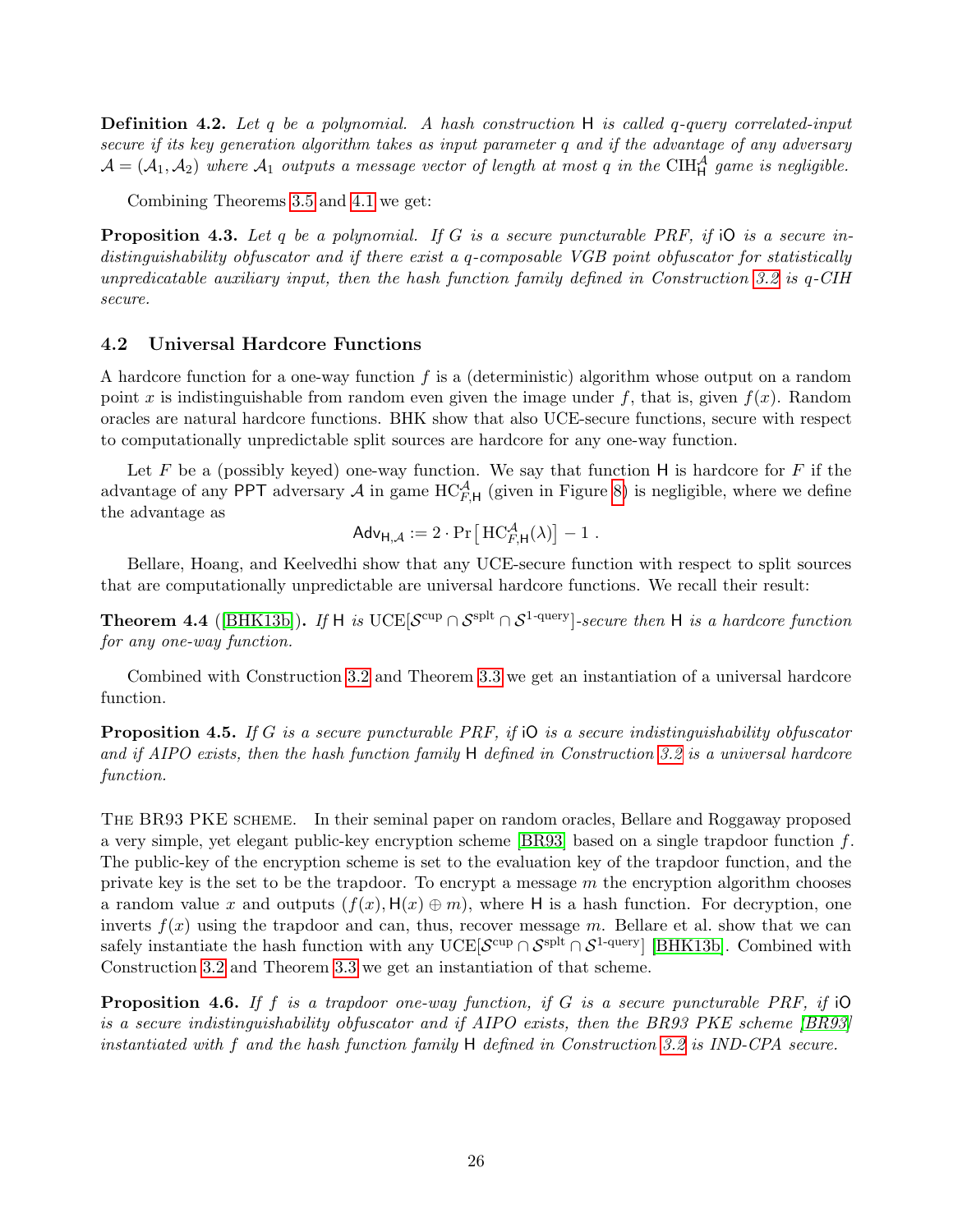## <span id="page-26-1"></span><span id="page-26-0"></span>5 The BFM Impossibility Result

In a recent work, Brzuska, Farshim, and Mittelbach [\[BFM14\]](#page-28-3) show that assuming indistinguishability obfuscation exists, no standard model hash construction can be  $\text{UCE}[\mathcal{S}^{\text{cup}}]$ -secure, that is, UCE secure with respect to computationally unpredictable sources. In the following section we discuss the possibility of the BFM attack being extended to also cover UCE with respect to strongly unpredictable sources and implications thereof.

THE BFM ATTACK. Let us recall the intuition behind the BFM attack. Consider the source  $S_{BFM}$ that makes a single (random) query x to receive  $HASH(x)$ . It then prepares an indistinguishability obfuscation of the circuit  $(H.Eval(\cdot, x) = y)$ , that is the predicate that on input a hash key hk tests, if H.Eval(hk, x) = y. If y is chosen uniformly at random and if the output length of the hash function is (much) larger than the key-space, then the probability that there exists some key hk such that H.Eval(hk, x) = y becomes negligible. This means that the circuit is with high probability the constant zero circuit and, thus, an indistinguishability obfuscation of the circuit does not leak anything more than the obfuscation of the constant zero circuit. It follows that the source is (computationally) unpredictable. A distinguisher, given access to the above circuit can, however, easily distinguish by simply plugging the hash key hk that it got as input into the circuit and outputting whatever the circuit outputs. We next give the pseudocode of the BFM adversary:

| SOURCE $S_{BFM}(1^{\lambda})$                                                                                                                                                     | DISTINGUISHER $D_{BFM}(1^{\lambda}, h\mathsf{k}, L)$              |
|-----------------------------------------------------------------------------------------------------------------------------------------------------------------------------------|-------------------------------------------------------------------|
| $x \leftarrow \{0,1\}^{\text{H.il}(\lambda)}$<br>$y \leftarrow$ HASH $(x)$<br>$C \leftarrow (H.Eval(\cdot, x) = y)$<br>$\tilde{C} \leftarrow$ s iO $(C)$<br>return $L:=\tilde{C}$ | $C \leftarrow L$<br>$b' \leftarrow \tilde{C}$ (hk)<br>return $b'$ |

In the above intuition we relied upon the output length of the hash function being significantly larger than the key-size. To bootstrap their attack to hash functions for which this does not hold BFM simply extended the source to make multiple queries until the combined length of the received hash values is sufficiently longer than the size of the key. Bellare, Hoang, and Keelvedhi [\[BHK13c\]](#page-29-6) point out that the attack can also be extended by applying a pseudorandom generator to the output of the hash construction. The idea here is, that if H is a UCE  $[\mathcal{S}^{\text{cup}}]$ -secure function then so is  $H'(\cdot, \cdot) := \text{PRG}(H(\cdot, \cdot))$ where PRG is a pseudorandom generator.

IMPLAUSIBILITY OF EXTENDING BFM. While it is straight forward to prove that if H is a UCE  $[\mathcal{S}^{\text{cup}}]$ secure function then so is  $H'(\cdot, \cdot) := \text{PRG}(H(\cdot, \cdot))$  this is not the case if we restrict our sources to be strongly unpredictable, that is, to source class  $S^{\text{s-cup}}$ . The reason is that in the reduction from a predictor to the PRG security the predictor requires the single oracle answer  $\eta$  as additional input which in the reduction would correspond to the seed of the PRG value. This, however, means that the reduction given either an image under the PRG or a uniformly random value must be able to compute the corresponding seed (if it exists) thereby breaking the PRG security on its own.

Similarly, using multiple queries seems not to allow extending the BFM attack to break our construction. In our construction the key is an obfuscation of a puncturable PRF. In order to use the puncturing technique the size of this circuit must be chosen according to the number of potential puncture points. Thus, the key size of our construction will always be strictly larger than the combined output length that can be achieved using the allowed number of queries.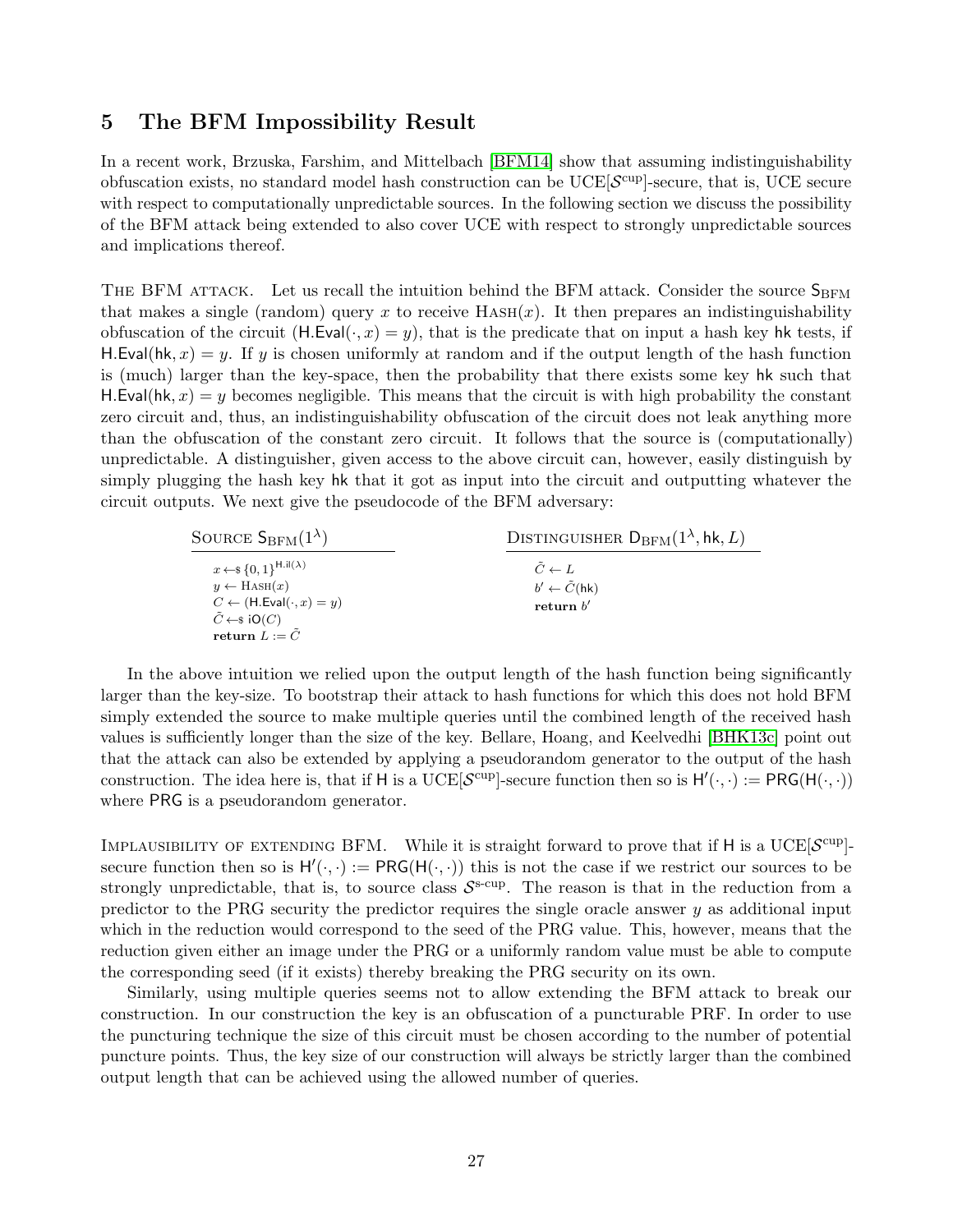<span id="page-27-1"></span>Implications of an extended attack. Finally, we want to discuss the implications of a successful extension of the BFM attacks. In this case we would have the following implications:

- 1. iO  $\implies \neg \text{UCE}[\mathcal{S}^{\text{s-cup}}]$
- 2.  $iO + A \parallel PO \implies \text{UCE}[\mathcal{S}^{\text{s-cup}}]$

Combining the two would result in the statement

$$
iO \implies \neg AIPO
$$

that is, if indistinguishability obfuscation exists then point function obfuscation secure in the presence of auxiliary inputs does not exist and vice versa. This would be a surprising result as currently we hope that both forms of obfuscation exists. While  $\overline{10}$  has been used in numerous works lately [\[SW14,](#page-32-1) [BCP14,](#page-28-2) [ABG](#page-27-0)<sup>+</sup>13, [GGHR14,](#page-30-2) [HSW14,](#page-31-1) [BZ14,](#page-30-3) BST14, point function obfuscation secure in the presence of auxilliary inputs has been used, for example, to circumvent black-box impossibility results and construct 3-round proofs with negligible soundness error satisfying the zero-knowledge notions weak ZK and witness hiding [\[GK96\]](#page-31-7) and very recently to construct CCA secure public key encryption schemes [\[MH14a\]](#page-32-5). In a very recent work Brzuska and Mittelbach [\[BM14\]](#page-29-5) give a partial answer to this question and show that indistinguishability obfuscation and multi-bit output point function obfuscation secure in the presence of auxiliary information (MB-AIPO) are mutually exclusive. A multi-bit output point function  $p_{x,m}$  is similar to a plain point function  $p_x$  except that the the input x is mapped to m instead of to 1. We note that the their techniques do not seem to carry over to plain AIPO.

An intriguing direction for further research is, thus, the study of point obfuscation with auxiliary inputs in the lights of the new results regarding indistinguishability obfuscation. Finally, let us note that in case AIPOs, indeed, do not exist that our result could be salvaged by considering a statistical version of strong unpredictability. This fix, was also proposed by BFM (and independently by BHK) to salvage a large number of applications for UCEs [\[BFM14,](#page-28-3) [BHK13b\]](#page-29-3).

#### Acknowledgments

We thank the Asiacrypt 2014 reviewers for the many constructive comments. We especially thank Paul Baecher, Mihir Bellare, Pooya Farshim, Victoria Fehr, Giorgia Azzurra Marson, Adam O'Neill and Daniel Wichs for many helpful comments and discussions throughout the various stages of this work. Christina Brzuska was supported by the Israel Science Foundation (grant 1076/11 and 1155/11), the Israel Ministry of Science and Technology grant 3-9094), and the German-Israeli Foundation for Scientific Research and Development (grant 1152/2011). Arno Mittelbach was supported by CASED (<www.cased.de>) and the German Research Foundation (DFG) SPP 1736.

## References

- <span id="page-27-0"></span>[ABG+13] Prabhanjan Ananth, Dan Boneh, Sanjam Garg, Amit Sahai, and Mark Zhandry. Differinginputs obfuscation and applications. Cryptology ePrint Archive, Report 2013/689, 2013. <http://eprint.iacr.org/2013/689>. (Cited on pages [3,](#page-2-1) [11,](#page-10-0) and [28.](#page-27-1))
- <span id="page-27-2"></span>[AGIS14] Prabhanjan Ananth, Divya Gupta, Yuval Ishai, and Amit Sahai. Optimizing obfuscation: Avoiding Barrington's theorem. Cryptology ePrint Archive, Report 2014/222, 2014. <http://eprint.iacr.org/2014/222>. (Cited on page [34.](#page-33-1))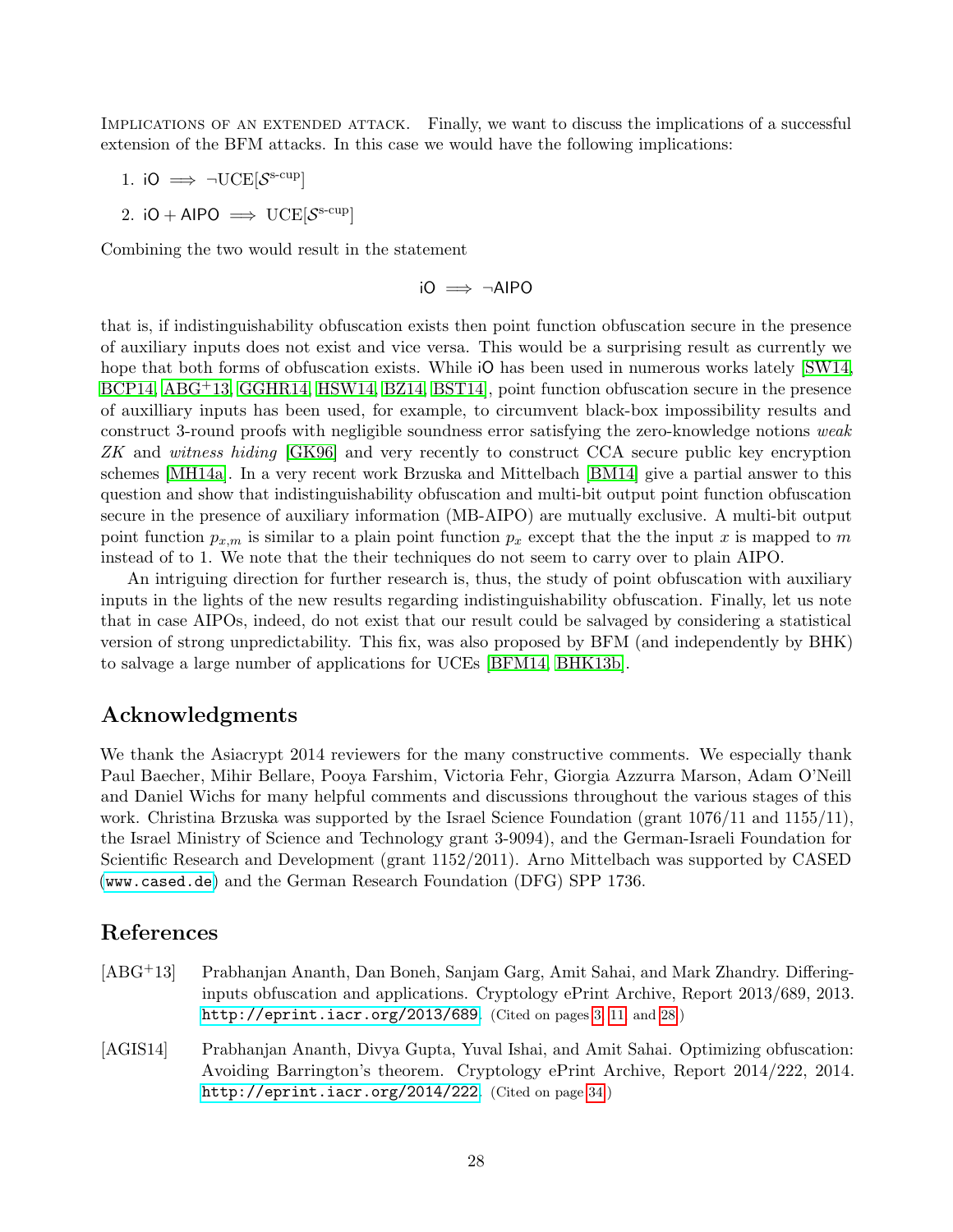- <span id="page-28-7"></span>[BBO07] Mihir Bellare, Alexandra Boldyreva, and Adam O'Neill. Deterministic and efficiently searchable encryption. In Alfred Menezes, editor, Advances in Cryptology – CRYPTO 2007, volume 4622 of Lecture Notes in Computer Science, pages 535–552, Santa Barbara, CA, USA, August 19–23, 2007. Springer, Berlin, Germany. (Cited on page [9.](#page-8-2))
- <span id="page-28-5"></span>[BC10] Nir Bitansky and Ran Canetti. On strong simulation and composable point obfuscation. In Tal Rabin, editor, Advances in Cryptology – CRYPTO 2010, volume 6223 of Lecture Notes in Computer Science, pages 520–537, Santa Barbara, CA, USA, August 15–19, 2010. Springer, Berlin, Germany. (Cited on pages [7,](#page-6-0) [8,](#page-7-0) [10,](#page-9-2) [11,](#page-10-0) and [13.](#page-12-1))
- <span id="page-28-2"></span>[BCP14] Elette Boyle, Kai-Min Chung, and Rafael Pass. On extractability obfuscation. In Yehuda Lindell, editor, *TCC 2014: 11th Theory of Cryptography Conference*, volume 8349 of Lecture Notes in Computer Science, pages 52–73, San Diego, CA, USA, February 24–26, 2014. Springer, Berlin, Germany. (Cited on pages [3,](#page-2-1) [11,](#page-10-0) [12,](#page-11-3) [19,](#page-18-1) [22,](#page-21-2) [28,](#page-27-1) [34,](#page-33-1) and [37.](#page-36-1))
- <span id="page-28-9"></span>[Bel14] Mihir Bellare. Personal communication. Oct, 2014. (Cited on page [17.](#page-16-1))
- <span id="page-28-3"></span>[BFM14] Christina Brzuska, Pooya Farshim, and Arno Mittelbach. Indistinguishability obfuscation and UCEs: The case of computationally unpredictable sources. In Juan A. Garay and Rosario Gennaro, editors, Advances in Cryptology – CRYPTO 2014, Part I, volume 8616 of Lecture Notes in Computer Science, pages 188–205, Santa Barbara, CA, USA, August 17–21, 2014. Springer, Berlin, Germany. (Cited on pages [5,](#page-4-0) [6,](#page-5-1) [8,](#page-7-0) [15,](#page-14-3) [16,](#page-15-2) [27,](#page-26-1) and [28.](#page-27-1))
- <span id="page-28-8"></span>[BFO08] Alexandra Boldyreva, Serge Fehr, and Adam O'Neill. On notions of security for deterministic encryption, and efficient constructions without random oracles. In David Wagner, editor, Advances in Cryptology – CRYPTO 2008, volume 5157 of Lecture Notes in Computer Science, pages 335–359, Santa Barbara, CA, USA, August 17–21, 2008. Springer, Berlin, Germany. (Cited on page [9.](#page-8-2))
- <span id="page-28-6"></span>[BFOR08] Mihir Bellare, Marc Fischlin, Adam O'Neill, and Thomas Ristenpart. Deterministic encryption: Definitional equivalences and constructions without random oracles. In David Wagner, editor, Advances in Cryptology – CRYPTO 2008, volume 5157 of Lecture Notes in Computer Science, pages 360–378, Santa Barbara, CA, USA, August 17–21, 2008. Springer, Berlin, Germany. (Cited on page [9.](#page-8-2))
- <span id="page-28-0"></span>[BGI+01] Boaz Barak, Oded Goldreich, Russell Impagliazzo, Steven Rudich, Amit Sahai, Salil P. Vadhan, and Ke Yang. On the (im)possibility of obfuscating programs. In Joe Kilian, editor, Advances in Cryptology – CRYPTO 2001, volume 2139 of Lecture Notes in Computer Science, pages 1–18, Santa Barbara, CA, USA, August 19–23, 2001. Springer, Berlin, Germany. (Cited on pages [3,](#page-2-1) [8,](#page-7-0) [10,](#page-9-2) and [11.](#page-10-0))
- <span id="page-28-1"></span>[BGI+12] Boaz Barak, Oded Goldreich, Russell Impagliazzo, Steven Rudich, Amit Sahai, Salil Vadhan, and Ke Yang. On the (im)possibility of obfuscating programs. J. ACM, 59(2):6:1– 6:48, May 2012. (Cited on pages [3,](#page-2-1) [8,](#page-7-0) and [10.](#page-9-2))
- <span id="page-28-4"></span>[BGI14] Elette Boyle, Shafi Goldwasser, and Ioana Ivan. Functional signatures and pseudorandom functions. In Hugo Krawczyk, editor, PKC 2014: 17th International Conference on Theory and Practice of Public Key Cryptography, volume 8383 of Lecture Notes in Computer Science, pages 501–519, Buenos Aires, Argentina, March 26–28, 2014. Springer, Berlin, Germany. (Cited on pages [6,](#page-5-1) [15,](#page-14-3) and [35.](#page-34-3))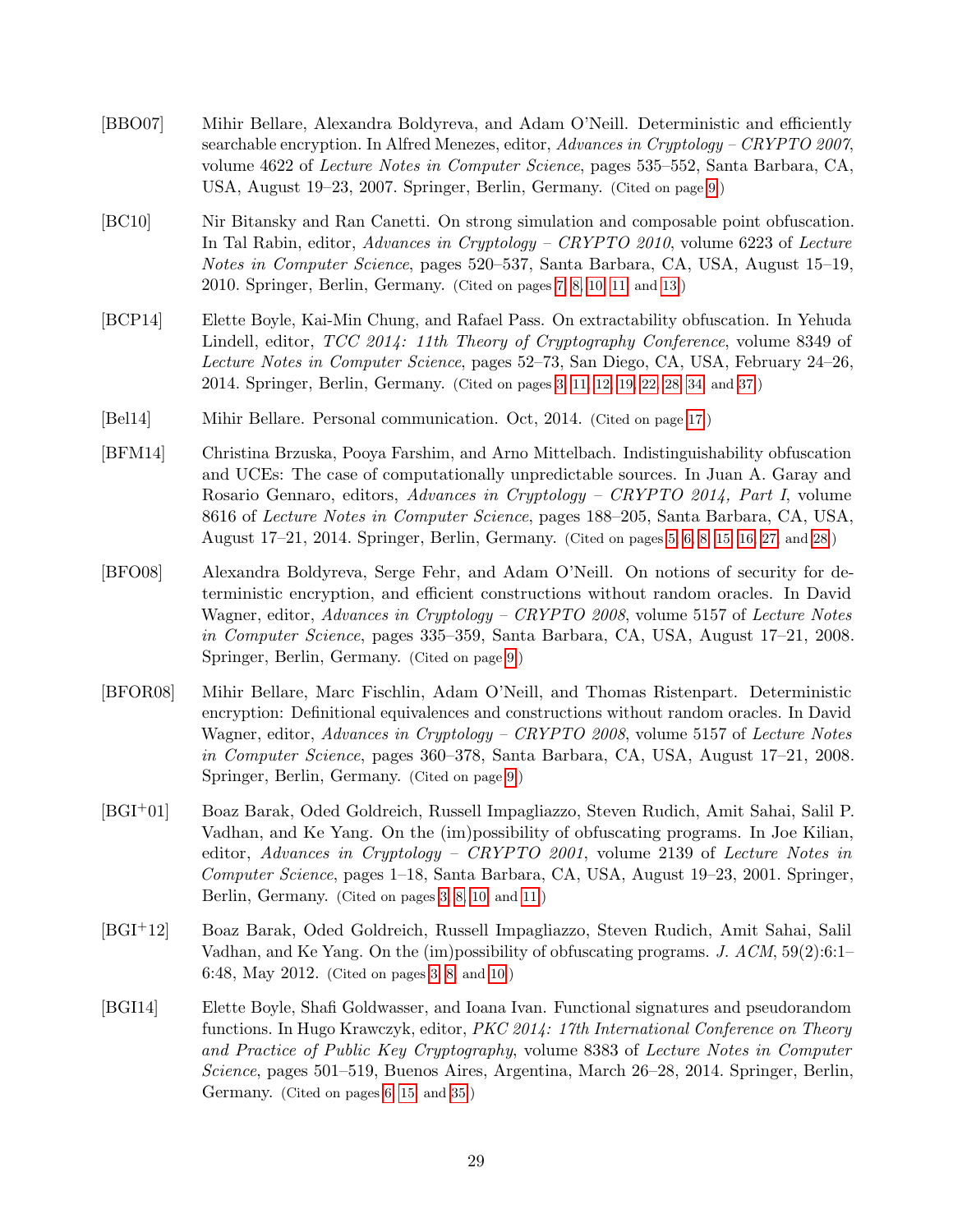- <span id="page-29-10"></span>[BGK+14] Boaz Barak, Sanjam Garg, Yael Tauman Kalai, Omer Paneth, and Amit Sahai. Protecting obfuscation against algebraic attacks. In Phong Q. Nguyen and Elisabeth Oswald, editors, Advances in Cryptology – EUROCRYPT 2014, volume 8441 of Lecture Notes in Computer Science, pages 221–238, Copenhagen, Denmark, May 11–15, 2014. Springer, Berlin, Germany. (Cited on page [34.](#page-33-1))
- <span id="page-29-2"></span>[BHK13a] Mihir Bellare, Viet Tung Hoang, and Sriram Keelveedhi. Instantiating random oracles via UCEs. In Ran Canetti and Juan A. Garay, editors, Advances in Cryptology – CRYPTO 2013, Part II, volume 8043 of Lecture Notes in Computer Science, pages 398–415, Santa Barbara, CA, USA, August 18–22, 2013. Springer, Berlin, Germany. (Cited on pages [5,](#page-4-0) [13,](#page-12-1) [14,](#page-13-1) and [15.](#page-14-3))
- <span id="page-29-3"></span>[BHK13b] Mihir Bellare, Viet Tung Hoang, and Sriram Keelveedhi. Instantiating random oracles via UCEs. Cryptology ePrint Archive, Report 2013/424, 2013. [http://eprint.iacr.](http://eprint.iacr.org/2013/424) [org/2013/424](http://eprint.iacr.org/2013/424). (Cited on pages [5,](#page-4-0) [6,](#page-5-1) [15,](#page-14-3) [16,](#page-15-2) [18,](#page-17-4) [25,](#page-24-4) [26,](#page-25-1) and [28.](#page-27-1))
- <span id="page-29-6"></span>[BHK13c] Mihir Bellare, Viet Tung Hoang, and Sriram Keelveedhi. Personal communication. Sep, 2013. (Cited on pages [8](#page-7-0) and [27.](#page-26-1))
- <span id="page-29-5"></span>[BM14] Christina Brzuska and Arno Mittelbach. Indistinguishability obfuscation versus multibit point obfuscation with auxiliary input. In Palash Sarkar and Tetsu Iwata, editors, Advances in Cryptology – ASIACRYPT 2014, Lecture Notes in Computer Science, pages ??–??, Kaohsiung, Taiwan, December 7–11, 2014. Springer, Berlin, Germany. (Cited on pages [7,](#page-6-0) [8,](#page-7-0) and [28.](#page-27-1))
- <span id="page-29-0"></span>[BP12] Nir Bitansky and Omer Paneth. Point obfuscation and 3-round zero-knowledge. In Ronald Cramer, editor, TCC 2012: 9th Theory of Cryptography Conference, volume 7194 of Lecture Notes in Computer Science, pages 190–208, Taormina, Sicily, Italy, March 19–21, 2012. Springer, Berlin, Germany. (Cited on pages [3,](#page-2-1) [7,](#page-6-0) [12,](#page-11-3) [34,](#page-33-1) and [35.](#page-34-3))
- <span id="page-29-7"></span>[BP13] Elette Boyle and Rafael Pass. Limits of extractability assumptions with distributional auxiliary input. Cryptology ePrint Archive, Report 2013/703, 2013. [http://eprint.](http://eprint.iacr.org/2013/703) [iacr.org/2013/703](http://eprint.iacr.org/2013/703). (Cited on page [11.](#page-10-0))
- <span id="page-29-8"></span>[BR93] Mihir Bellare and Phillip Rogaway. Random oracles are practical: A paradigm for designing efficient protocols. In V. Ashby, editor, ACM CCS 93: 1st Conference on Computer and Communications Security, pages 62–73, Fairfax, Virginia, USA, November 3– 5, 1993. ACM Press. (Cited on page [26.](#page-25-1))
- <span id="page-29-9"></span>[BR14] Zvika Brakerski and Guy N. Rothblum. Virtual black-box obfuscation for all circuits via generic graded encoding. In Yehuda Lindell, editor, TCC 2014: 11th Theory of Cryptography Conference, volume 8349 of Lecture Notes in Computer Science, pages 1–25, San Diego, CA, USA, February 24–26, 2014. Springer, Berlin, Germany. (Cited on page [34.](#page-33-1))
- <span id="page-29-1"></span>[BST14] Mihir Bellare, Igors Stepanovs, and Stefano Tessaro. Poly-many hardcore bits for any one-way function. In Palash Sarkar and Tetsu Iwata, editors, Advances in Cryptology – ASIACRYPT 2014, Lecture Notes in Computer Science, pages ??–??, Kaohsiung, Taiwan, December 7–11, 2014. Springer, Berlin, Germany. (Cited on pages [3,](#page-2-1) [4,](#page-3-0) [6,](#page-5-1) [14,](#page-13-1) and [28.](#page-27-1))
- <span id="page-29-4"></span>[BW13] Dan Boneh and Brent Waters. Constrained pseudorandom functions and their applications. In Kazue Sako and Palash Sarkar, editors, Advances in Cryptology – ASIACRYPT 2013,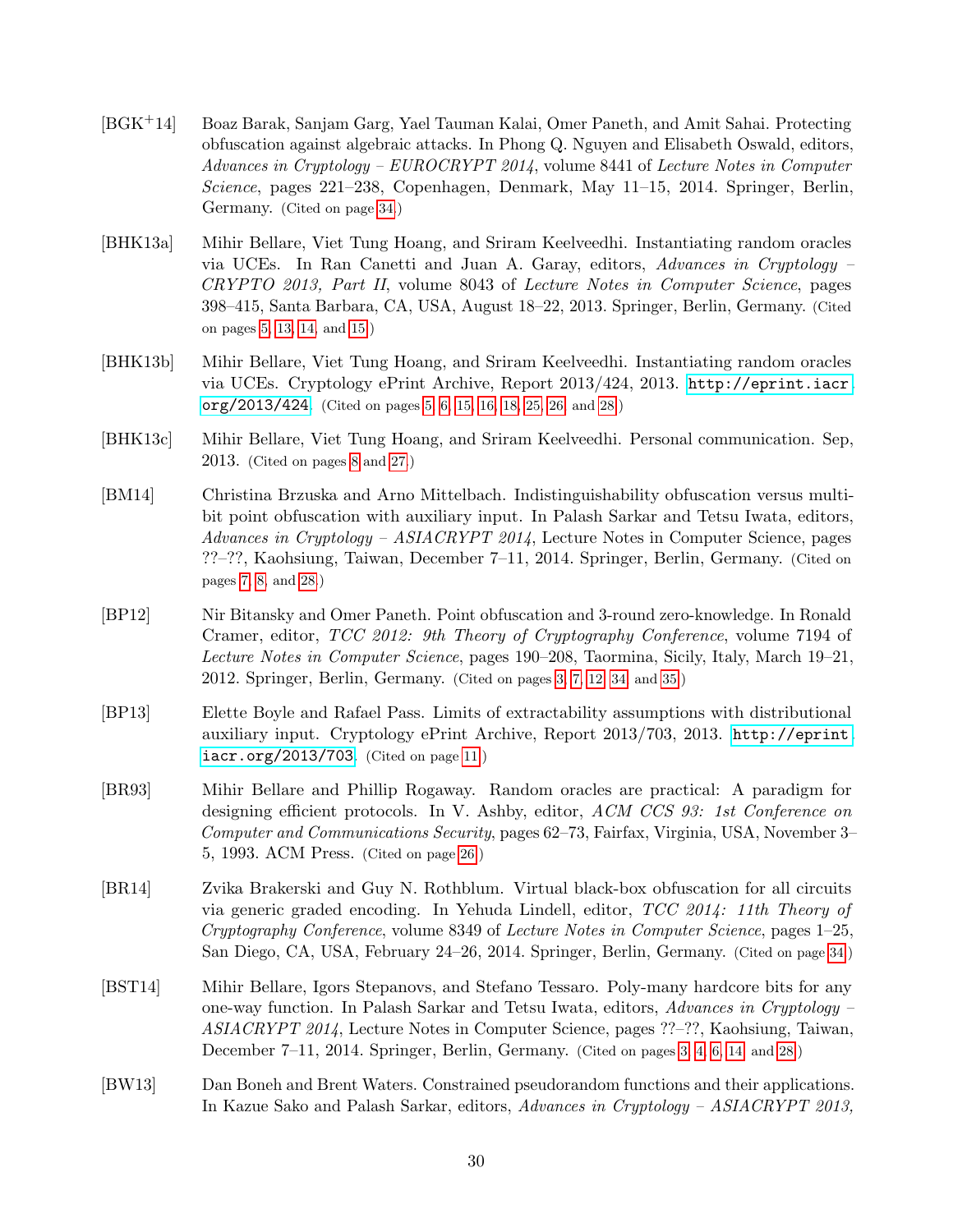Part II, volume 8270 of Lecture Notes in Computer Science, pages 280–300, Bengalore, India, December 1–5, 2013. Springer, Berlin, Germany. (Cited on pages [6,](#page-5-1) [15,](#page-14-3) and [35.](#page-34-3))

- <span id="page-30-3"></span>[BZ14] Dan Boneh and Mark Zhandry. Multiparty key exchange, efficient traitor tracing, and more from indistinguishability obfuscation. In Juan A. Garay and Rosario Gennaro, editors, Advances in Cryptology – CRYPTO 2014, Part I, volume 8616 of Lecture Notes in Computer Science, pages 480–499, Santa Barbara, CA, USA, August 17–21, 2014. Springer, Berlin, Germany. (Cited on pages [3,](#page-2-1) [6,](#page-5-1) and [28.](#page-27-1))
- <span id="page-30-0"></span>[Can97] Ran Canetti. Towards realizing random oracles: Hash functions that hide all partial information. In Burton S. Kaliski Jr., editor, Advances in Cryptology – CRYPTO'97, volume 1294 of Lecture Notes in Computer Science, pages 455–469, Santa Barbara, CA, USA, August 17–21, 1997. Springer, Berlin, Germany. (Cited on pages [3,](#page-2-1) [7,](#page-6-0) [8,](#page-7-0) [12,](#page-11-3) [13,](#page-12-1) [34,](#page-33-1) and [35.](#page-34-3))
- <span id="page-30-5"></span>[CD08] Ran Canetti and Ronny Ramzi Dakdouk. Obfuscating point functions with multibit output. In Nigel P. Smart, editor, Advances in Cryptology – EUROCRYPT 2008, volume 4965 of Lecture Notes in Computer Science, pages 489–508, Istanbul, Turkey, April 13–17, 2008. Springer, Berlin, Germany. (Cited on pages [7](#page-6-0) and [8.](#page-7-0))
- <span id="page-30-8"></span>[CGH98] Ran Canetti, Oded Goldreich, and Shai Halevi. The random oracle methodology, revisited (preliminary version). In 30th Annual ACM Symposium on Theory of Computing, pages 209–218, Dallas, Texas, USA, May 23–26, 1998. ACM Press. (Cited on page [13.](#page-12-1))
- <span id="page-30-6"></span>[FGK+13] David Mandell Freeman, Oded Goldreich, Eike Kiltz, Alon Rosen, and Gil Segev. More constructions of lossy and correlation-secure trapdoor functions. Journal of Cryptology, 26(1):39–74, January 2013. (Cited on page [9.](#page-8-2))
- <span id="page-30-7"></span>[FOR12] Benjamin Fuller, Adam O'Neill, and Leonid Reyzin. A unified approach to deterministic encryption: New constructions and a connection to computational entropy. In Ronald Cramer, editor, TCC 2012: 9th Theory of Cryptography Conference, volume 7194 of Lecture Notes in Computer Science, pages 582–599, Taormina, Sicily, Italy, March 19–21, 2012. Springer, Berlin, Germany. (Cited on page [9.](#page-8-2))
- <span id="page-30-4"></span>[GGG+14] Shafi Goldwasser, S. Dov Gordon, Vipul Goyal, Abhishek Jain, Jonathan Katz, Feng-Hao Liu, Amit Sahai, Elaine Shi, and Hong-Sheng Zhou. Multi-input functional encryption. In Phong Q. Nguyen and Elisabeth Oswald, editors, Advances in Cryptology –  $EU$ ROCRYPT 2014, volume 8441 of Lecture Notes in Computer Science, pages 578–602, Copenhagen, Denmark, May 11–15, 2014. Springer, Berlin, Germany. (Cited on page [3.](#page-2-1))
- <span id="page-30-1"></span>[GGH+13] Sanjam Garg, Craig Gentry, Shai Halevi, Mariana Raykova, Amit Sahai, and Brent Waters. Candidate indistinguishability obfuscation and functional encryption for all circuits. In 54th Annual Symposium on Foundations of Computer Science, pages 40–49, Berkeley, CA, USA, October 26–29, 2013. IEEE Computer Society Press. (Cited on pages [3,](#page-2-1) [11,](#page-10-0) and [34.](#page-33-1))
- <span id="page-30-2"></span>[GGHR14] Sanjam Garg, Craig Gentry, Shai Halevi, and Mariana Raykova. Two-round secure MPC from indistinguishability obfuscation. In Yehuda Lindell, editor, TCC 2014: 11th Theory of Cryptography Conference, volume 8349 of Lecture Notes in Computer Science, pages 74–94, San Diego, CA, USA, February 24–26, 2014. Springer, Berlin, Germany. (Cited on pages [3](#page-2-1) and [28.](#page-27-1))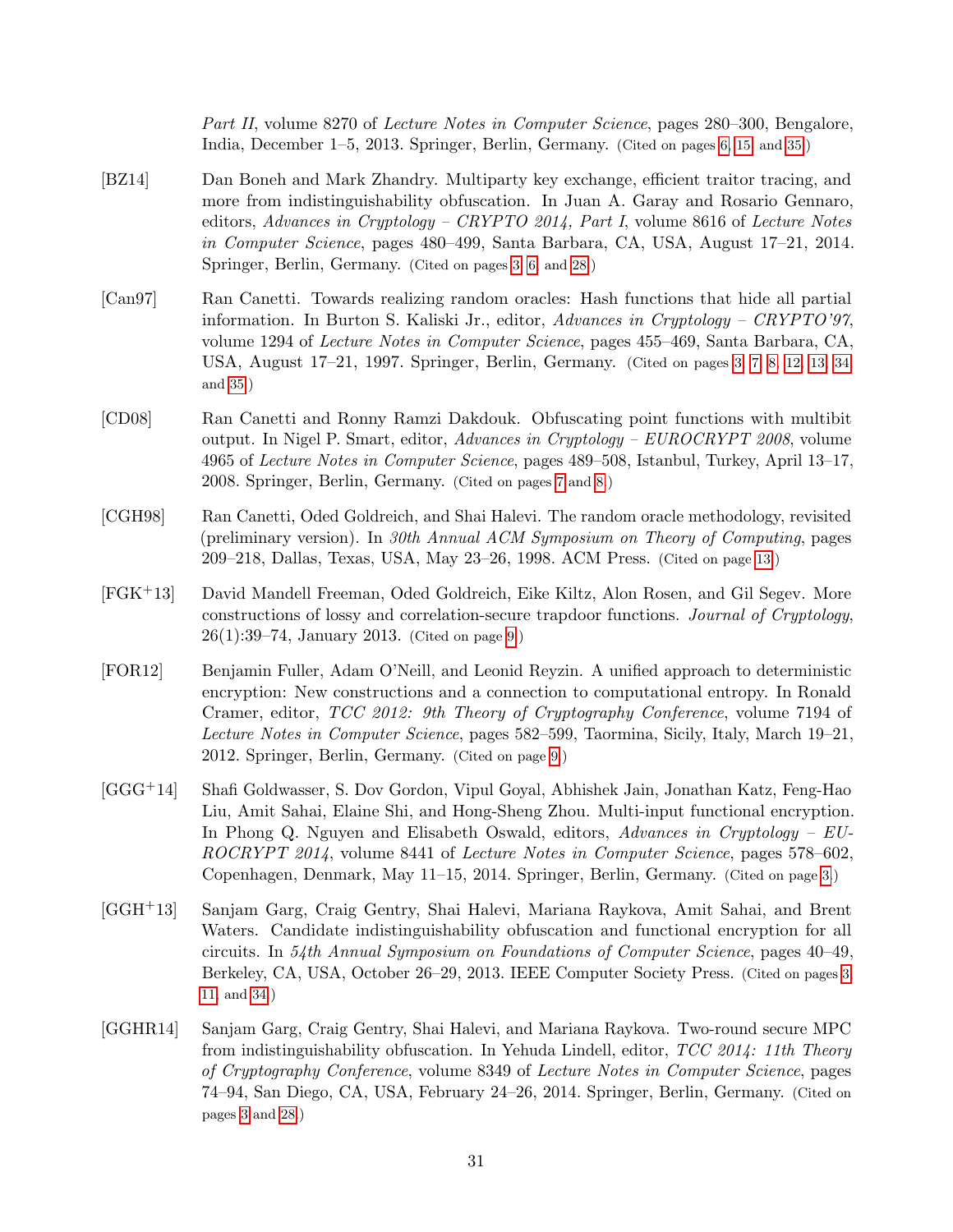- <span id="page-31-2"></span>[GGHW14a] Sanjam Garg, Craig Gentry, Shai Halevi, and Daniel Wichs. On the implausibility of differing-inputs obfuscation and extractable witness encryption with auxiliary input. In Juan A. Garay and Rosario Gennaro, editors, Advances in Cryptology – CRYPTO 2014, Part I, volume 8616 of Lecture Notes in Computer Science, pages 518–535, Santa Barbara, CA, USA, August 17–21, 2014. Springer, Berlin, Germany. (Cited on page [4.](#page-3-0))
- <span id="page-31-3"></span>[GGHW14b] Sanjam Garg, Craig Gentry, Shai Halevi, and Daniel Wichs. On the implausibility of differing-inputs obfuscation and extractable witness encryption with auxiliary input. Cryptology ePrint Archive, Report 2013/860 version from 13 Jun 2014, Jun 2014. [http:](http://eprint.iacr.org/) [//eprint.iacr.org/](http://eprint.iacr.org/). (Cited on page [4.](#page-3-0))
- <span id="page-31-6"></span>[GGM84] Oded Goldreich, Shafi Goldwasser, and Silvio Micali. How to construct random functions (extended abstract). In 25th Annual Symposium on Foundations of Computer Science, pages 464–479, Singer Island, Florida, October 24–26, 1984. IEEE Computer Society Press. (Cited on page [15.](#page-14-3))
- <span id="page-31-7"></span>[GK96] Oded Goldreich and Hugo Krawczyk. On the composition of zero-knowledge proof systems. SIAM J. Comput., 25(1):169–192, February 1996. (Cited on page [28.](#page-27-1))
- <span id="page-31-5"></span>[GK05] Shafi Goldwasser and Yael Tauman Kalai. On the impossibility of obfuscation with auxiliary input. In 46th Annual Symposium on Foundations of Computer Science, pages 553–562, Pittsburgh, PA, USA, October 23–25, 2005. IEEE Computer Society Press. (Cited on page [10.](#page-9-2))
- <span id="page-31-8"></span>[GLSW14] Craig Gentry, Allison Lewko, Amit Sahai, and Brent Waters. Indistinguishability obfuscation from the multilinear subgroup elimination assumption. Cryptology ePrint Archive, Report 2014/309, 2014. <http://eprint.iacr.org/>. (Cited on page [34.](#page-33-1))
- <span id="page-31-10"></span>[Gol90] Oded Goldreich. A note on computational indistinguishability. *Information Processing* Letters, pages 277–281, 1990. (Cited on page [35.](#page-34-3))
- <span id="page-31-0"></span>[GOR11] Vipul Goyal, Adam O'Neill, and Vanishree Rao. Correlated-input secure hash functions. In Yuval Ishai, editor, TCC 2011: 8th Theory of Cryptography Conference, volume 6597 of Lecture Notes in Computer Science, pages 182–200, Providence, RI, USA, March 28–30, 2011. Springer, Berlin, Germany. (Cited on pages [3,](#page-2-1) [9,](#page-8-2) and [25.](#page-24-4))
- <span id="page-31-9"></span>[HILL99] Johan Håstad, Russell Impagliazzo, Leonid A. Levin, and Michael Luby. A pseudorandom generator from any one-way function. *SIAM Journal on Computing*,  $28(4)$ :1364–1396, 1999. (Cited on page [35.](#page-34-3))
- <span id="page-31-4"></span>[Hof14] Dennis Hofheinz. Fully secure constrained pseudorandom functions using random oracles. Cryptology ePrint Archive, Report 2014/372, 2014. <http://eprint.iacr.org/>. (Cited on page [6.](#page-5-1))
- <span id="page-31-1"></span>[HSW14] Susan Hohenberger, Amit Sahai, and Brent Waters. Replacing a random oracle: Full domain hash from indistinguishability obfuscation. In Phong Q. Nguyen and Elisabeth Oswald, editors, Advances in Cryptology – EUROCRYPT 2014, volume 8441 of Lecture Notes in Computer Science, pages 201–220, Copenhagen, Denmark, May 11–15, 2014. Springer, Berlin, Germany. (Cited on pages [3,](#page-2-1) [6,](#page-5-1) and [28.](#page-27-1))
- <span id="page-31-11"></span>[IL89] Russell Impagliazzo and Michael Luby. One-way functions are essential for complexity based cryptography (extended abstract). In 30th Annual Symposium on Foundations of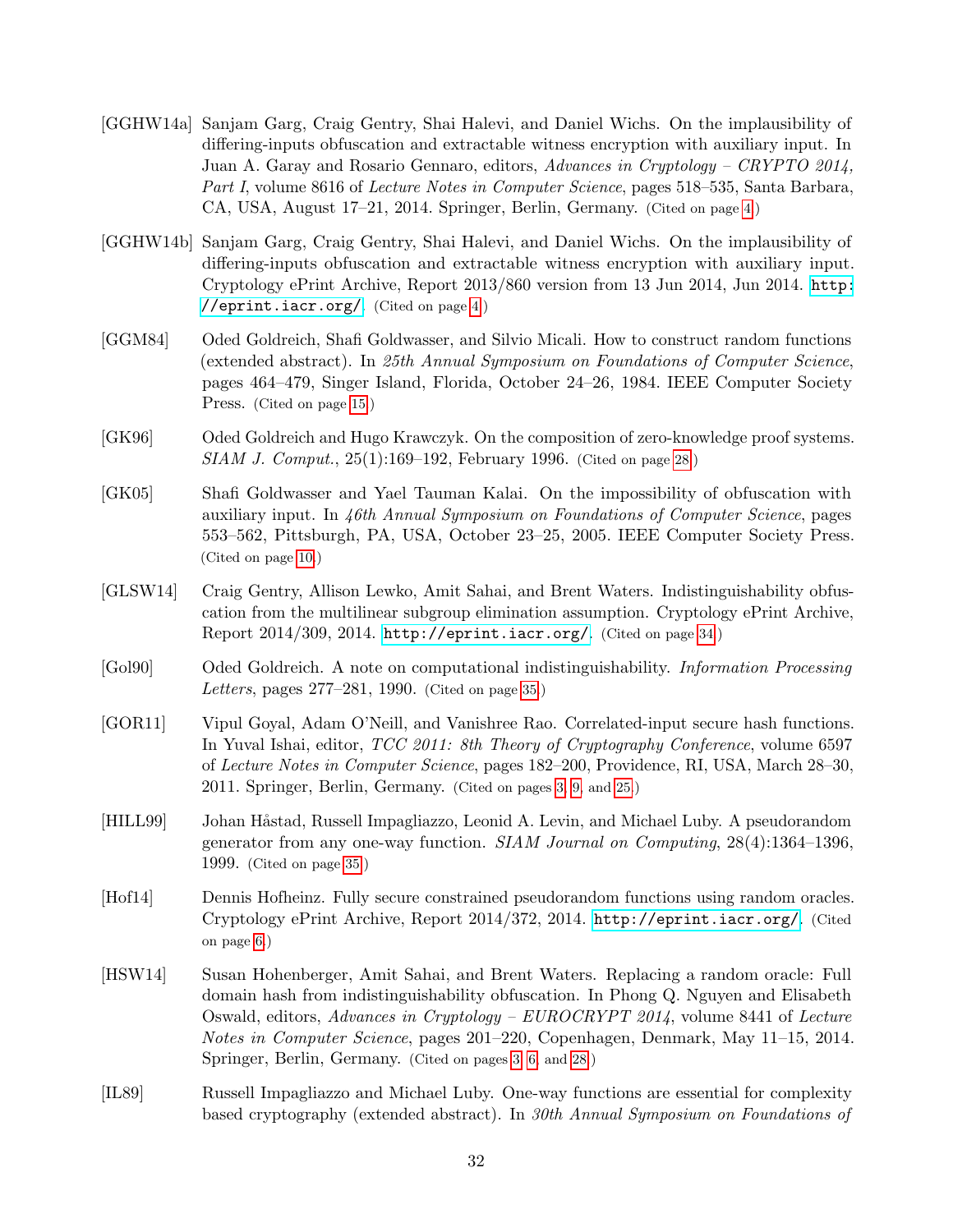Computer Science, pages 230–235, Research Triangle Park, North Carolina, October 30 – November 1, 1989. IEEE Computer Society Press. (Cited on page [35.](#page-34-3))

- <span id="page-32-4"></span>[KPTZ13] Aggelos Kiayias, Stavros Papadopoulos, Nikos Triandopoulos, and Thomas Zacharias. Delegatable pseudorandom functions and applications. In Ahmad-Reza Sadeghi, Virgil D. Gligor, and Moti Yung, editors, ACM CCS 13: 20th Conference on Computer and Communications Security, pages 669–684, Berlin, Germany, November 4–8, 2013. ACM Press. (Cited on pages [6,](#page-5-1) [15,](#page-14-3) and [35.](#page-34-3))
- <span id="page-32-7"></span>[LPS04] Ben Lynn, Manoj Prabhakaran, and Amit Sahai. Positive results and techniques for obfuscation. In Christian Cachin and Jan Camenisch, editors, Advances in Cryptology – EUROCRYPT 2004, volume 3027 of Lecture Notes in Computer Science, pages 20–39, Interlaken, Switzerland, May 2–6, 2004. Springer, Berlin, Germany. (Cited on page [13.](#page-12-1))
- <span id="page-32-5"></span>[MH14a] Takahiro Matsuda and Goichiro Hanaoka. Chosen ciphertext security via point obfuscation. In Yehuda Lindell, editor, TCC 2014: 11th Theory of Cryptography Conference, volume 8349 of Lecture Notes in Computer Science, pages 95–120, San Diego, CA, USA, February 24–26, 2014. Springer, Berlin, Germany. (Cited on pages [7,](#page-6-0) [8,](#page-7-0) [13,](#page-12-1) [28,](#page-27-1) and [35.](#page-34-3))
- <span id="page-32-2"></span>[MH14b] Takahiro Matsuda and Goichiro Hanaoka. Chosen ciphertext security via UCE. In Hugo Krawczyk, editor, PKC 2014: 17th International Conference on Theory and Practice of Public Key Cryptography, volume 8383 of Lecture Notes in Computer Science, pages 56–76, Buenos Aires, Argentina, March 26–28, 2014. Springer, Berlin, Germany. (Cited on page [6.](#page-5-1))
- <span id="page-32-3"></span>[Mit14] Arno Mittelbach. Salvaging indifferentiability in a multi-stage setting. In Phong Q. Nguyen and Elisabeth Oswald, editors, Advances in Cryptology –  $EUROCRYPT 2014$ , volume 8441 of Lecture Notes in Computer Science, pages 603–621, Copenhagen, Denmark, May 11–15, 2014. Springer, Berlin, Germany. (Cited on page [6.](#page-5-1))
- <span id="page-32-8"></span>[PST14] Rafael Pass, Karn Seth, and Sidharth Telang. Indistinguishability obfuscation from semantically-secure multilinear encodings. In Juan A. Garay and Rosario Gennaro, editors, Advances in Cryptology – CRYPTO 2014, Part I, volume 8616 of Lecture Notes in Computer Science, pages 500–517, Santa Barbara, CA, USA, August 17–21, 2014. Springer, Berlin, Germany. (Cited on page [34.](#page-33-1))
- <span id="page-32-6"></span>[RS10] Alon Rosen and Gil Segev. Chosen-ciphertext security via correlated products. SIAM Journal on Computing, 39(7):3058–3088, 2010. (Cited on page [9.](#page-8-2))
- <span id="page-32-1"></span>[SW14] Amit Sahai and Brent Waters. How to use indistinguishability obfuscation: deniable encryption, and more. In David B. Shmoys, editor, 46th Annual ACM Symposium on Theory of Computing, pages 475–484, New York, NY, USA, May 31 – June 3, 2014. ACM Press. (Cited on pages [3,](#page-2-1) [4,](#page-3-0) [6,](#page-5-1) [15,](#page-14-3) and [28.](#page-27-1))
- <span id="page-32-9"></span>[Wee05] Hoeteck Wee. On obfuscating point functions. In Harold N. Gabow and Ronald Fagin, editors, 37th Annual ACM Symposium on Theory of Computing, pages 523–532, Baltimore, Maryland, USA, May 22–24, 2005. ACM Press. (Cited on page [34.](#page-33-1))
- <span id="page-32-0"></span>[Wic13] Daniel Wichs. Barriers in cryptography with weak, correlated and leaky sources. In Robert D. Kleinberg, editor, ITCS 2013: 4th Innovations in Theoretical Computer Science, pages 111–126, Berkeley, CA, USA, January 9–12, 2013. Association for Computing Machinery. (Cited on pages [3](#page-2-1) and [4.](#page-3-0))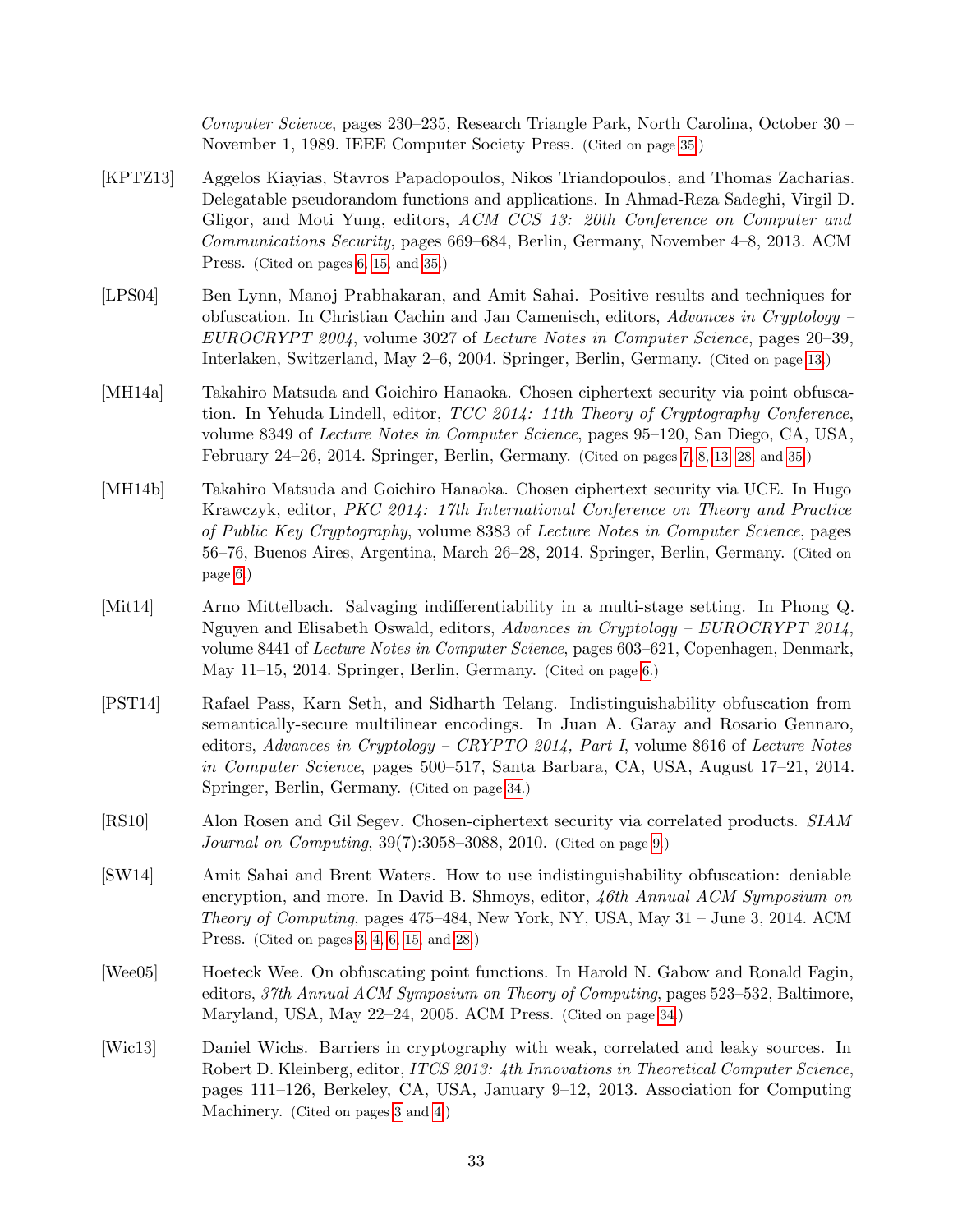## <span id="page-33-1"></span><span id="page-33-0"></span>A Constructions and Candidates for Obfuscation Schemes

In the following we present existing candidates for indistinguishability obfuscation (which also yield restricted forms of differing-inputs obfuscation with a beautiful result of Boyle, Chung and Pass [\[BCP14\]](#page-28-2)) and point obfuscation schemes with auxiliary input (AIPOs).

Indistinguishability obfuscation. In a breakthrough paper, Garg et al. [\[GGH](#page-30-1)+13] present a candidate construction for indistinguishability obfuscation. Their candidate is based on an intractability assumption related to multi-linear maps and their construction yields an indistinguishability obfuscator for all circuits in  $\mathcal{NC}^1$ . They go on to show that, if additionally assuming a perfectly correct leveled fully homomorphic encryption scheme and a perfectly sound non-interactive witness-indistinguishable proof system that their obfuscator can be bootstrapped to yield an indistinguishability obfuscator for all circuits in  $P/\text{poly}$ . In recent works, Brakerski and Rothblum [\[BR14\]](#page-29-9) and Barak et al. [\[BGK](#page-29-10)+14] have further simplified the construction and showed that it is secure against all generic multi-linear attacks. A result by Ananth et al. [\[AGIS14\]](#page-27-2) yields a more efficient construction. Complementary, Pass, Seth and Telang [\[PST14\]](#page-32-8) show how to base an adapted construction on a novel assumption they call semantically-secure multilinear encodings. In a very recent work Gentry et al. [\[GLSW14\]](#page-31-8) show that iO can be based on instance-independent assumptions and give a construction based on the Multilinear Subgroup Elimination Assumption.

Candidates for point obfuscation with auxiliary input (AIPO). The study of point function obfuscation started with Canetti [\[Can97\]](#page-30-0) who gives a construction that satisfies Definition [2.7](#page-11-2) under a strong variant of the DDH assumption. We here present the construction in the formulation of [\[BP12\]](#page-29-0) and then present the assumption it is based on.

**Construction A.1** (AIPO obfuscator due to [\[Can97\]](#page-30-0)). Let  $\mathcal{G} := {\mathbb{G}}_{\lambda}$ <sub> $\lambda \in \mathbb{N}$ </sub> be a group ensemble, where each  $\mathbb{G}_{\lambda}$  is a group of prime order  $p_{\lambda} \in (2^{\lambda-1}, 2^{\lambda})$ . We define an obfuscator AIPO for points in the domain  $\mathbb{Z}_{p_{\lambda}}$  as follows:  $p_x \stackrel{\text{AIPO}}{\mapsto} C(r, r^x)$ , where  $r \leftarrow s \mathbb{G}_{\lambda}$  is a random generator of  $\mathbb{G}_{\lambda}$ , and  $C(r, r^x)$  is a circuit which on input i, checks whether  $r^x = r^i$ .

**Assumption A.2** ([\[Can97\]](#page-30-0),[\[BP12\]](#page-29-0)). There exists an ensemble of prime order groups  $\mathcal{G} := {\mathbb{G}}_{\lambda}$ } $_{\lambda \in \mathbb{N}}$ such that for any unpredictable distribution  $\mathcal{D} = \{D_\lambda = (Z_\lambda, Y_\lambda)\}_{\lambda \in \mathbb{N}}$  with support  $\{0, 1\}^{\text{poly}(\lambda)} \times \mathbb{Z}_{p_\lambda}$ , it holds that for all PPT algorithms A there exists a negligible function negl such that

$$
\left|\Pr_{r\text{ is }\mathbb{G}_{\lambda},\text{ is }(z,x)\text{ is }D_{\lambda}}\left[\mathcal{A}(z,r,r^x)=1\right]-\Pr_{r\text{ is }\mathbb{G}_{\lambda},z\text{ is }Z_{\lambda},u\text{ is }\mathbb{Z}_{p_{\lambda}}}\left[\mathcal{A}(z,r,r^u)=1\right]\right|\leq \text{negl}(\lambda)
$$

A second candidate construction for AIPO is due to Bitansky and Paneth [\[BP12\]](#page-29-0) who adapt a point obfuscation construction by Wee [\[Wee05\]](#page-32-9) to allow for auxiliary input. Their construction is based on an assumption on the existence of strong pseudorandom permutations. Let us recall the underlying assumption (which generalizes the original assumption due to Wee [\[Wee05\]](#page-32-9)) before recalling the construction.

<span id="page-33-2"></span>**Assumption A.3** ([\[BP12\]](#page-29-0)). There exists an ensemble of permutation families  $\mathcal{F} = {\mathcal{F}_{\lambda} = {f}}$  such that for any unpredictable distribution ensemble  $\mathcal{D} = \{D_\lambda = (Z_\lambda, Y_\lambda)\}_{\lambda \in \mathbb{N}}$ , the following two distribution ensembles are also unpredictable:

- $\bullet$   $((Z_{\lambda}, f(Y_{\lambda}), f); Y_{\lambda})$
- $((Z_{\lambda}, f); f(Y_{\lambda})),$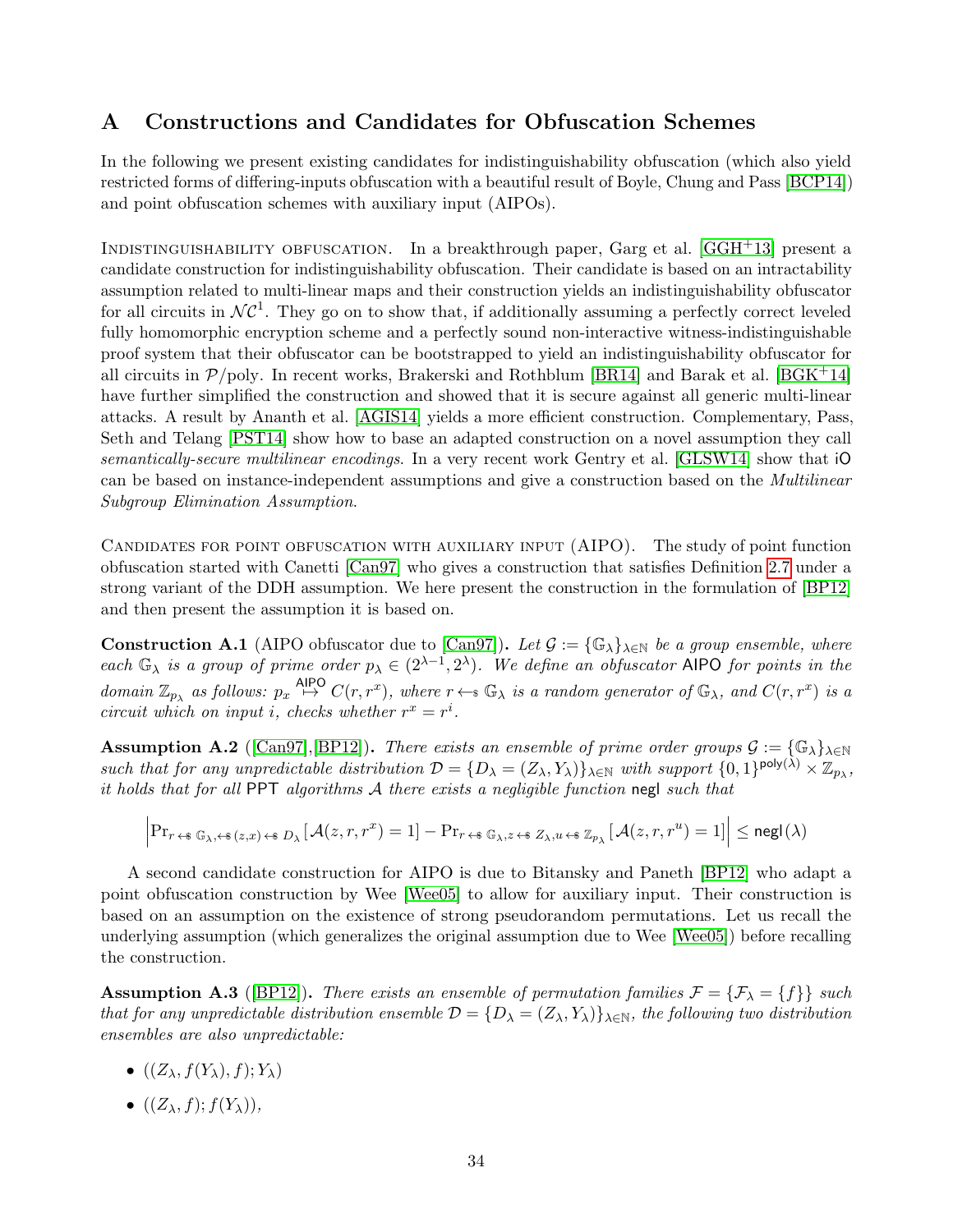<span id="page-34-3"></span>where in both  $f \leftarrow s \mathcal{F}_{\lambda}$  (independently of  $D_{\lambda}$ ).

Based on Assumption [A.3,](#page-33-2) Bitansky and Paneth show that the following construction yields an AIPO obfuscator satisfying Definition [2.7](#page-11-2) [\[BP12\]](#page-29-0).

**Construction A.4** ([\[BP12\]](#page-29-0)). Let  $\mathcal F$  be a family of permutations as given by Assumption [A.3.](#page-33-2) AIPO obfuscator AIPO works as follows: given a point  $y \in \{0,1\}^{\lambda}$ , AIPO samples  $3\lambda$  permutations  $\{f_i\}_{i\in [3\lambda]}$ from  $\mathcal{F}_{\lambda}$  and  $3\lambda$  strings  $\{r_i\}_{i\in [3\lambda]}$  from  $\{0,1\}^{\lambda}$ . For every  $i\in [3\lambda]$ , let  $f^i:=f_i\circ f_{i-1}\circ \ldots \circ f_1$  (where  $\circ$ denotes composition). Obfuscator AIPO outputs a circuit  $C_y$  that has hardcoded into it the randomness of AIPO,  $\{f_i, r_i\}_{i\in[3\lambda]}$  and the bits  $\{b_i := \langle r_i, f^i(y)\rangle\}_{i\in[3\lambda]}$ , where  $\langle.,.\rangle$  denotes the inner product over  $\mathbb{GF}_2$ . Circuit  $C_y$  outputs 1 on a point x if for all  $i \in [\dot{3}\lambda]: b_i = \langle r_i, f^i(x) \rangle$ ; and 0 otherwise.

STATISTICAL AIPO. Bitansky and Canetti show that the point obfuscation scheme of Canetti [\[Can97\]](#page-30-0) is a t-composable VGB point obfuscator and that t-composable VGB point obfuscation implies obfuscation in the presence of auxiliary information (VGB-AI). Matsuda and Hanoka [\[MH14a\]](#page-32-5) relate the notions of VGB point obfuscators (resp. VGB-AI point obfuscators) and AIPO and show that composable VGB-AI point obfuscators imply the existence of composable AIPO with respect to statistically unpredictable distributions.

## <span id="page-34-0"></span>B AIPO Implies One-way Functions

In this section, we show that, like most cryptographic primitives, AIPO implies one-way functions. As one-way functions imply PRGs [\[HILL99\]](#page-31-9) and as PRGs imply puncturable PRFs [\[BW13,](#page-29-4) [BGI14,](#page-28-4) [KPTZ13\]](#page-32-4), that suffices to prove that AIPO implies puncturable PRFs.

<span id="page-34-2"></span>Lemma B.1 (AIPO implies one-way functions). Point Function Obfuscation (that is secure under auxiliary inputs) implies puncturable PRFs.

Proof. Two distributions that are statistically close and computationally far imply a distributional oneway function [\[Gol90\]](#page-31-10), and a distributionally one-way function implies a standard one-way function [\[IL89\]](#page-31-11). The security property of AIPO implies that the obfuscation of  $p_x$  for a random x, where  $x_1 = 0$  (i.e., the first bit of x is 0) is indistinguishable from the obfucation of  $p_u$  for a random u. Hence, we have two computationally indistinguishable distributions. Let us argue that they are statistically far. With probability  $\frac{1}{2}$ , the first bit of u does not equal 0 and hence, the obfuscation of u is outside of the support of the distributions over  $p_x$ . Hence, the two random variables have statistical distance at least  $\frac{1}{2}$  which concludes the proof.  $\Box$ 

## <span id="page-34-1"></span>C Proof of Theorem [3.5](#page-23-1)

The main differences compared to the proof of Theorem [3.3](#page-17-1) is that we now puncture on  $q$  many points and also construct  $q$  many point obfuscations and hence, in the analogue to Claim [3.4](#page-21-1) we need to use composable point obfuscations. We now describe the five games and then give the proof of the analogue to Claim [3.4.](#page-21-1) We present the pseudocode for the games in Figure [9.](#page-36-0) Note that we assume, without loss of generality, that the source always makes  $q$  distinct queries. Further note the notation we have chosen to store the queries: we use two lists  $X^*, Y^*$  to store queries x and corresponding answer y. In order to emulate that in strong unpredictability the query answers are not given in an ordered list to the predictor but as an unordered set we fill the lists  $X^*$  and  $Y^*$  in a random order using the helper set Indexes (see Figure [9\)](#page-36-0).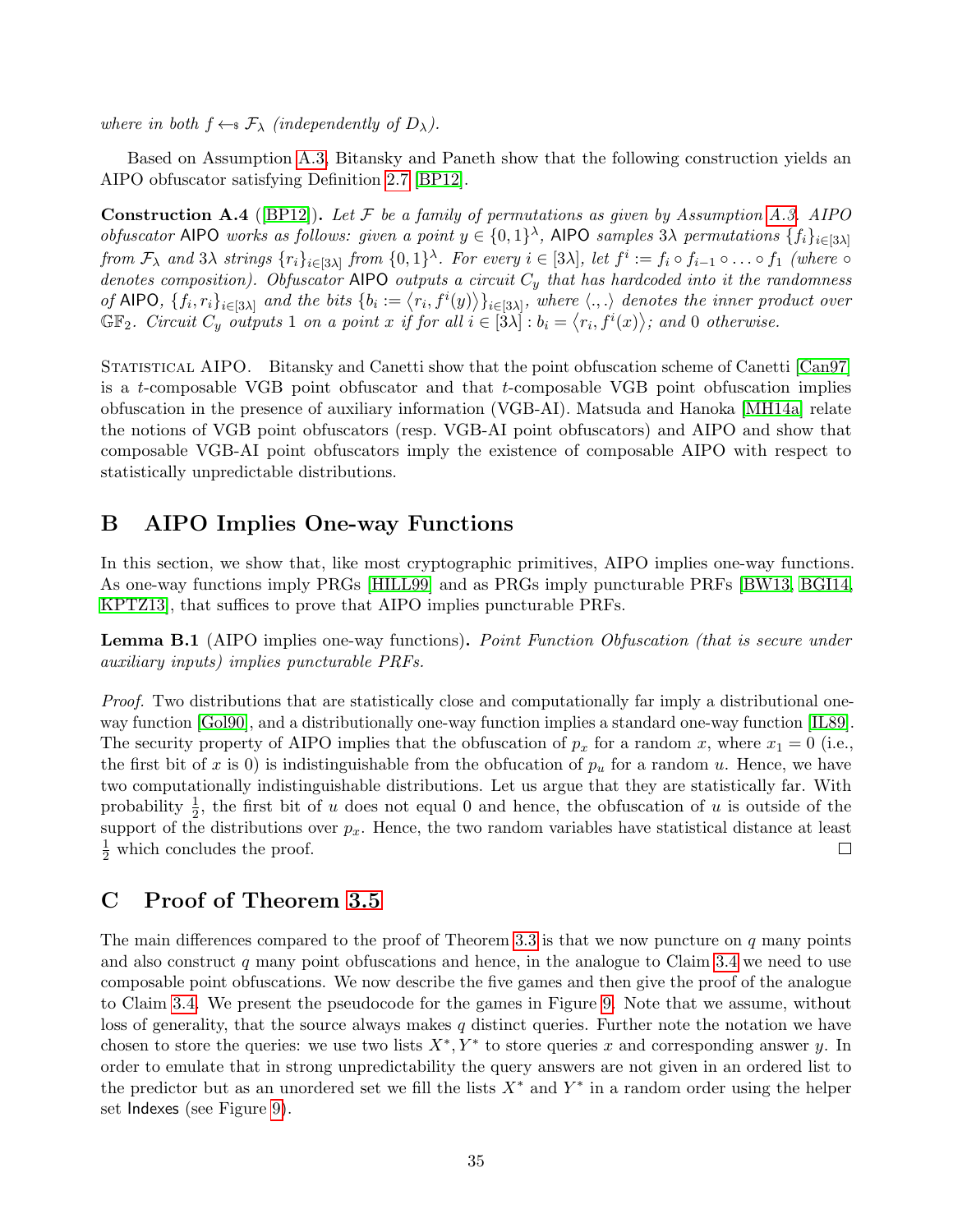- Game<sub>1</sub>: The first game is the original UCE[ $S^{s-sup} \cap S^{q-query}$ ]-game. Here, the hash key hk is an obfuscation of the circuit  $C_1[k](x) := G$ . Eval $(k, x)$  where k is a key for the puncturable PRF.
- Game<sub>2</sub>: Let  $x_1^*, \ldots, x_q^*$  denote the q queries that the source S makes to its HASH oracle and let  $y_i^*:=G.$  Eval $(k,x_i^*)$  (for  $i=1,\ldots,q).$  Game $_2$  is similar to Game $_1$  except that we puncture the PRF on  $x_1^*$  to  $x_q^*$ . Namely, the hash key hk does not consist of an obfuscation of  $C_1[k]$  anymore, but rather of an obfuscation of the circuit  $C_2[k^*, p_1, \ldots, p_q, y_1^*, \ldots, y_q^*]$ . The circuits  $C_1[k]$  and  $C_2[k^*, p_1, \ldots, p_q, y_1^*, \ldots, y_q^*]$  are functionally equivalent. However, instead of the normal PRF key,  $C_2$  uses a punctured PRF key  $k^*$  which is punctured at values  $x_i^*$  (for  $i = 1, \ldots, q$ ). Here,  $p_i$  is computed as the point obfuscation of the point function  $p_{x_i^*}$ . On input a value x, circuit  $C_2[k^*, p_1, \ldots, p_q, y_1^*, \ldots, y_q^*]$  checks whether there exists  $i \in \{1, \ldots, q\}$  such that  $p_i(x) = \perp$ . If so, it returns  $y_i^*$ , otherwise it outputs  $G$ .Eval $(k^*, x)$ .
- Game<sub>3</sub>: The game is equivalent to Game<sub>2</sub> except that oracle HASH now samples  $y_i^*$  uniformly at random instead of invoking G.Eval $(k,.)$ . Note that  $C_2[k^*, p_1, \ldots, p_q, y_1^*, \ldots, y_q^*]$  is parametrized by  $y_i^*$ .
- Game<sub>4</sub>: The game is equivalent to the previous game except that we now use an obfuscation of circuit  $C_3[k, p_1, \ldots, p_q, y_1^*, \ldots, y_q^*]$  as hash key hk. Circuit  $C_3[k, p_1, \ldots, p_q, y_1^*, \ldots, y_q^*]$  is identical to circuit  $C_2[k^*, p_1, \ldots, p_q, y_1^*, \ldots, y_q^*]$ , except that it uses the original PRF key k instead of the punctured key k<sup>\*</sup>. Note that circuits  $C_3[k, p_1, \ldots, p_q, y_1^*, \ldots, y_q^*]$  and  $C_2[k^*, p_1, \ldots, p_q, y_1^*, \ldots, y_q^*]$ have identical input-output behaviour.
- Game<sub>5</sub>: The game is equivalent to the previous game except that now an obfuscation of circuit  $C_4[k]$ is used as hash key hk. Circuit  $C_4[k]$  is our original circuit again, that is,  $C_4[k](\cdot) := G.Eval(k, \cdot)$ . Game<sub>5</sub> is our intended target. It is the UCE-security game for our construction in the random oracle world (that is, oracle Hash implements a random oracle).

It remains to give the analogue of Claim [3.4.](#page-21-1)

<span id="page-35-0"></span>**Claim C.1.** If AIPO is a q-composable AIPO obfuscator for statistically hard-to-invert auxiliary information, then the family of circuit pairs

$$
(C_3[k,p_1,\ldots,p_q,y_1^*,\ldots,y_q^*],C_4[k],\mathsf{Sam})
$$

is differing-inputs.

Proof. Assume there exists an adversary (i.e., an extractor) Ext against the differing-inputs of the above circuit family which receives as input  $(C_3[k, p_1, \ldots, p_q, y_1^*, \ldots, y_q^*], C_4[k], L)$  and outputs a value  $\tau$  such that  $C_3[k, p_1, \ldots, p_q, y_1^*, \ldots, y_q^*](\tau) \neq C_4[k](\tau)$ . Then,  $p_i(\tau) = 1$  for some  $i \in \{1, \ldots, q\}$  and thus, intuitively, Ext breaks the security property of the point obfuscation scheme. Let us now make this intuition formal.

We construct adversary  $(\mathcal{B}_1, \mathcal{B}_2)$  where  $\mathcal{B}_1$  describes a statistically unpredictable distribution. On input the security parameter,  $\mathcal{B}_1$  runs source  $S(1^{\lambda})$ . Without loss of generality we assume that the source's queries are distinct. Adversray  $\mathcal{B}_1$  answers the q many distinct HASH queries  $x_i^*$  each with a uniformly random value  $y_i^*$  and then receives leakage L from S. Adversary  $\mathcal{B}_1$  then draws a random string r and index  $j \leftarrow s \{1, \ldots, q\}$ . It computes  $b := \langle r, x_j^* \rangle$  and chooses a random permutation perm<sub>q</sub> on the set  $[q] = \{1, \ldots, q\}$ . That is  $\forall i \in [q] : \mathsf{perm}_q(i) \in [q]$  and  $\forall i, j \in [q] : \mathsf{perm}_q(i) \neq \mathsf{perm}_q(j)$ . Finally adversary  $\mathcal{B}_1$  outputs  $((x^*_{\text{perm}_q(1)},\ldots,x^*_{\text{perm}_q(q)}), (b,r,\text{perm}_q(j),y^*_{\text{perm}_q(1)},\ldots,y^*_{\text{perm}_q(q)},L)).$  That is, it permutes the queries  $x_i^*$  and corresponding images  $y_i^*$  while keeping index j intact. Note that the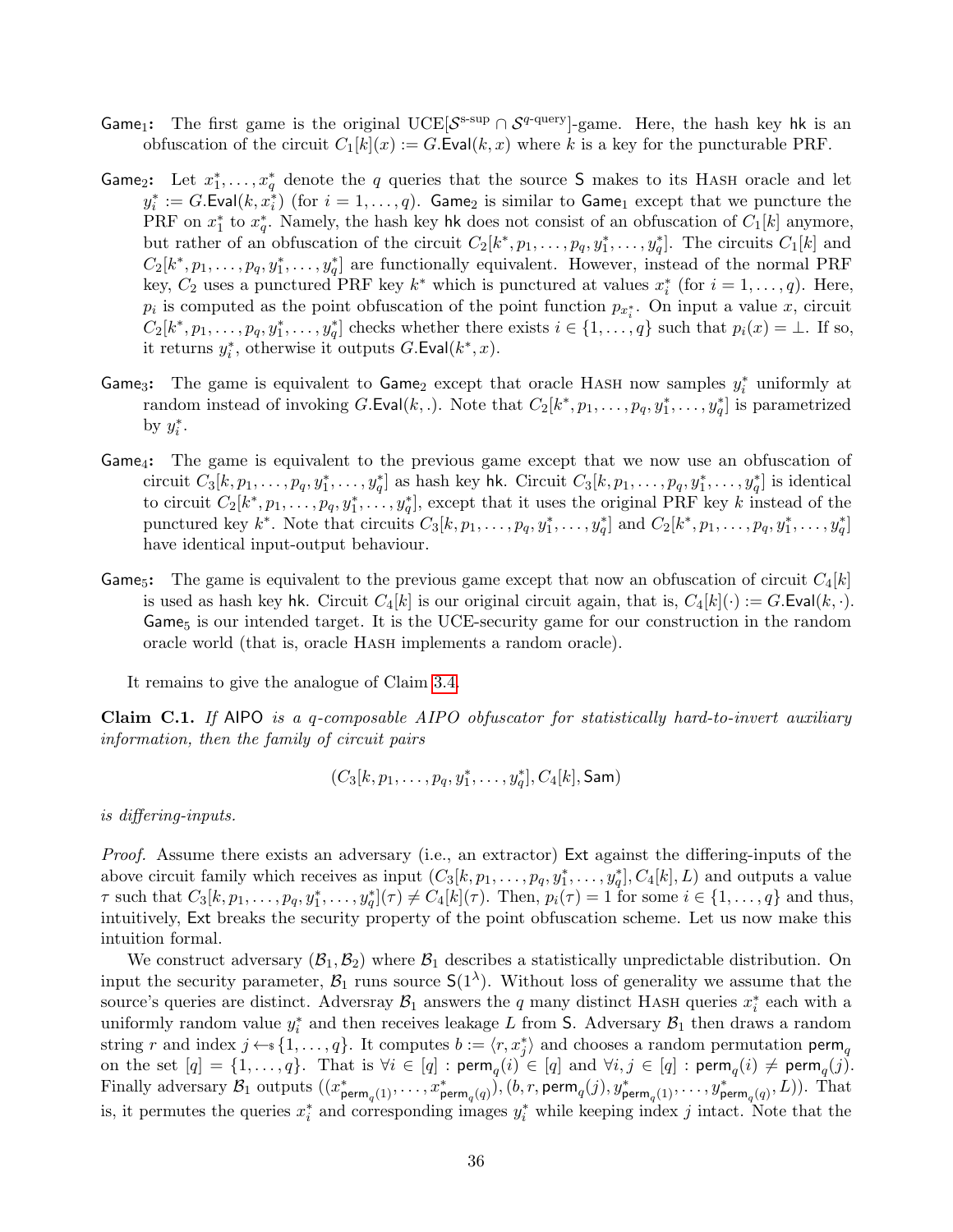<span id="page-36-1"></span><span id="page-36-0"></span>

| iO                                                                                                                                                              | <b>PRF</b>                                                                                                                                                                                                              | iO                                                                                                                                                                                                                      | q-comp. $VGB + iO + [BCP14]$                                                                                                                                                            |                                                                                                                                                                              |
|-----------------------------------------------------------------------------------------------------------------------------------------------------------------|-------------------------------------------------------------------------------------------------------------------------------------------------------------------------------------------------------------------------|-------------------------------------------------------------------------------------------------------------------------------------------------------------------------------------------------------------------------|-----------------------------------------------------------------------------------------------------------------------------------------------------------------------------------------|------------------------------------------------------------------------------------------------------------------------------------------------------------------------------|
| $\mathsf{Game}_1(\lambda)$                                                                                                                                      | Game <sub>2</sub> ( $\lambda$ )                                                                                                                                                                                         | Game <sub>3</sub> $(\lambda)$                                                                                                                                                                                           | Game $_4(\lambda)$                                                                                                                                                                      | Game <sub>5</sub> $(\lambda)$                                                                                                                                                |
| Indexes $\leftarrow \{1, \ldots, q\}$<br>$X^*, Y^* \leftarrow \lbrack\! \rbrack$<br>$i \leftarrow 0$                                                            | Indexes $\leftarrow \{1,\ldots,q\}$<br>$X^*, Y^* \leftarrow []$<br>$i \leftarrow 0$                                                                                                                                     | Indexes $\leftarrow \{1, \ldots, q\}$<br>$X^*, Y^* \leftarrow \Box$<br>$i \leftarrow 0$                                                                                                                                 | Indexes $\leftarrow \{1, \ldots, q\}$<br>$X^*, Y^* \leftarrow \Box$<br>$i \leftarrow 0$                                                                                                 | Indexes $\leftarrow \{1,\ldots,q\}$<br>$X^*, Y^* \leftarrow []$<br>$i \leftarrow 0$                                                                                          |
| $k \leftarrow$ G.KGen $(1^{\lambda})$<br>$L \leftarrow$ \$ $S^{HASH}(1^{\lambda})$                                                                              | $k \leftarrow$ G.KGen $(1^{\lambda})$<br>$L \leftarrow$ \$ $S^{HASH}(1^{\lambda})$<br>$P \leftarrow \Box$<br>for $i = 1, \ldots, q$ do<br>$P[i] \leftarrow \$ AIFO(X^*[i])$<br>$k^* \leftarrow G$ . Puncture $(k, X^*)$ | $k \leftarrow$ G.KGen $(1^{\lambda})$<br>$L \leftarrow$ \$ $S^{HASH}(1^{\lambda})$<br>$P \leftarrow \Box$<br>for $i = 1, \ldots, q$ do<br>$P[i] \leftarrow \$ AIFO(X^*[i])$<br>$k^* \leftarrow G$ . Puncture $(k, X^*)$ | $k \leftarrow$ G.KGen $(1^{\lambda})$<br>$L \leftarrow$ \$ $S^{HASH}(1^{\lambda})$<br>$P \leftarrow \parallel$<br>for $i = 1, \ldots, q$ do<br>$P[i] \leftarrow \$ AIPO(X^*[i])$        | $k \leftarrow$ G.KGen $(1^{\lambda})$<br>$L \leftarrow$ \$ $S^{HASH}(1^{\lambda})$                                                                                           |
| hk $\leftarrow$ s iO $(C_1[k])$<br>$b' \leftarrow \$ D(1^{\lambda}, \text{hk}, L)$<br>return $(1=b')$                                                           | hk $\leftarrow$ \$ iO $(C_2[k^*, P, Y^*])$<br>$b' \leftarrow \$ \mathsf{D}(1^{\lambda}, \mathsf{hk}, L)$<br>return $(1=b')$                                                                                             | hk $\leftarrow$ s iO $(C_2[k^*, P, Y^*])$<br>$b' \leftarrow \$ D(1^{\lambda}, \text{hk}, L)$<br>return $(1=b')$                                                                                                         | hk $\leftarrow$ s iO $(C_3[k, P, Y^*])$<br>$b' \leftarrow \$ D(1^{\lambda}, \text{hk}, L)$<br>return $(1=b')$                                                                           | hk $\leftarrow$ s iO $(C_4[k])$<br>$b' \leftarrow \$ D(1^{\lambda}, \text{hk}, L)$<br>return $(1=b')$                                                                        |
| HASH(x)                                                                                                                                                         | HASH(x)                                                                                                                                                                                                                 | HASH(x)                                                                                                                                                                                                                 | HASH(x)                                                                                                                                                                                 | HASH(x)                                                                                                                                                                      |
| $i \leftarrow s$ Indexes<br>Indexes $\leftarrow$ Indexes $\setminus \{i\}$<br>$X^*[i] \leftarrow x$<br>$Y^*[i] \leftarrow G$ . Eval $(k, x)$<br>return $Y^*[i]$ | $i \leftarrow s$ Indexes<br>Indexes $\leftarrow$ Indexes $\setminus \{i\}$<br>$X^*[i] \leftarrow x$<br>$Y^*[i] \leftarrow G$ . Eval $(k, x)$<br>return $Y^*[i]$                                                         | $i \leftarrow s$ Indexes<br>Indexes $\leftarrow$ Indexes $\setminus \{i\}$<br>$X^*[i] \leftarrow x$<br>$Y^*[\mathit{i}] \leftarrow \S \{0,1\}^{\mathsf{H}.\mathsf{ol}(\lambda)}$<br>return $Y^*[i]$                     | $i \leftarrow s$ Indexes<br>Indexes $\leftarrow$ Indexes $\setminus \{i\}$<br>$X^*[i] \leftarrow x$<br>$Y^*[i] \leftarrow \{0,1\}^{\mathsf{H}.\mathsf{ol}(\lambda)}$<br>return $Y^*[i]$ | $i \leftarrow s$ Indexes<br>Indexes $\leftarrow$ Indexes $\setminus \{i\}$<br>$X^*[i] \leftarrow x$<br>$Y^*[i] \leftarrow \{0,1\}^{\text{H.ol}(\lambda)}$<br>return $Y^*[i]$ |
| CIRCUIT $C_1[k](x)$                                                                                                                                             | CIRCUIT $C_2[k^*, P, Y^*](x)$                                                                                                                                                                                           |                                                                                                                                                                                                                         | CIRCUIT $C_3[k, P, Y^*](x)$                                                                                                                                                             | CIRCUIT $C_4[k](x)$                                                                                                                                                          |
| return $G$ . Eval $(k, x)$                                                                                                                                      | for $i=1,\ldots,q$<br>if $P[i](x) = 1$ then<br>return $Y^*[i]$<br>return G.Eval $(k^*, x)$                                                                                                                              | for $i=1,\ldots,q$                                                                                                                                                                                                      | if $P[i](x) = 1$ then<br>return $Y^*[i]$<br>return $G$ . Eval $(k, x)$                                                                                                                  | return G.Eval $(k, x)$                                                                                                                                                       |

Figure 9: The games used in the proof of Theorem [3.5](#page-23-1) on the top and the corresponding circuits on the bottom. Note that we use lists  $X^*, Y^*$  and P to store queries, answers and point functions. Further note that the lists  $X^*$  and  $Y^*$  are filled in a random order emulating a set (with the exception that collisions are kept).

usage of the random permutation emulates the random assignment of indexes in games Game<sub>3</sub> and  $Game_4$  (see Figure [9\)](#page-36-0).

Adversary  $\mathcal{B}_2$  gets as input the security parameter, the auxiliary input  $(b, r, j, y_1^*, \ldots, y_q^*, L)$ , as well as q obfuscations  $p_1, \ldots, p_q$  which are either honest obfuscations of point functions  $p_{x_i^*}$  (for  $i = 1, \ldots, q$  or of q uniformly random points. It samples a random key  $k \leftarrow s G.KGen(\lambda)$  and constructs circuits  $C_3[k, p_1, \ldots, p_q, y_1^*, \ldots, y_q^*]$  and  $C_4[k]$ . It then calls the extractor Ext on input  $(C_3[k, p_1, \ldots, p_q, y_1^*, \ldots, y_q^*], C_4[k], L)$  to receive a value  $\tau$ . If Ext outputs  $\tau = \bot$ , then  $\mathcal{B}_2$  flips a bit and returns the outcome of the bitflip. Else, if  $\tau$  is such that  $C_3[k, p_1, \ldots, p_q, y_1^*, \ldots, y_q^*](\tau) \neq C_4[k](\tau)$  and  $p_j(\tau) = 1$ , then  $\mathcal{B}_2$  outputs 1 if  $\langle r, \tau \rangle$  equals b and 0 otherwise. Else, if  $p_j(\tau) = \bot$ , then  $\mathcal{B}_2$  also flips a bit and returns the outcome of the bitflip.

If the obfuscations where chosen honestly with respect to the target points  $x_1^*, \ldots, x_q^*$ , then circuits  $C_3[k, p_1, \ldots, p_q, y_1^*, \ldots, y_q^*]$  and  $C_4[k]$  differ on input  $\tau$  if and only if  $\tau = x_i^*$  for some  $i \in \{1, \ldots, q\}$ . Hence, if the differing-inputs adversary Ext outputs  $\tau$ , then  $\tau = x_i^*$  for some  $i \in \{1, ..., q\}$  and, thus, with probability  $1/q$  value  $\tau$  is equal to  $x_j^*$  and, hence,  $\mathcal{B}_2$  will output 1. If, on the other hand, the obfuscations  $p_i$  are of random points  $u_i$ , then the circuits  $C_3[key, p_1, \ldots, p_q, y_1^*, \ldots, y_q^*]$  and  $C_4[k]$  differ on input  $\tau$  if and only if  $\tau = u_i$  for some  $i \in \{1, \ldots, q\}$ . Hence, if the differing-inputs adversary Ext outputs  $\tau$  and  $\tau = u_j$  then  $\mathcal B$  will only output 1 with probability  $\frac{1}{2}$  (since Pr[ $\langle u_j, r \rangle = b$ ] =  $\frac{1}{2}$  $\frac{1}{2}$ ). The formal analysis is equivalent to the one for Claim [3.4](#page-21-1) with an additional loss of factor  $\frac{1}{q}$  for guessing